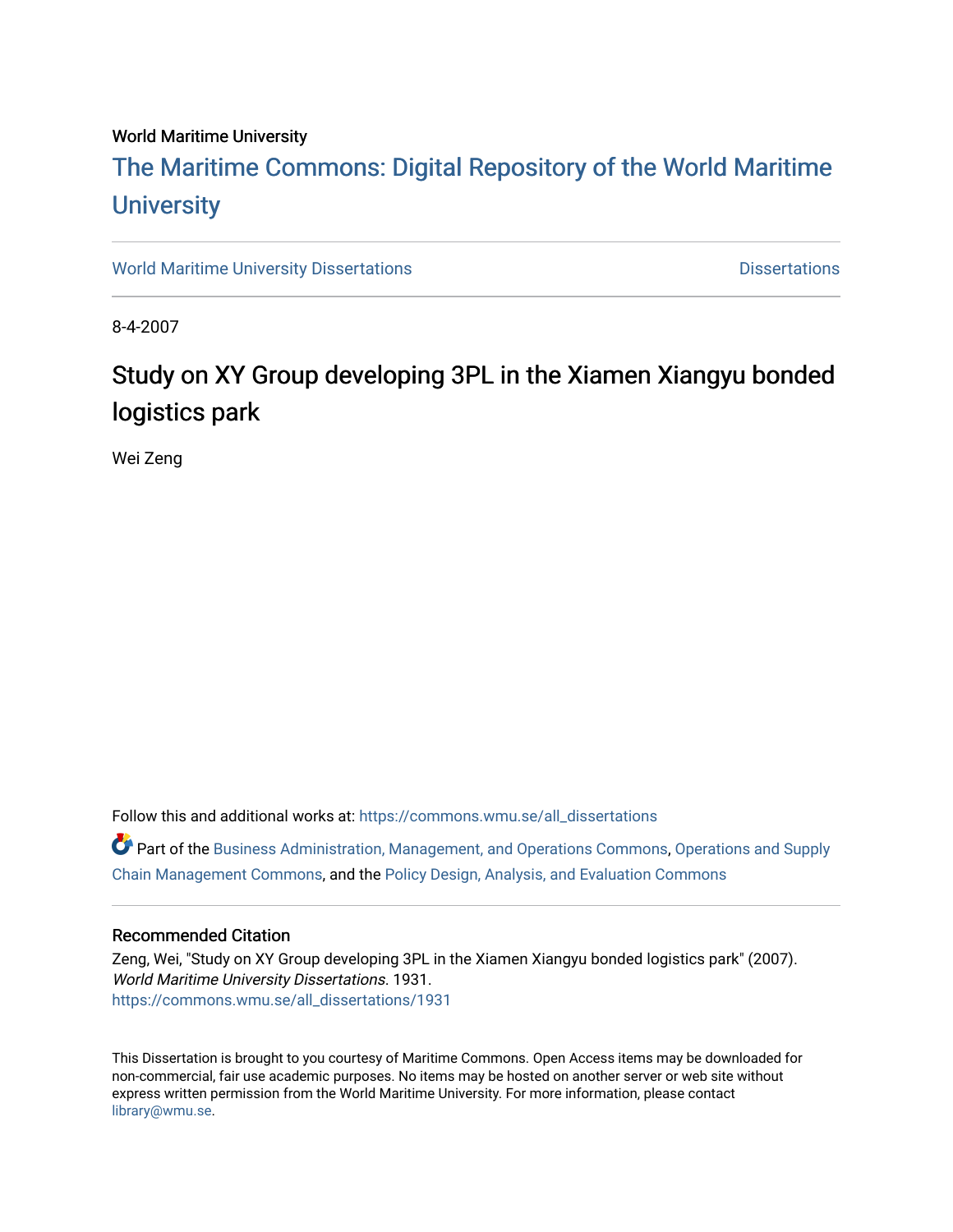

### **WORLD MARITIME UNIVERSITY**

Shanghai, China

# **STUDY ON XY GROUP DEVELOPING 3PL IN THE XIAMEN XIANGYU BONGDED LOGISTICS PARK**

By

**Zeng Wei** 

 **China** 

A research paper submitted to the World Maritime University in partial Fulfillment of the requirements for the award of the degree of

### **MASTER OF SCIENCE**

### **INTERNATIONAL TRANSPORT AND LOGISTICS**

2007

Copyright Zeng Wei, 2007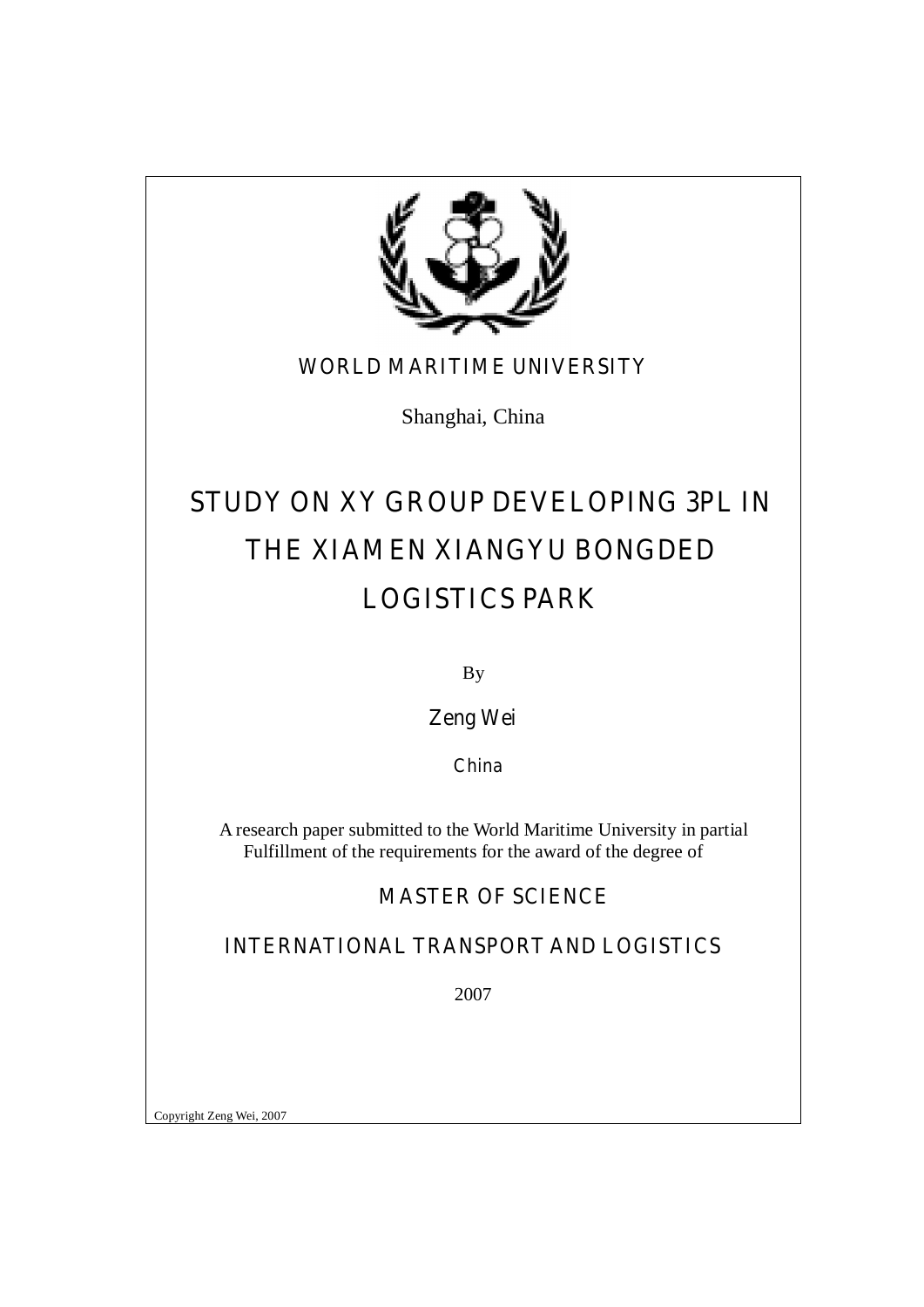#### **DECLARATION**

I certify that all the material in this dissertation that is not my own work has been identified, and that no material is included for which a degree has previously been conferred on me.

The contents of this dissertation reflect my own personal views, and are not necessarily endorsed by the University.

(Signature): Zeng Wei (Date): June  $10^{th}$  2007

Supervised by Professor Wang Xuefeng Shanghai Maritime University

Assessor Professor Gunnar Stefensson World Maritime University of Sweden

Co-Assessor Professor Shi Xin Shanghai Maritime University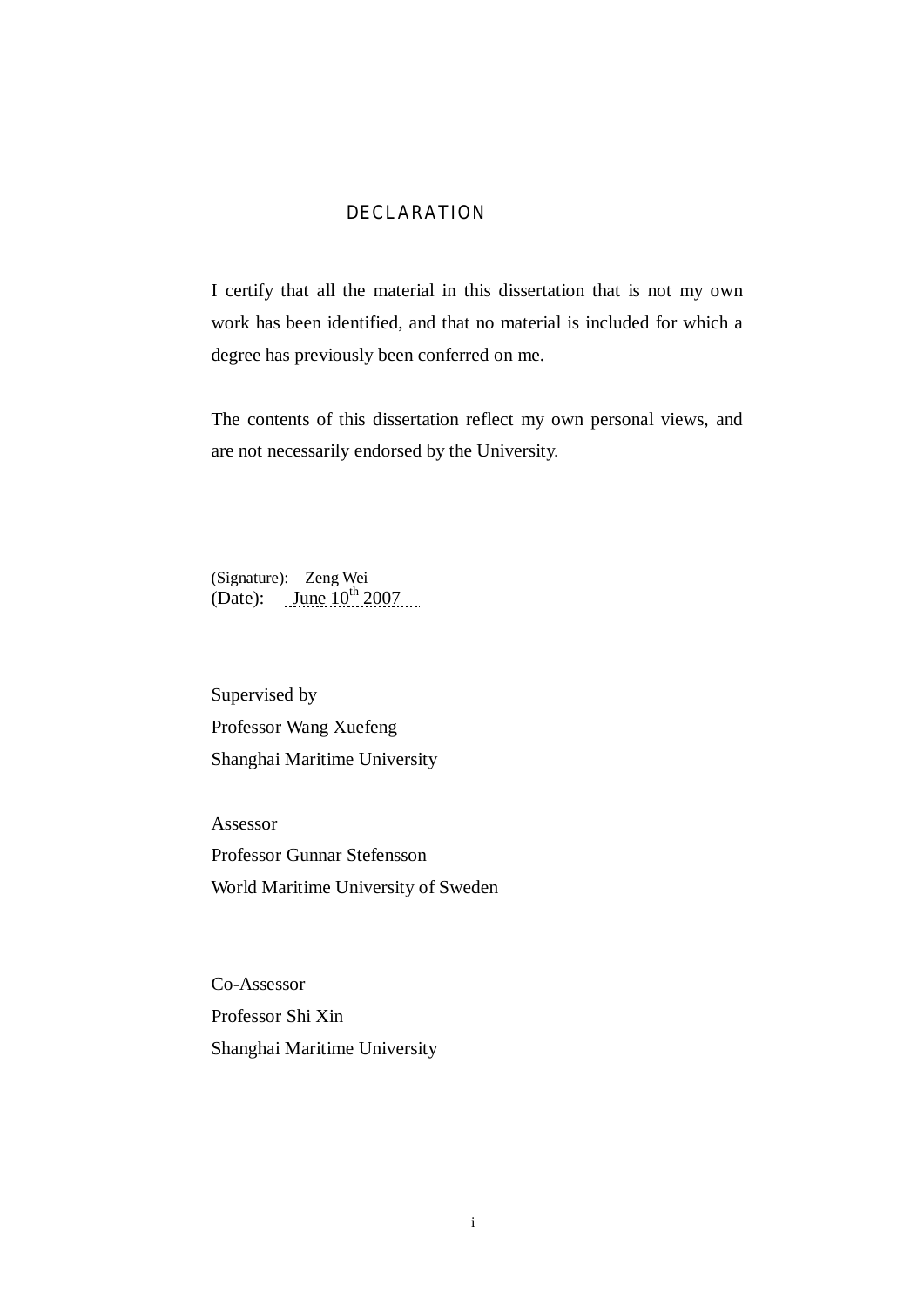#### **ACKNOWLEDGEMENT**

I appreciate the World Maritime University and the Shanghai Maritime University very much for this study opportunity.

My heartfelt thanks are also due to Mr. Shi Xin, Dean of Transportation Department, and Ms. Zhou Yingchun, who are in charge of this project in Shanghai Maritime University. All of them encouraged and assisted me a lot in the International transport and Logistics courses.

I am profoundly grateful to my supervisor Professor Wang Xuefeng, Dean of the International Shipping Department, Professor of the International Transportation and Logistics, for guiding me through this undertaking and providing me with invaluable advice and insight into the subject matter. His uncompromising attitude towards principles as well as details with regard to academic study will benefit me for the rest of my life.

I am also thankful to all my friends who put high expectations on me, and whose continuous encouragement has been a major source of inspiration and confidence for the completion of this work.

My thanks also go to the library and network of Shanghai Maritime University for their providing a good study environment and useful information to me.

Last but not least, I wish to extend my indebtedness to my beloved parents, who offered me full support, both financial and mental support, and encouragement.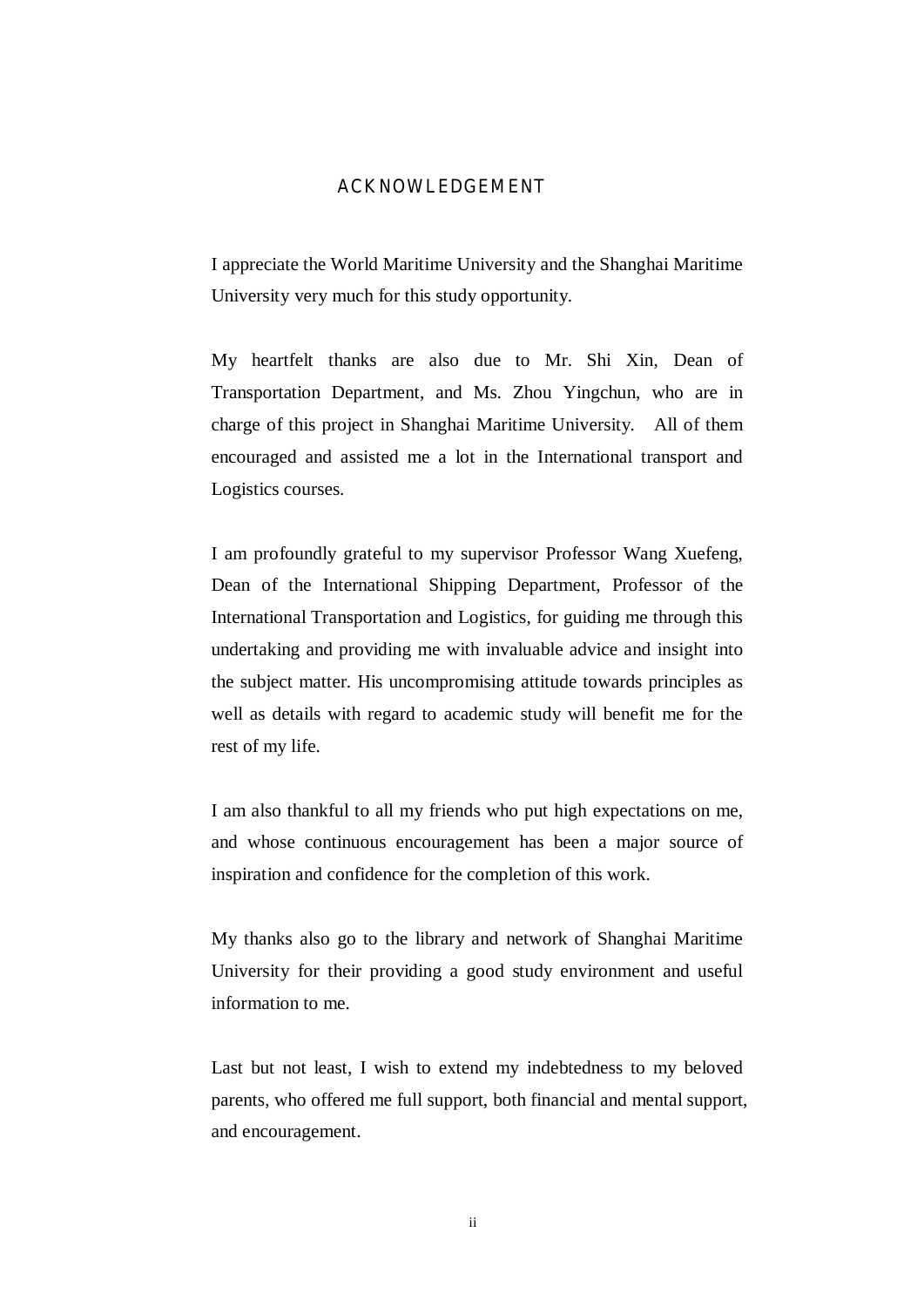### **ABSTRACT**

#### Title of Dissertation: **Study on XY Group developing 3PL in the Xiamen Xiangyu boned Logistics Park**

#### Degree: **Master of Science in International Transportation and Logistics**

With rapidly development of the economic globalization, advanced communicational technology and worldwide transportation network, the modern logistics has become the essentially fundamental industry. The main supporting point of this field is the third party logistics. In China, although the 3PL has experienced the 20 years development and taken the initial shape, it still exist the major discrepancy from the professional third party logistics and lack of the innovative and value-added service. Narrowing the studying area on the bonded logistics park redound to concentrate the principal content of the service providers and contribute to the further research.

Under the research background of the Xiangyu Bonded Logistics Parks, this dissertation is focused on the XY Group, one of the logistics organizations providing the 3PL service in the logistics park. As the investigational object, it has been analyzed and discussed how to operate and update its 3PL service based on the special area--- bonded logistics parks and look forward to enhancing the effective running of the logistics park.

From the respective of the logistics company, the author principally pays attention to the functional development of the logistics service and study on the necessity and effectiveness of the 3PL operation for settling the practical matters. For another hand, observing the strategy and decision-making of the company development, the author study the logistics market demand, objective customers and the programming and operation of the logistics business, and then put forward the market-oriented operational model for the 3PL development, which not matter benefit for the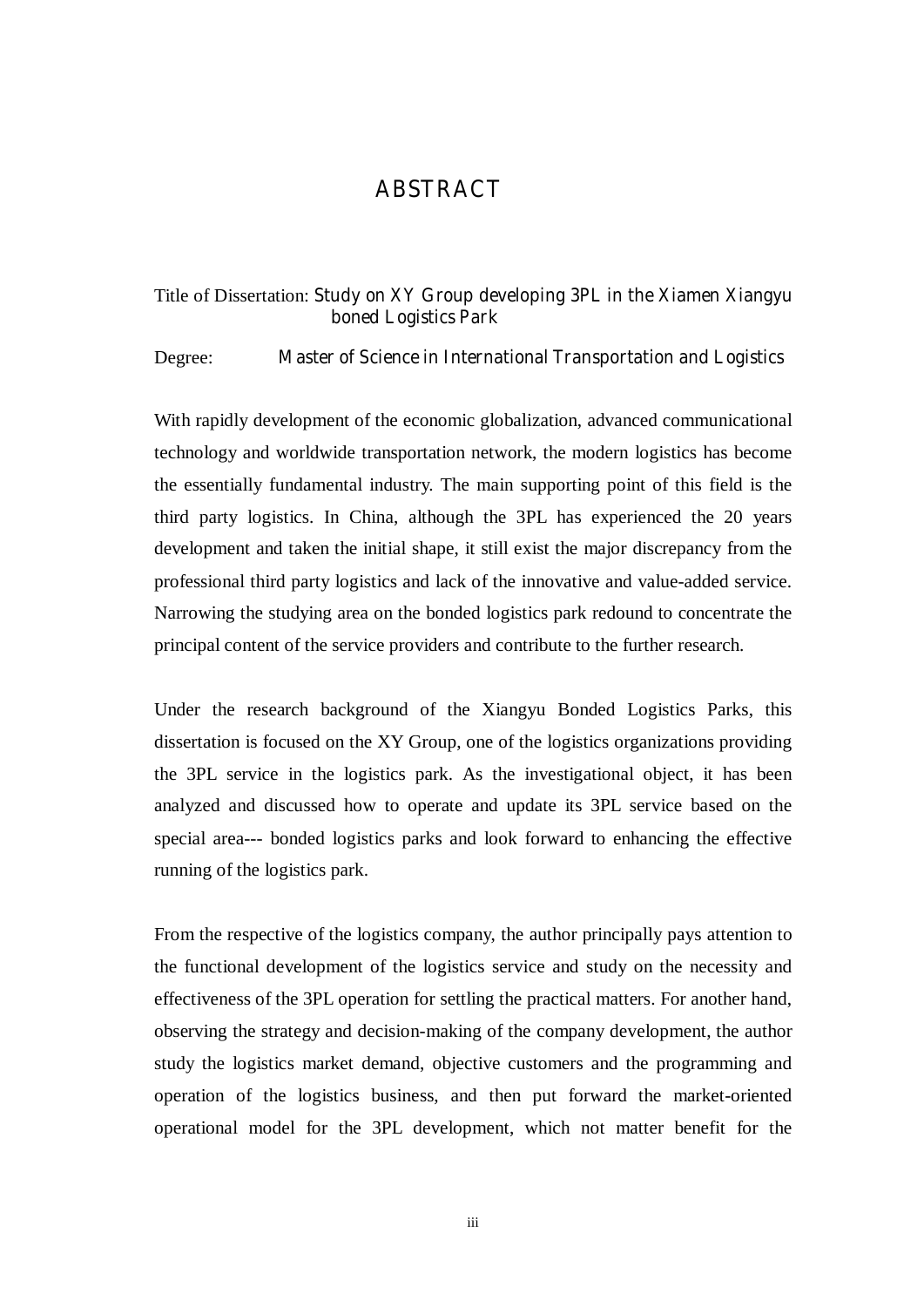successfully integrated performance of the logistics parks, but also useful for the better and further development of the company's logistics business.

Key words: BLP, 3PL, integrative logistics, Bonded zone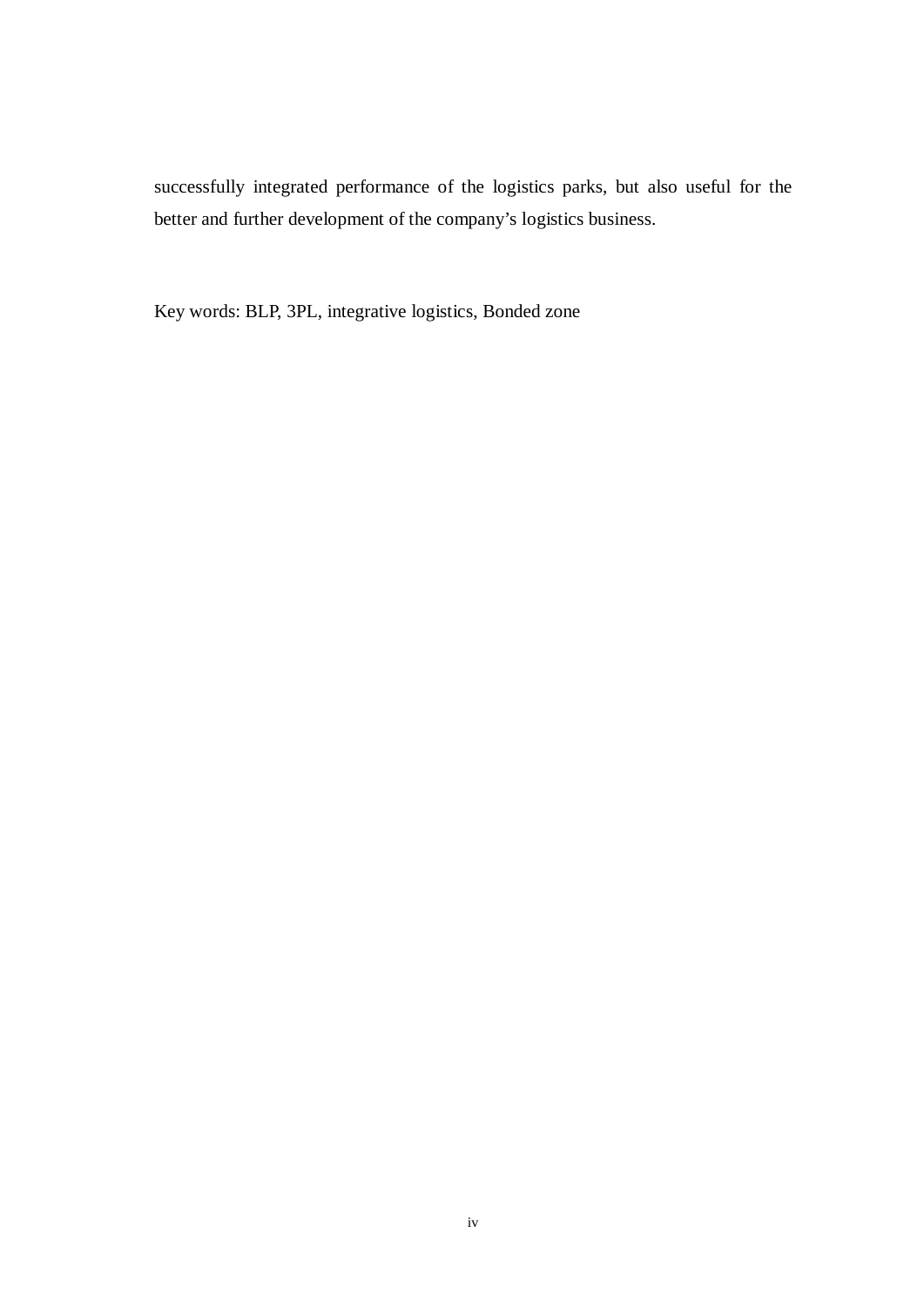## **TABLE OF CONTENTS**

| 1.2.2                                                                         |  |
|-------------------------------------------------------------------------------|--|
|                                                                               |  |
| Logistics Company's situation of operating 3PL 8<br>1.2.4                     |  |
| 1.3.1 The mathematical modal with quantitative analysis and                   |  |
|                                                                               |  |
|                                                                               |  |
| Chapter 2 Comparative analysis of physical distribution development of        |  |
|                                                                               |  |
| 2.1 Current situation of BLP and structure of physical distribution in        |  |
|                                                                               |  |
|                                                                               |  |
|                                                                               |  |
| 2.1.3The strategic enlightenments of operating logistics business in          |  |
|                                                                               |  |
| 2.2The developing situation of Logistics in BLP of the main coastal cities in |  |
|                                                                               |  |
|                                                                               |  |
| 2.2.2 Development status of Shanghai Wai Gaoqiao LP  17                       |  |
| 2.2.3Development issue of domestic Logistics Park  17                         |  |
| Chapter 3 Development purpose and market position of XY Group operating       |  |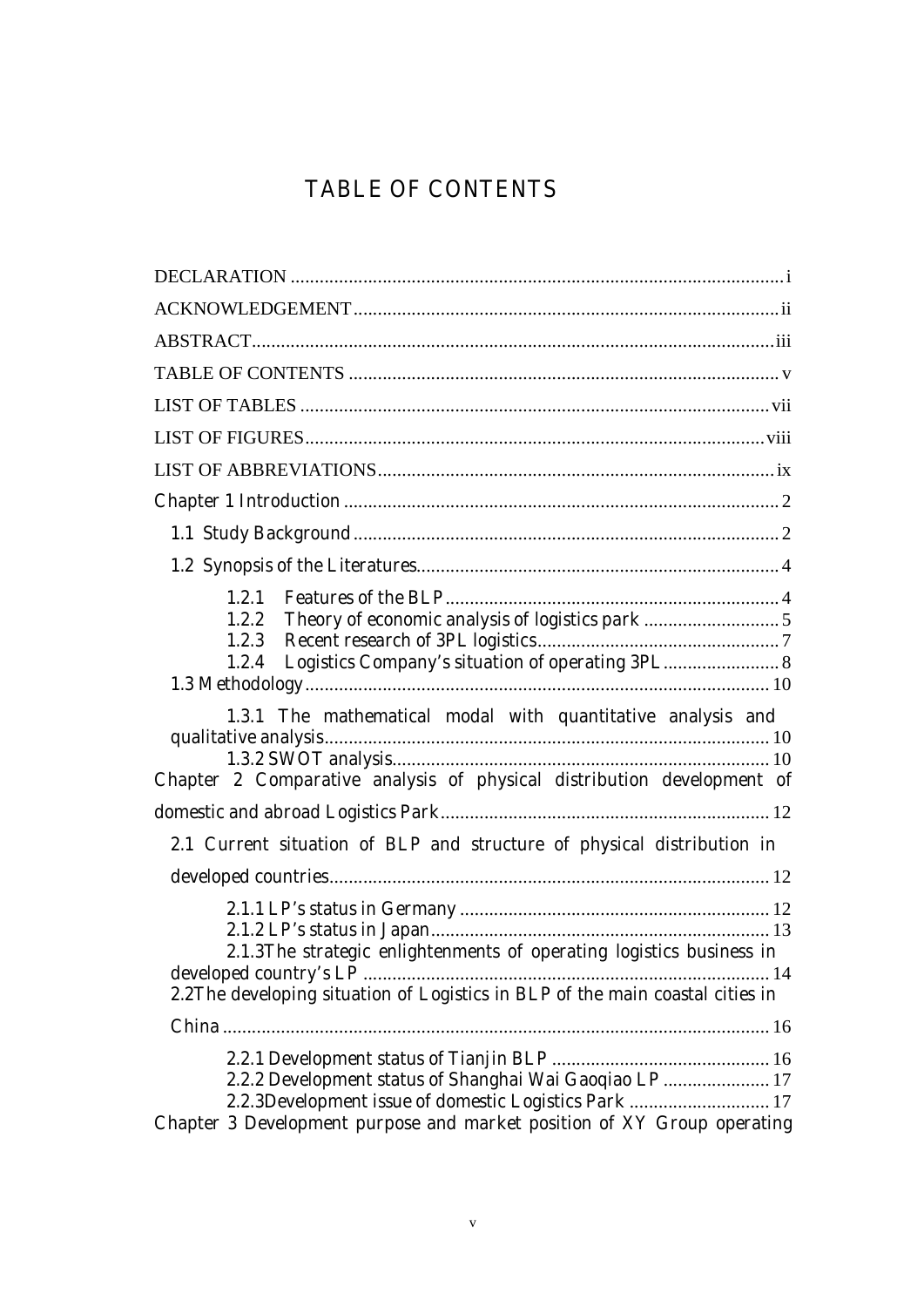| 3.2.2 Expending the scale of the logistics market through                                                                                                                                                           |  |
|---------------------------------------------------------------------------------------------------------------------------------------------------------------------------------------------------------------------|--|
| 3.2.3 Operational Improvement and sound expansion of the Logistics                                                                                                                                                  |  |
| 3.3 Market demand analysis for XY Group operating 3PL in the BLP 25                                                                                                                                                 |  |
| 3.3.1 Market forecast and analysis based on the cargo demand 25<br>3.3.2 Market subdivision of the customers and demand level analysis 32<br>Chapter 4 Development analysis on XY Group operating 3PL in the BLP 40 |  |
|                                                                                                                                                                                                                     |  |
| 4.1.1 The advantage of developing 3PL in XIAMEN BLP 40<br>4.1.2 The inferior position of developing 3PL in XIAMEN BLP  43<br>4.1.3 The opportunity of developing 3PL in XIAMEN BLP  44                              |  |
| Chapter5 Development orientation for XY Group operating 3PL in XIAMEN                                                                                                                                               |  |
|                                                                                                                                                                                                                     |  |
| 5.1 Formulation and implementation of 3PL development planning based                                                                                                                                                |  |
|                                                                                                                                                                                                                     |  |
| 5.2 The development of logistics business depending on the advantage of                                                                                                                                             |  |
|                                                                                                                                                                                                                     |  |
|                                                                                                                                                                                                                     |  |
|                                                                                                                                                                                                                     |  |
|                                                                                                                                                                                                                     |  |
|                                                                                                                                                                                                                     |  |
|                                                                                                                                                                                                                     |  |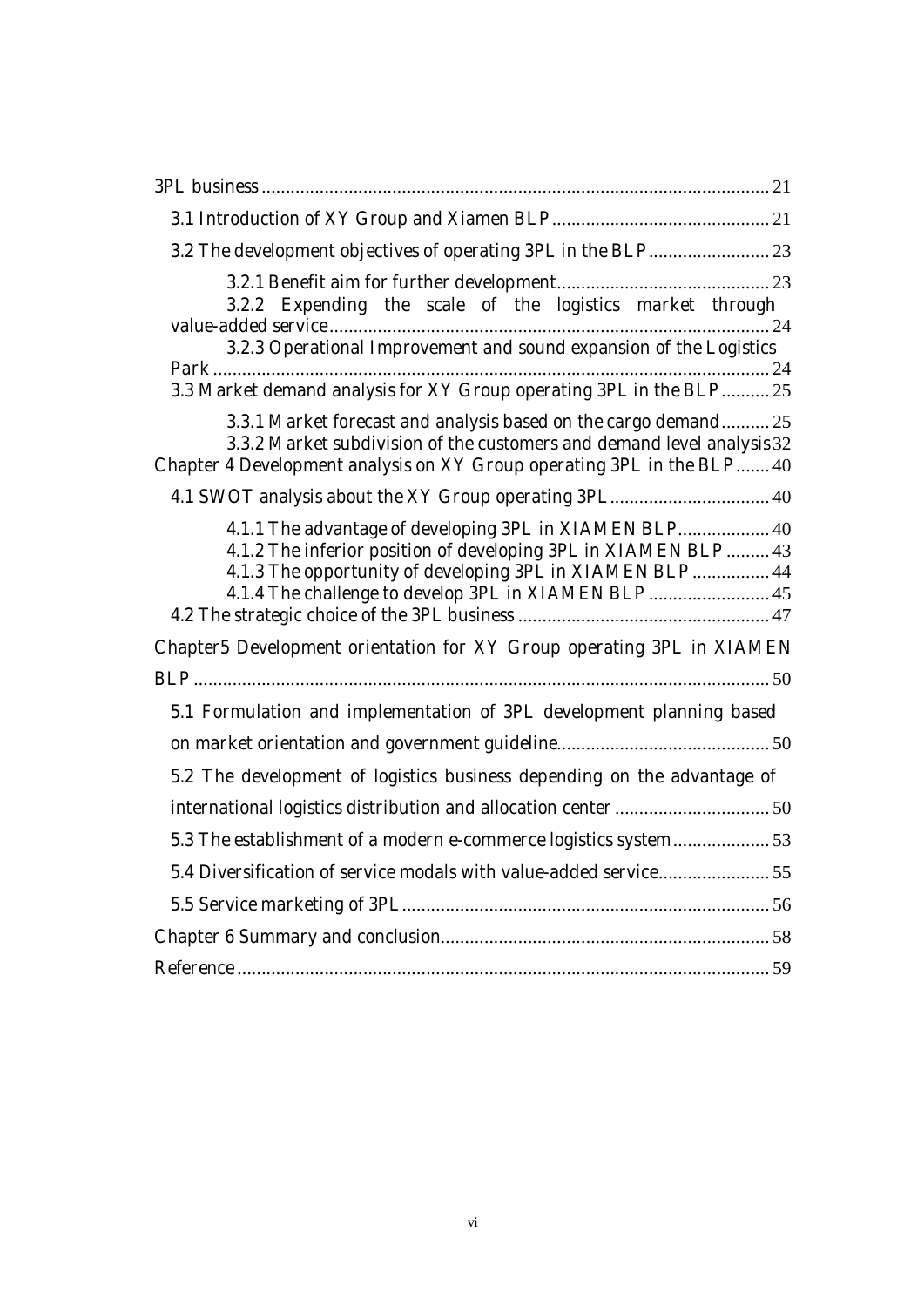### **LIST OF TABLES**

Table 3.1 The freight demand of Logistics Park and socially freight demand 26 Table 4.1 The strategic matrix about XIAMEN BLP developing 3PL based on SWOT analysis 46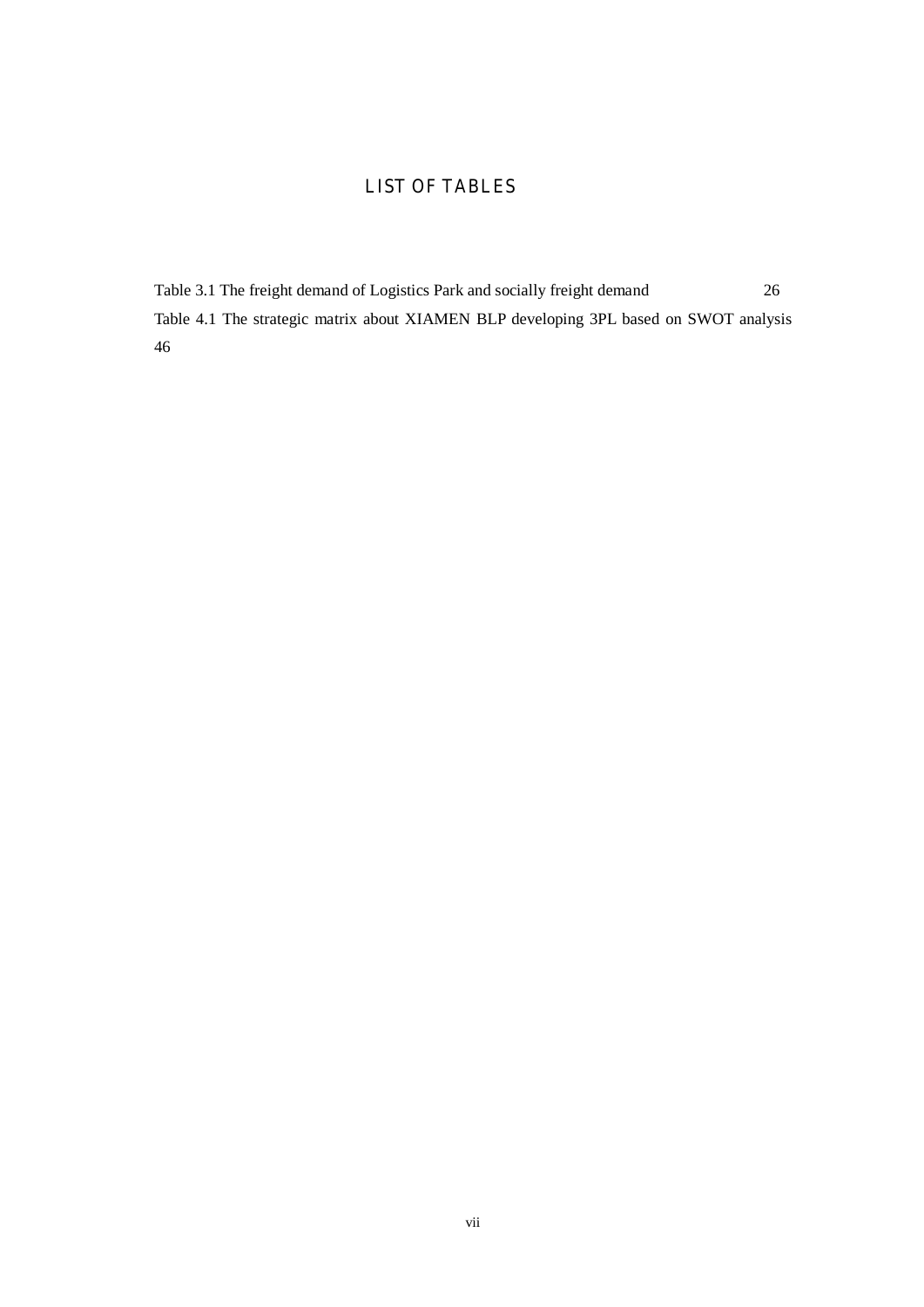### **LIST OF FIGURES**

| Figure 3.1 Scatter diagram of correlation relationship                  | 26 |
|-------------------------------------------------------------------------|----|
| Figure 3.2 Modified scatter diagram                                     | 27 |
| Figure 3.3 Outsourcing reasons for the enterprises with foreign capital | 32 |
| Figure 3.4 Domestic enterprises' outsourcing reasons                    | 33 |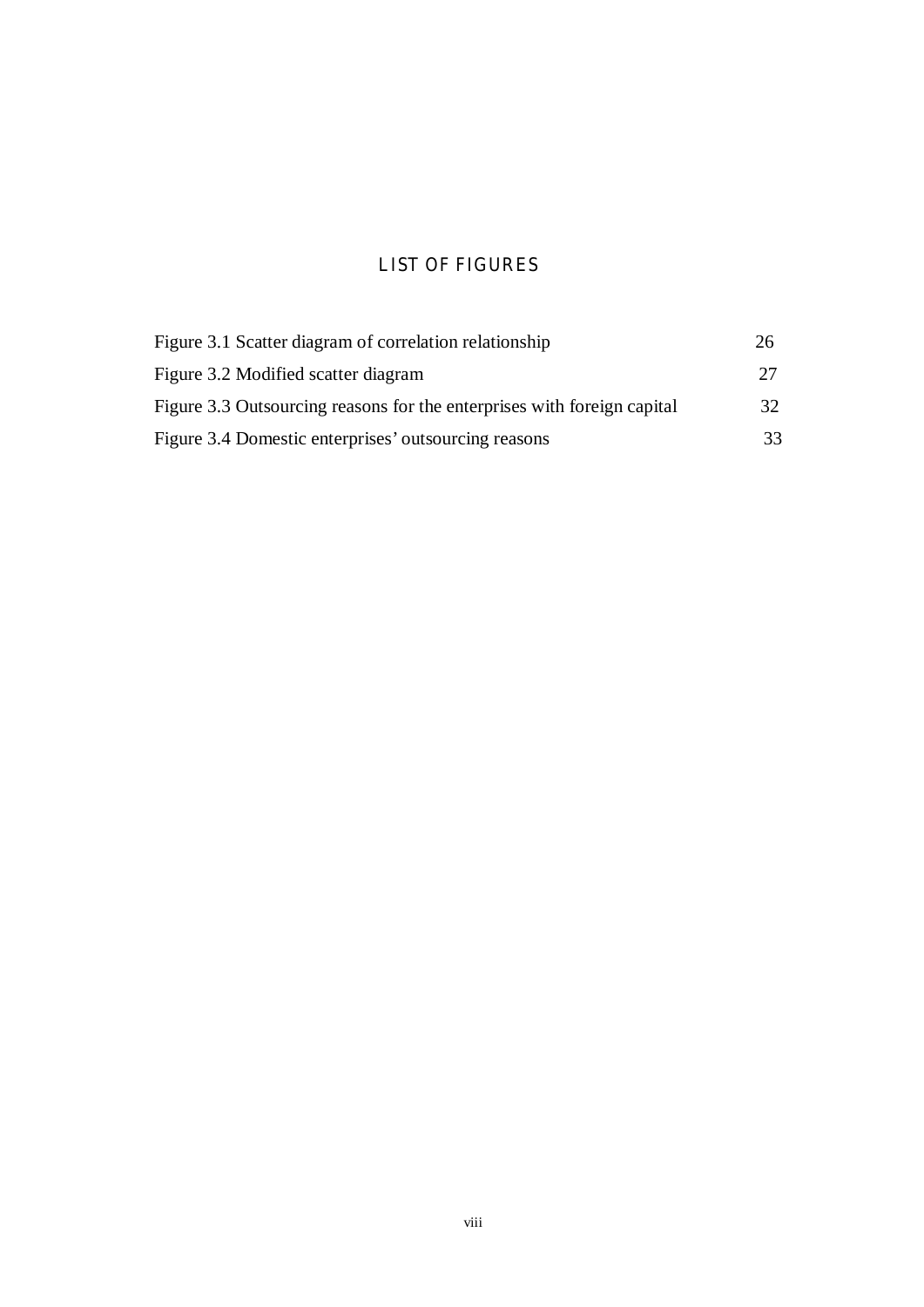### **LIST OF ABBREVIATIONS**

BLP : Bonded Logistics Park LP: Logistics Park 3PL: Thirty-Party Logistics

SCM: Supply Chain Management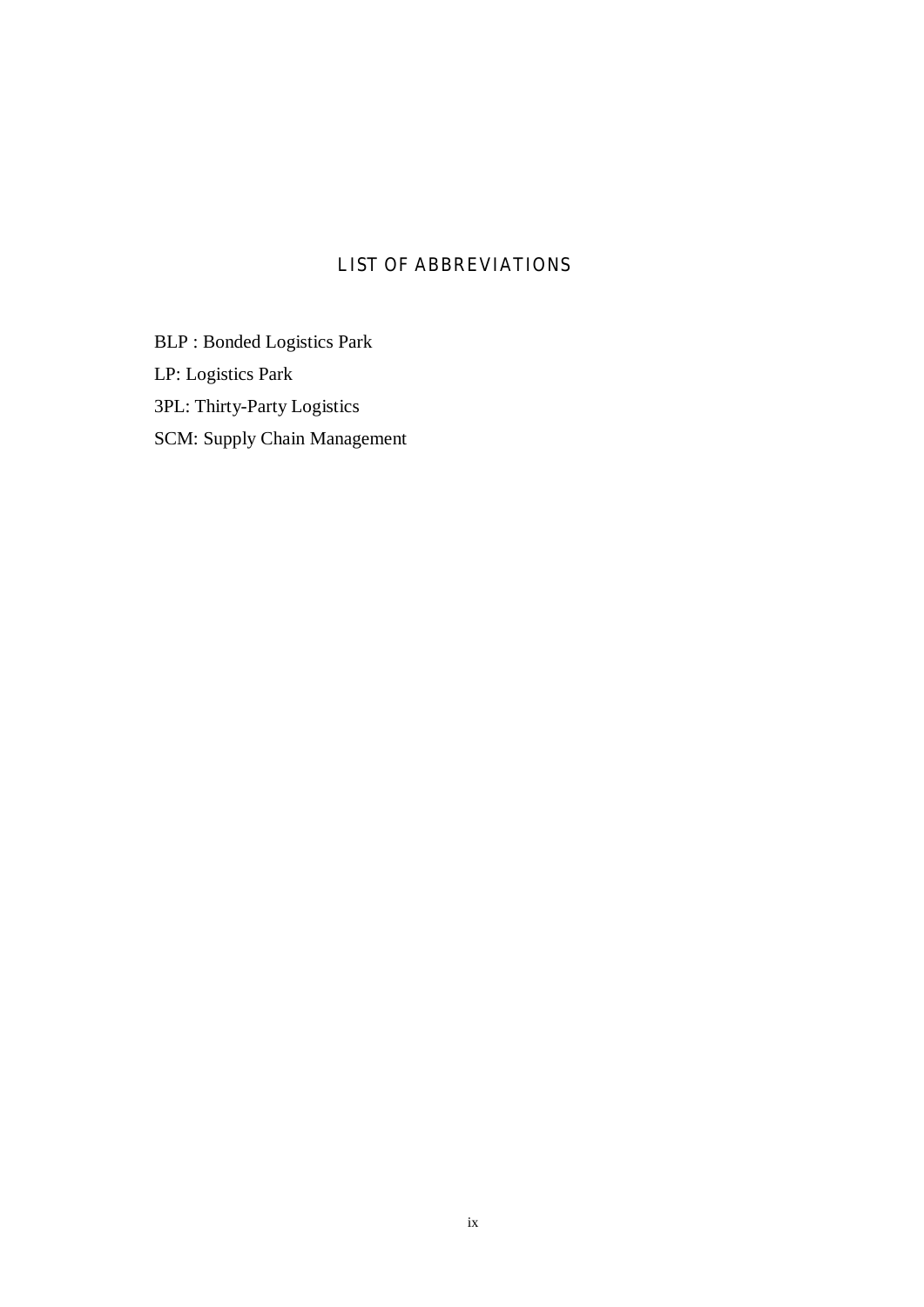#### **Chapter 1 Introduction**

#### **1.1 Study Background**

From Dec.0f 2003 to Aug. of 2004, eight bonded areas are approved to establish BLP by the Chinese State Council including Shanghai and Tianjin. Currently, the bonded logistic parks of Shanghai, Dalian, Zhangjiagang, Tianjin, Ningbo, Qingdao, and Xiamen have been operated within the customs' inspection and receipt. Now, all of the BLPs have achieved the primary results, involving prolonging the chain of product process; improving our trade models changing and promoting; altering the situation of import weighting export. In addition, the logistics parks obviously increase and push export purchasing and radiation of inland, speeding up the pace of the integration with regional economy. The customs experience the useful attempt to improving the inspecting modal, which greatly stimulates the development of international transit shipment. Customs modal improvement assists to forming a importing& exporting, double action's product chain and of bonded logistics business from export processing area, bonded area, bonded logistics central, BLP to oversea, so the cargos can complete the conversion from the original products to the finished products in the bonded condition and without leaving the country, greatly satisfying the development requirements of the multinational organizations.

As the only BLP in the economic zone of West Taiwan Strait, Xiamen Xiangyu BLP's establishment and expansion meet the demand of XIAMEN economic development. The BLP not only resolves the "one day Hong Kong traveling" problem which incurs because of the firms inside the BLP eager to promptly export-tax rebate, but constructing a essential platform for XIAMEN Port development. Inside this region, XIAMEN strives to operate international transit shipment, international purchasing, and international distribution together with international re-export business. For one thing, this platform can improve the competition of XIAMEN Port, expressing the key node of international logistics and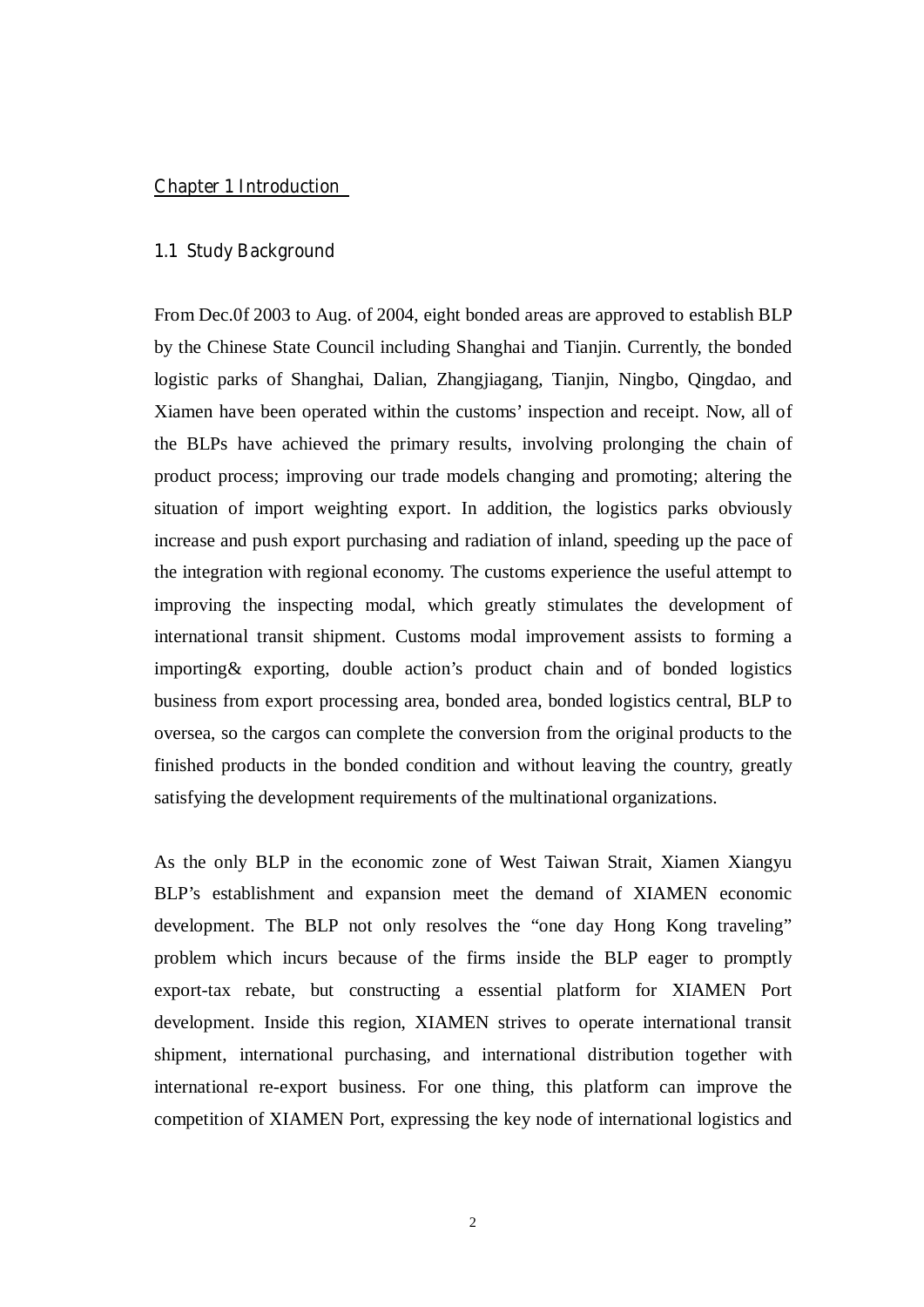supply china management. For the other thing, it builds up the nice interface of economy and trade between XIAMEN and Taiwan. Therefore the construction and functional promotion of the BLP will vigorously accelerate XIAMEN economic and logistics development.

The bonded area is a special economic region with the "inside country and outside customs" quality and aims for developing international trade, export processing, warehousing logistics, based on learning useful experience of international exporting area and free-trade zone and combining with major preferential measurements of national enactment including customs-duties exempt, customs broadening and exchange control. And it also can be viewed as the highest level of opening to the outside world. The logistics park is a logistics node with advanced, strongly intensive function and large scale, which provide the centralized outlay in space for various logistics facilities and equipment as well as the diverse logistics organization with distinct function. In other words, the logistics park consists of variously functional and intensive logistics nodes, which involving professional transport central and warehouse central, distribution central, information processing central, composite transferring station and circulation central, so the logistics park had been proved as the one of the effective solution to construct the efficiently logistic operational platform. The BLP, taking intensive logistics' advantage of Logistics Park into bonded area with special preferential policies, not only improve the integration of logistics operation and shorten the execution time of supply chain, but also provide the convenient circumstance to clear customs through special policies and accelerating the transporting speed.

Now the plan and construction of Logistics Park is experiencing the stage of functional improvement and rapid growth, the government's directional guideline and polices focused on the macro logistics industry is extremely significant. Beside that, the logistics company, as the node of the supply chain and network, also need to be concentrated on its development and operation especially those company with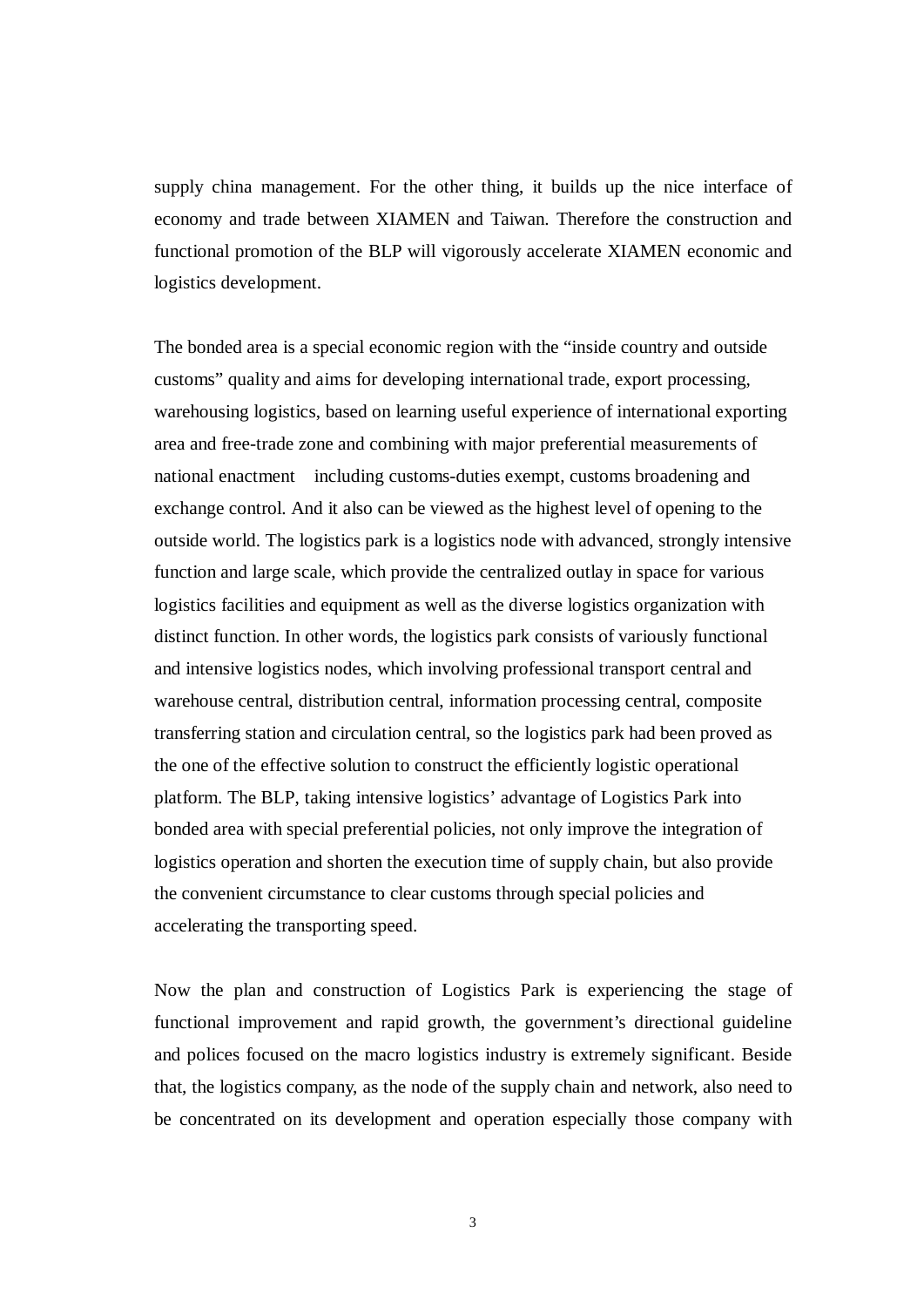potential to develop the 3PL, like XY Group. During the researching period, I found that most of the papers and books are focused on the logistics park's plan, outlay and construction as well as the strategic development suggestion for LP's operators, however, there is few of research about the logistics company inside the LP. The XY BLP enjoys the excellent regional conditions of logistics operation, so it deserves to study and discuss the operation and development trend of Logistics Company inside the BLP.

#### **1.2 Synopsis of the Literatures**

#### **1.2.1 Features of the BLP**

The BLP can be viewed as a carrier for creating crowd effect of multiple logistics enterprises and a special economic region practicing tax protect. Being supported by the dual advantages of port and bonded region, there are four major functions of BLP, international transition, international distribution, international purchase and international trade.

There are four features demonstrating the BLP as follows. Firstly, the logistic region is a special administrative region and supervised by the Custom, which will connect with the national "Free Trading Region" in progressively. Enjoying the similar benefit of bonded policies, when operating import and export business, companies in the BLP can apply for the favorable tax policy, namely the domestic goods are treated as export goods when entering into the logistics park, any declaration should be apply for tax refund. Cargo is allowed for freely transportation without paying the value-added tax and consumable tax, reducing the operating cost for the export enterprises.

Secondly, all the advantages of haven shipping, parking and loading are in use in the logistics park to achieve the operating integration. For example, the port operation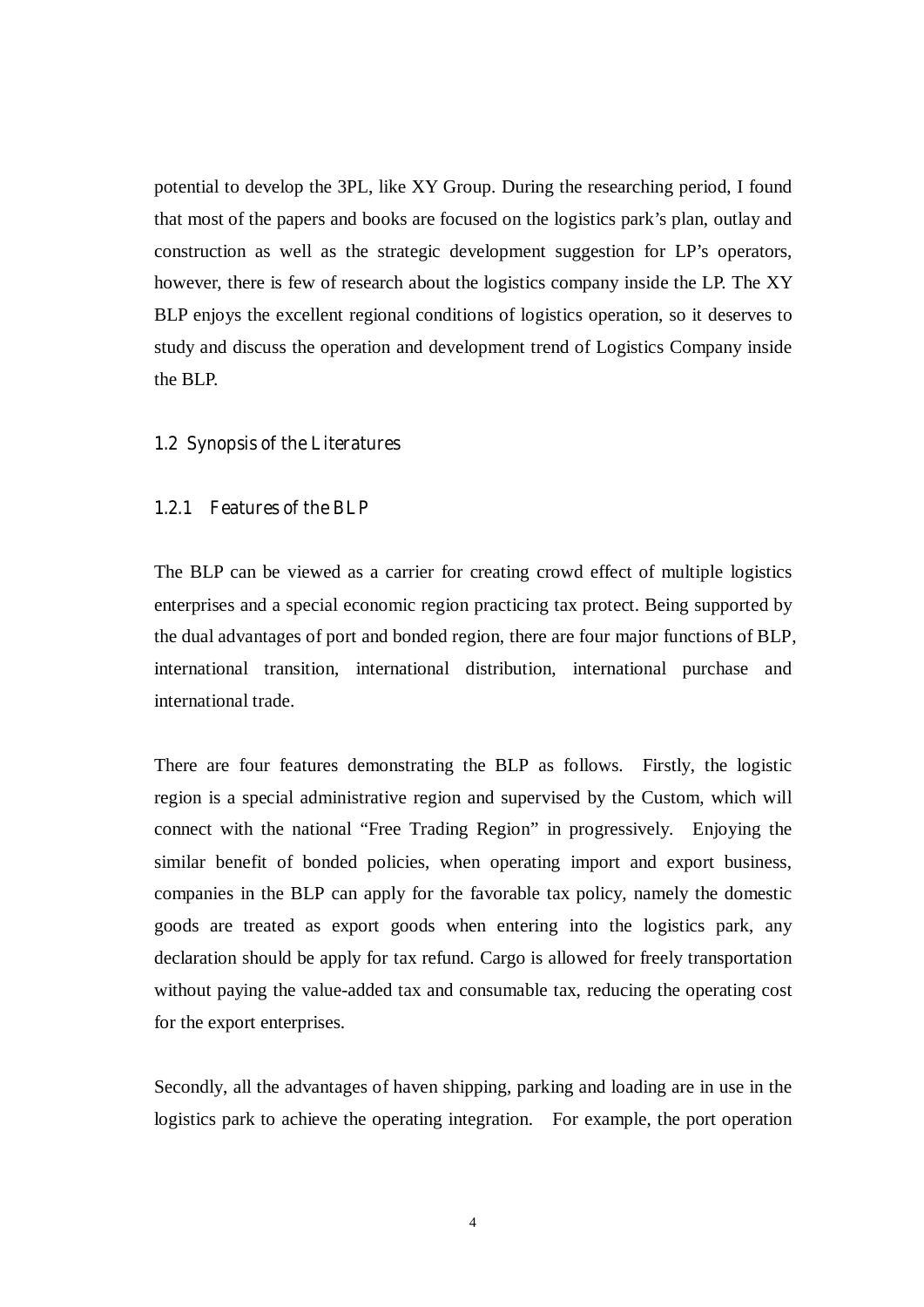is introduced to the logistic region, especially in transit transport and assembling containers. The transited container is allowed to be unpacked and assembled in the BLP, which changes the situation that container must be transported in and out of the port as the completely container. So the BLP achieve the container's comprehensive operation with allocation, distributing and transportation in a chain activity and will be become and operated as a distributing center servicing the container resource of branch line and international transition.

Moreover, the logistic park is executed and operated as closed management, specializing in developing storage and logistics property and along with the sub-process trading. So, the BLP not only possess the function of storing, producing sub-contracting, and even exhibiting the commercial products, forcefully increasing the intensive operation.

Finally, the BLP usually furnished with advanced electronic business platform so that trough the information and communication system, in the logistic park, it can fully achieve the regional custody, network management, electronic declare customs, and scientism custody. Moreover, the intelligent system allows for pushing the customs data by one time but the digital data can be multiple applying and sharing , where goods in simple declaration, simple examining, simple releasing at once with rapidly complicity.

#### **1.2.2 Theory of economic analysis of logistics park**

#### Logistics Park and Propulsive Industry Theory

Propulsive Industry is a preponderant economic unit, whose growth and innovation will induce the growth of other economic units. French Economist Perrox brought this concept on the basis of his "Growth Pole Theory". He believed that no matter in big economic group or in small economic unit, there was an unequal interaction. It caused the disequilibrium. In other words, this concept means some units dominate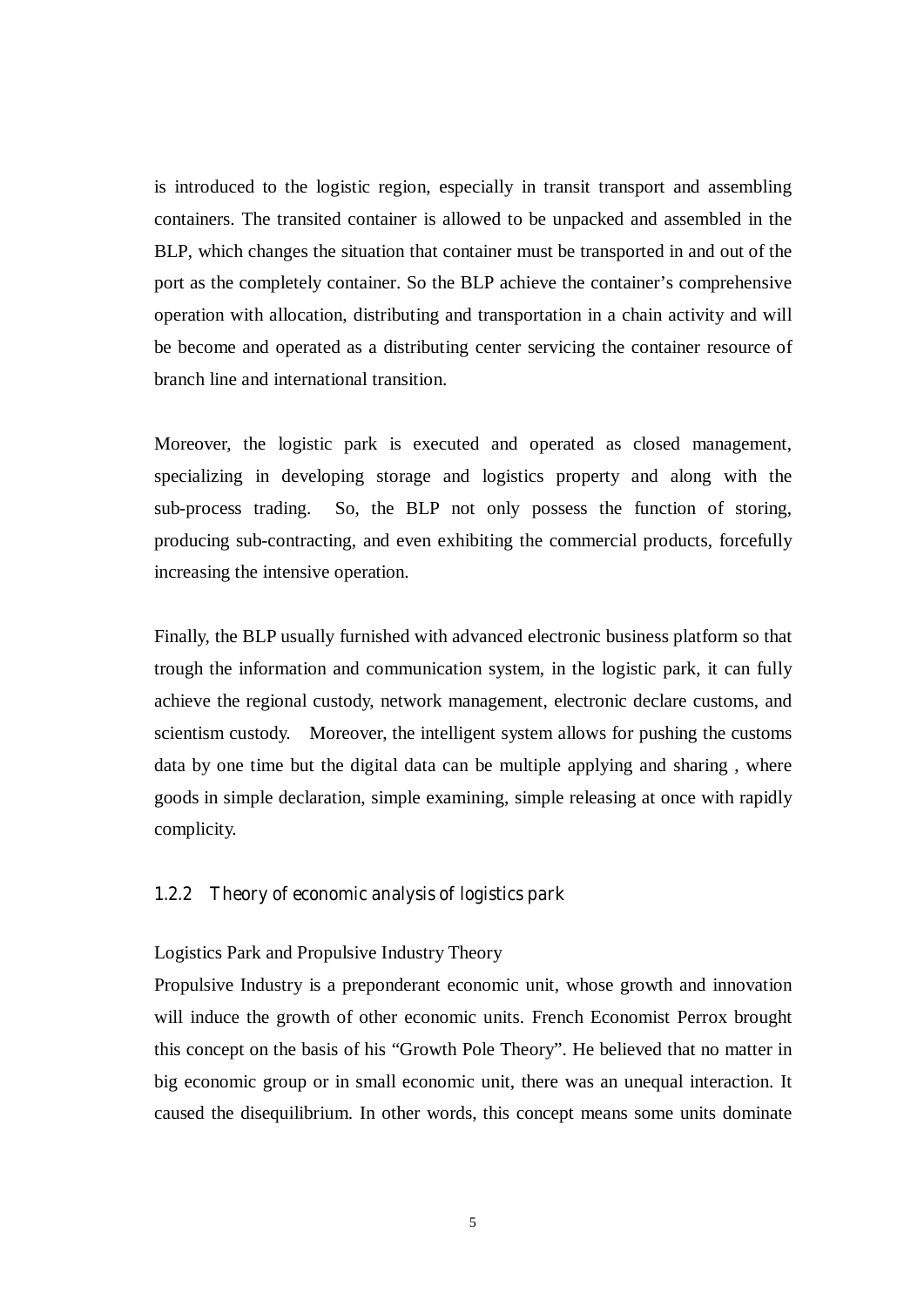other units. Perrox called it "domination effect". The dominant economic unit is "Propulsive Industry"

Logistic Park centralizes market information, modern storage, and professional distribution, combined transportation market showing and trading. It faces more customers; provide further service with bigger scale and comprehensively assorted service. At the meantime, this zone gathers logistic company and implements professional division of work. It helps to avoid repeated investment, improves the service and increase the utilization of social resource. The most important is to realize logistic industry's assertive and systemic operation, to achieve intensives of logistic function. In modern economic life, every department, industry, enterprise has a complicate exchange and interdependency relation. Logistic industry works as a tie to maintain this relationship, and make every unit to be an union. As a part of third industry, Logistic zone can summon up the development of city's economy and third industry. From this view, logistic zone is a propulsive industry.

#### Logistics Park and Value Chain Theory

Value chain theory was firstly brought by Professor Michael E Porter of Harvard University in his "Competitive advantage" in 1985. This theory viewed the action of all enterprise as value creation action, and compares it to a joined chain. With the development of modern economic frame and innovation of science, the scope of every value creation action in the value chain is being stretched. The cooperation between every enterprise in the chain is also widening.

Logistic Park is a flat roof for value innovation, also the carrier for information of value chain. It consists of different logistic companies that specialize in logistic service and own different logistic facilities. It has big scale and comprehensive service. Logistic zone can be viewed as the node of different function enterprise in the value chain. From doing this, Logistic zone on one hand exerts every enterprise specialty and advantage, on the other hand, fasten the tie between enterprises in the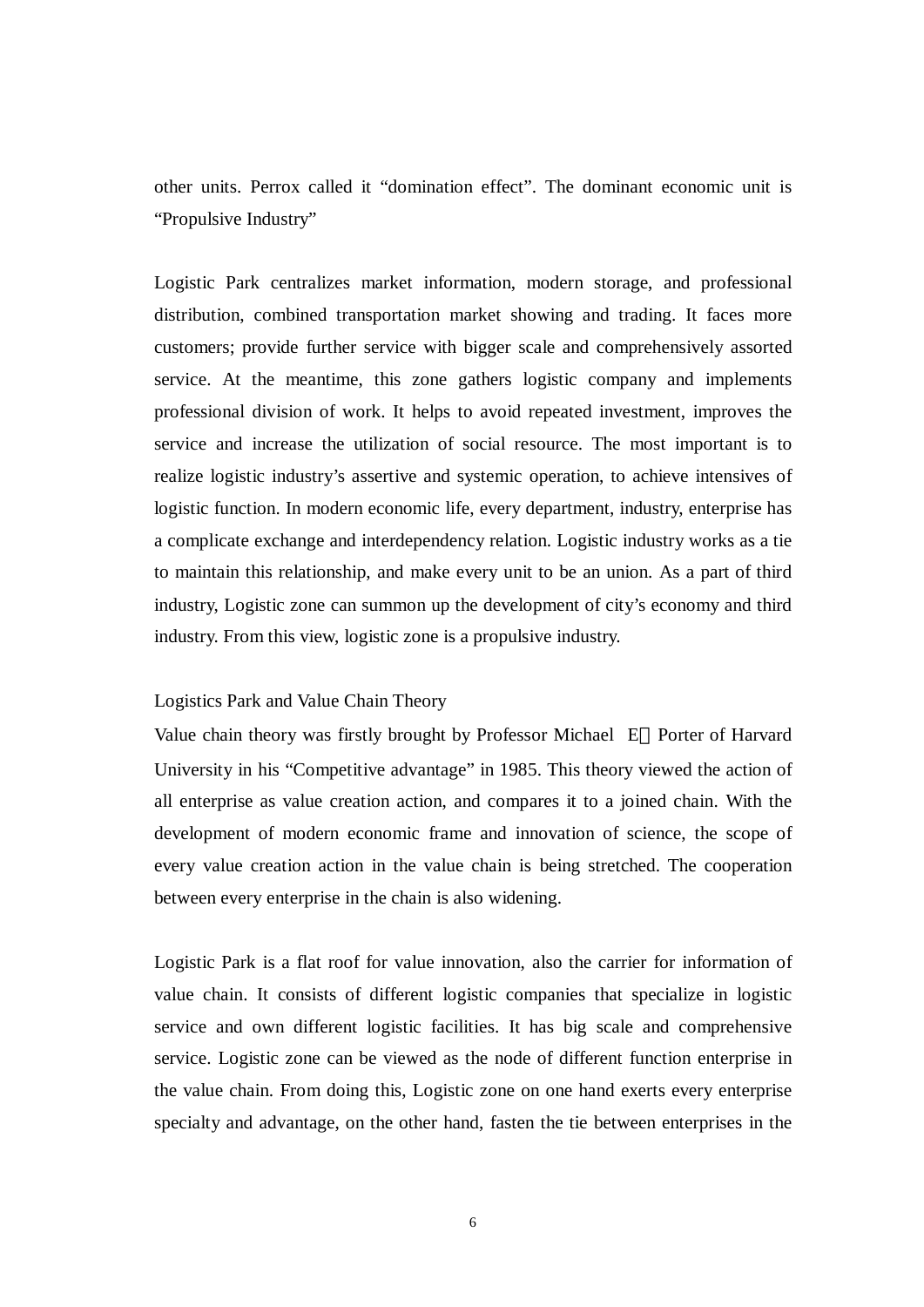value chain, and promote their communication. It is beneficial for enterprise to save cost and innovating value. In information society, competition between modern enterprises is supply chain's completion. A good logistic zone is a organic value chain for outside world.

#### **1.2.3 Recent research of 3PL logistics**

The emergence of the third-party logistics is the requirement of the modern philosophy of logistics management. Since the communication's rapid development and detailing of social division drive the continuously update of management technology, the modern management philosophy are constantly innovated such as Supply Chain Management, Virtual Organization, a series of emphasizing the external coordination and harmony, which not only increase the complication of logistics activity but rising more higher requirement like Just In Time and Efficiency Customer Response, etc. due to most of the enterprise hard to accept such activities, the 3PL naturally appear to meet the special logistic demand. For one thing, it cater to the constant varying of special cooperation because of persisting the personality demand and, for other, 3PL can achieve the integration of in-and-out logistics, enhancing the logistics qualities, strengthening the completely control and management and driving the supply chain to entire optimum. To sum up, the third-party logistics is that 3PL service providers service the individual and special logistics to the customer in the limited time along with the negotiated price, and this service must be on the basis of the modern electronic technology of information and communication and the relationship with companies should be consociation.

Since about 1975 the first 3PL company appeared in U.S.A, as the rising domain, the 3PL has been develop to the principle body of modern logistics, occupying the major share and become the representative factor to measuring the logistics level. West countries researching the 3PL almost revolve on management, engineering, supply chain and outsourcing field, considering that 3PL would not be depart from the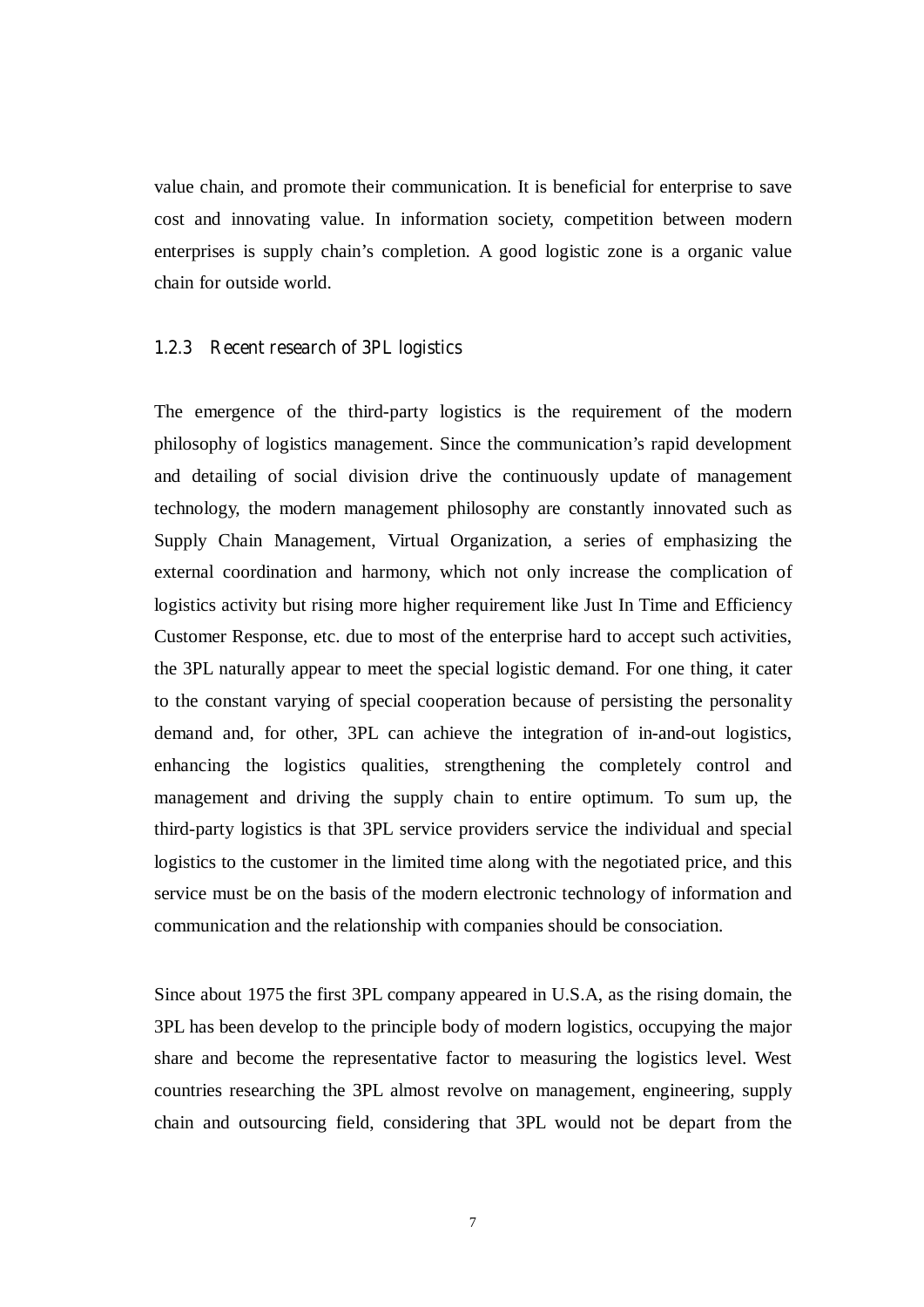supply chain. Because inside the construction of supply chain, the 3PL gain the economic scale from detailing division, be responsible for connect the each relationship with different level of the network in order to greatly achieving the entire supply chain's optimum. Enterprises outsource the business to the 3PL company and form alliance with it, pursuing the benefit maximization in a win-win and long way.

In our countries, 3PL enjoy the gigantic market with wide potential and prospect. According to the survey, the enterprise using 3PL service modal occupied 22.2% in 2002, expressing 3PL's total market share is gradually enlarging to some extent. 70% of the logistics service providers enjoy the range of rise up to 30% during the pass three years and the 3PL's growth rate will reach  $25\%$  or more in the next 10 years.<sup>1</sup>

#### **1.2.4 Logistics Company's situation of operating 3PL**

-

Through the analysis of the demand and developing tendency of China's Third Party Logistic, the current demand positions are as follows:

 Firstly, the market of Third Party Logistic is very potential, and in future, the demand will be greatly enlarged, so does the instant service. Chinese logistic industry shall have a bright future. On the other hand, currently, the effective demand for Third party logistic is insufficient. The ratio of enterprises that have their own logistic service facilities is quite high. Logistic company find it difficult to develop the demand for potential customer, especially the foreign enterprises.

Secondly, the demand for Third party logistic has a distinct character of clime and industry. Most of demands came from economic developed zone in eastern coastland, and the matured major industries in market. However, every industry has its different demand, so it is necessary for logistic company set the market orientation, allocate

<sup>1</sup> Dai Gang( 2006). *3PL New Development Report*. Retrieved March 5,2006 from the World Wide Web:http://www.chinawuliu.com.cn/oth/content/200604/200611419.html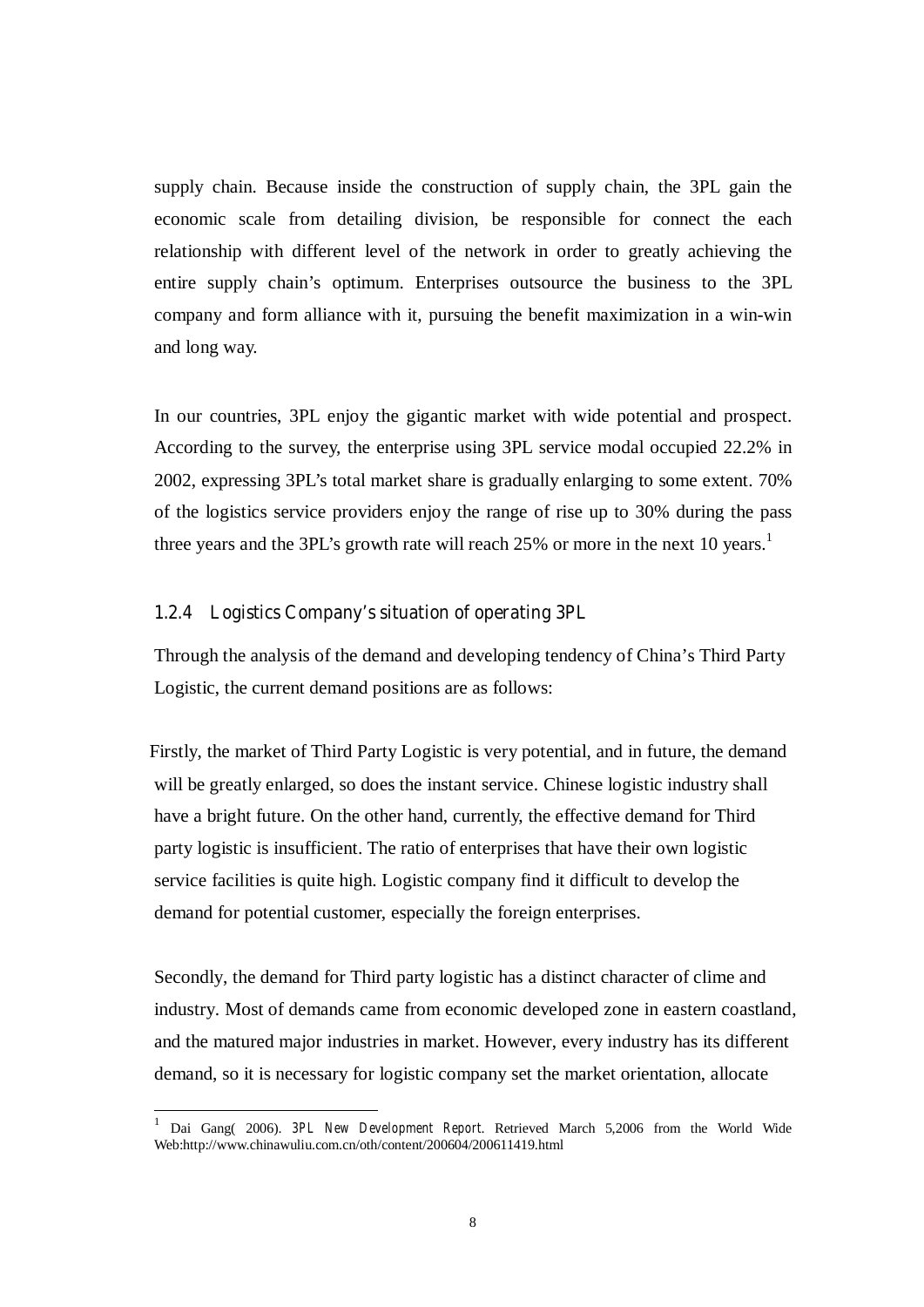social resource, at the mean time, pay attention to the clime demand-enlarging tendency of third party logistic, get ready to enter into new emerged market.

Thirdly, now the major demands for enterprise still concentrate in traditional service like storage and transportation, etc. Enterprises' service demands for third party logistic are in low level. Logistic companies are required to make investigation for the demand of present and potential customers. It is better to meet the basic demand of customer, shape the core ability of service, and avoid pursuing "sharp" concept and high level service blindly.

Furthermore, Enterprises are in the transition from traditional style to producing according to demand and just-in-time planning, and pay more attention to cost and service. Further more, spreading the operation with multinational management require the support of quick-response and globalize logistic service system. In order to meet these requirements, informational operation plays an important role.

Eventually, more and more multinational manufacturers and retail companies established manufacturing base and sales network in China. However, these multinational companies will concentrate on their core producing ability instead of lay out too much logistic facility. They are ready to contract with third party logistic company. This will bring more service demands for this industry. Meanwhile, China will become manufacturing base of world, the purchase of raw material, sales for finished product will rapidly increase, and imp & exp trade volume will go up. This requires the support for strong third party logistic service.

With the entering of multinational companies, the market competition is much fiercely. Domestic manufacturers and commercial enterprises more and more involve in developing international market and multinational business. They need to improve and reshape their own logistic system. Undoubtedly, this will also boost the demands for third party logistic service.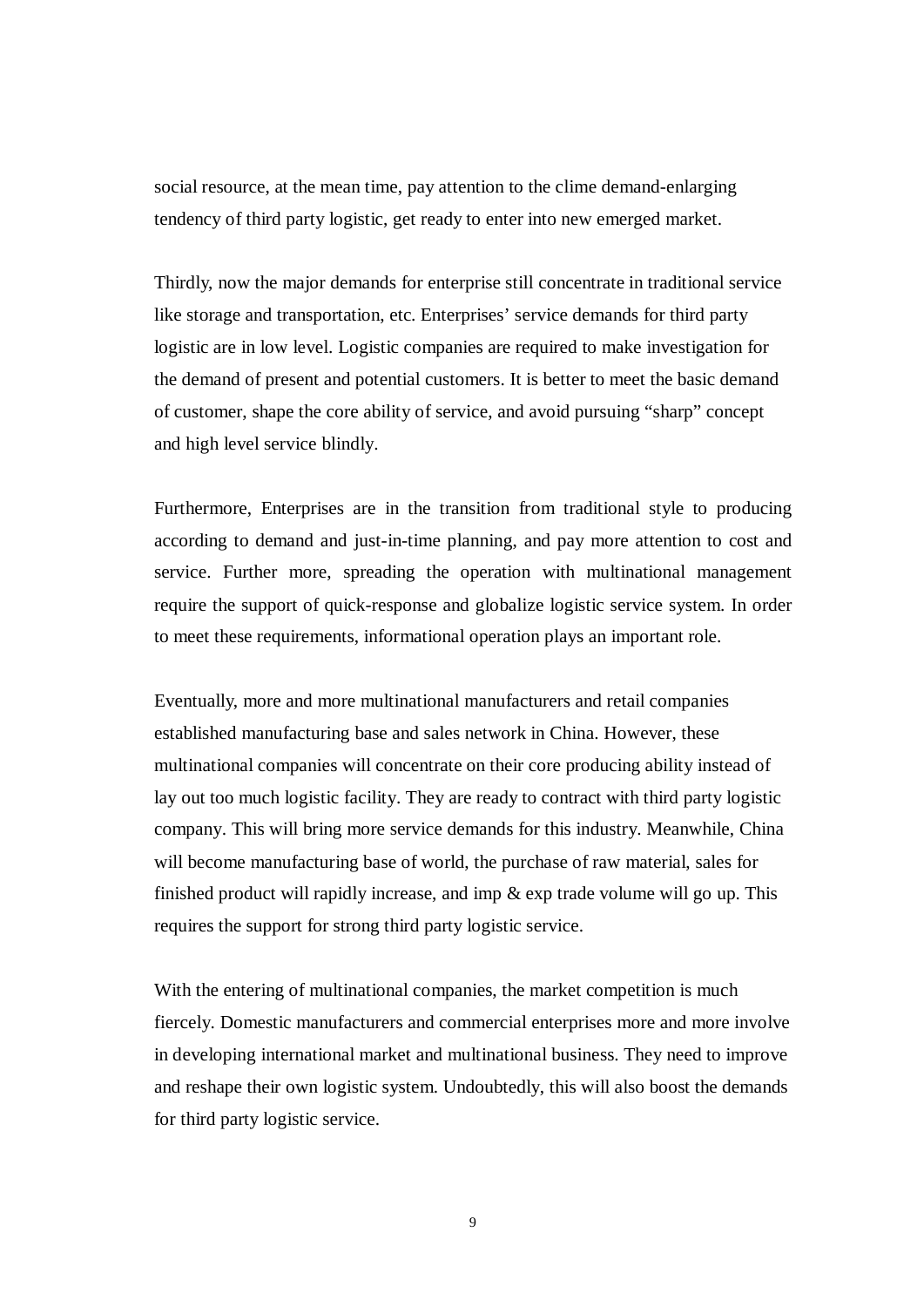#### **1.3 Methodology**

### **1.3.1 The mathematical modal with quantitative analysis and qualitative analysis**

Since the complication of the logistics system, the forecast of logistics system in this paper focused on organic combination of quantitative analysis and qualitative analysis, ensuring the accurate estimation. As one kind of the service business, the market demand is the major content of predict and also need to qualitative analysis for the market conduct of company. The content of qualitative analysis is following: (1) The strategic objective of developing 3PL in BLP for XY Group. (2) The scope and specialization of 3PL service and customer. (3) The market demand of 3PL business. All of the above research content is based on the market investigation and study as well as material analysis of market demand of Xiangyu BLP including cargo category, the volume and direction of cargo flow.

On the side of quantitative analysis, the regression analysis will be applied for forecasting the volume of cargo flow in the BLP in order to achieving the market demand of the 3PL business. There are lots of elements influencing the cargo volume of BLP, but, in this paper, the whole social cargo volume is chosen as the dominating factor. Finally, regression standard deviation and significance test of regression equation will be testing the forecasting validity.

#### **1.3.2 SWOT analysis**

The SWOT analysis is an extremely useful tool for understanding and decision-making for all sorts of situations in business and organizations. SWOT is an acronym for Strengths, Weaknesses, Opportunities, and Threats. The S & W analysis mainly focuses on the capability of the company itself and the comparison between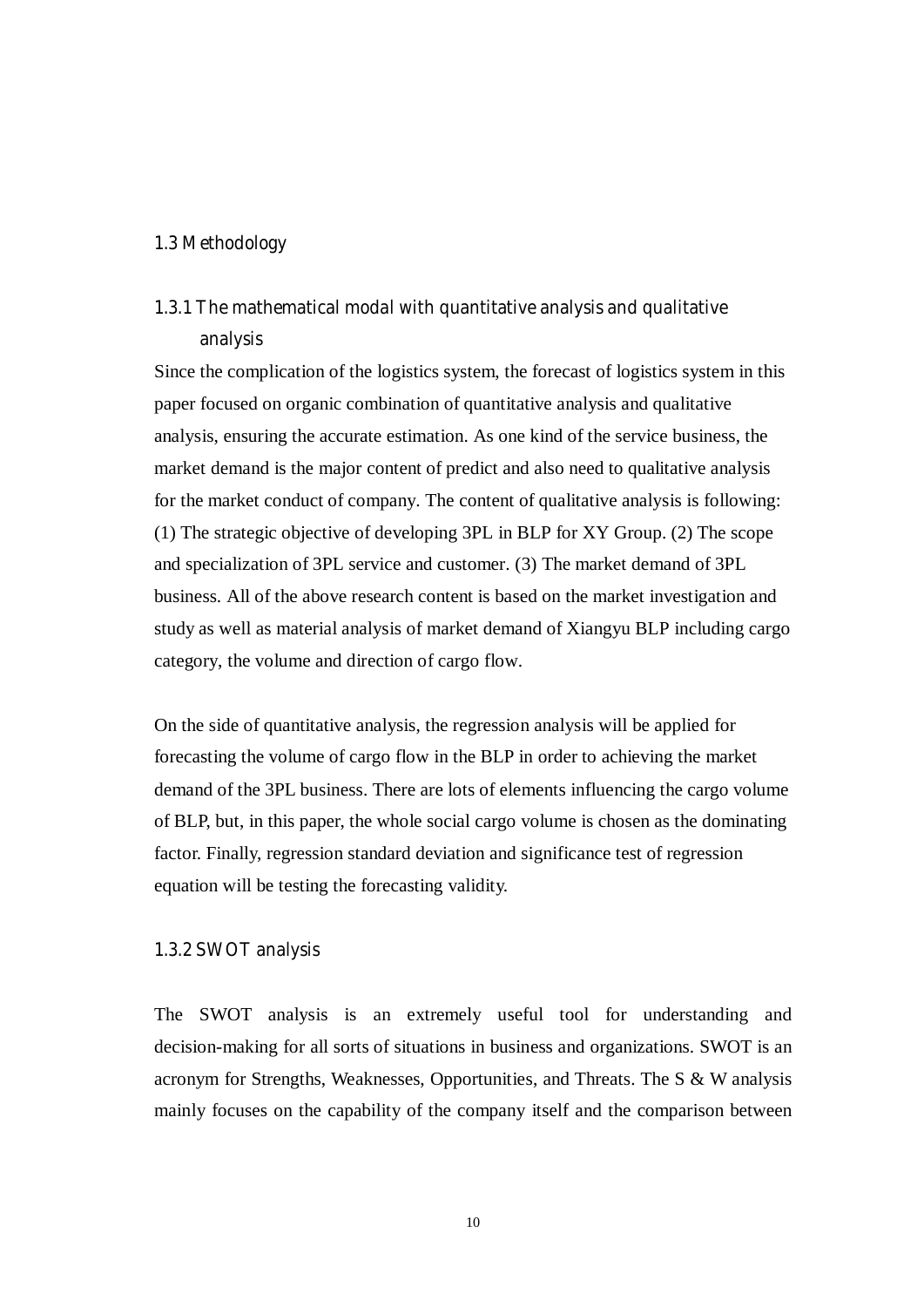competitors, whereas the O  $&$  T analysis pays much attention on the changes of external environment as well as the possible impact on the company. Through the internal and external analysis of an entity, its manager can identify the strategies that will create a firm-specific business model that will best align, fit, or match a company's resources and capabilities to the demands of the environment in which it operates. Based on the SWOT matrix, four kinds of strategies can be formulated; those are SO strategy, ST strategy, WO strategy and WT strategy. Then strategic managers compare and contrast the various alternative possible strategies against each other with respect to their ability to achieve major goals and superior profitability before implementation.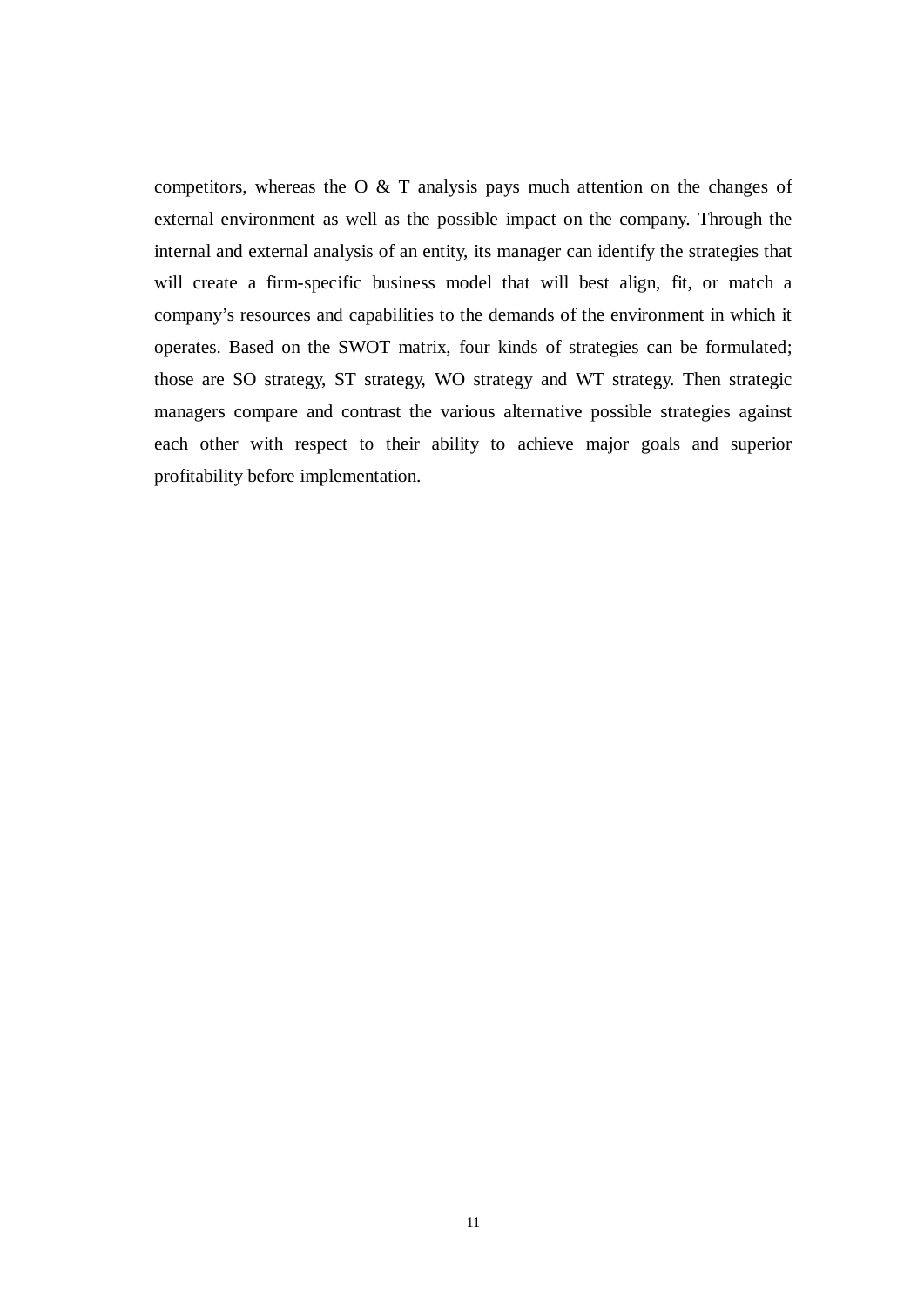### **Chapter 2 Comparative analysis of physical distribution development of domestic and abroad Logistics Park**

### **2.1 Current situation of BLP and structure of physical distribution in developed countries**

#### **2.1.1 LP's status in Germany**

Current situation of physical distribution business development of Logistics Park in Germany, which is advocated greatly and helped by Germany, is the fundamental support of intensification organization of transportation. From 1980s, Germany planned to construct 40 logistics parks across the country. At present, 20 nationwide logistics centers have been constructed and put into service, in which Bremen and Nuremberg logistics parks are comparatively famous. In the process of construction, the government supervises the construction of Logistics Park, guide enterprises with good business competency to go into Logistics Park, attracting actively powerful enterprises and international physical distribution enterprises to enter the logistics park. It backs on economic area, by virtue of all kinds of alternative transportation modes, shortcut transportation net and circumspect transportation services, attracts dispersing transportation enterprises and transportation service enterprises and hangs them together as to achieve intensification. Economists and transportation experts believe after a long period of research, the rapid development of internationalization and liberalization of manufacture and trade rely on prompt and effective flow and supply of staffs, goods, and information. On the chain of manufacture, transportation and sales, the manufacture of transportation industry involves processing, package, storage, loading or unloading, transportation and administration, management, service, also and the exploitation of land resources, environmental protection,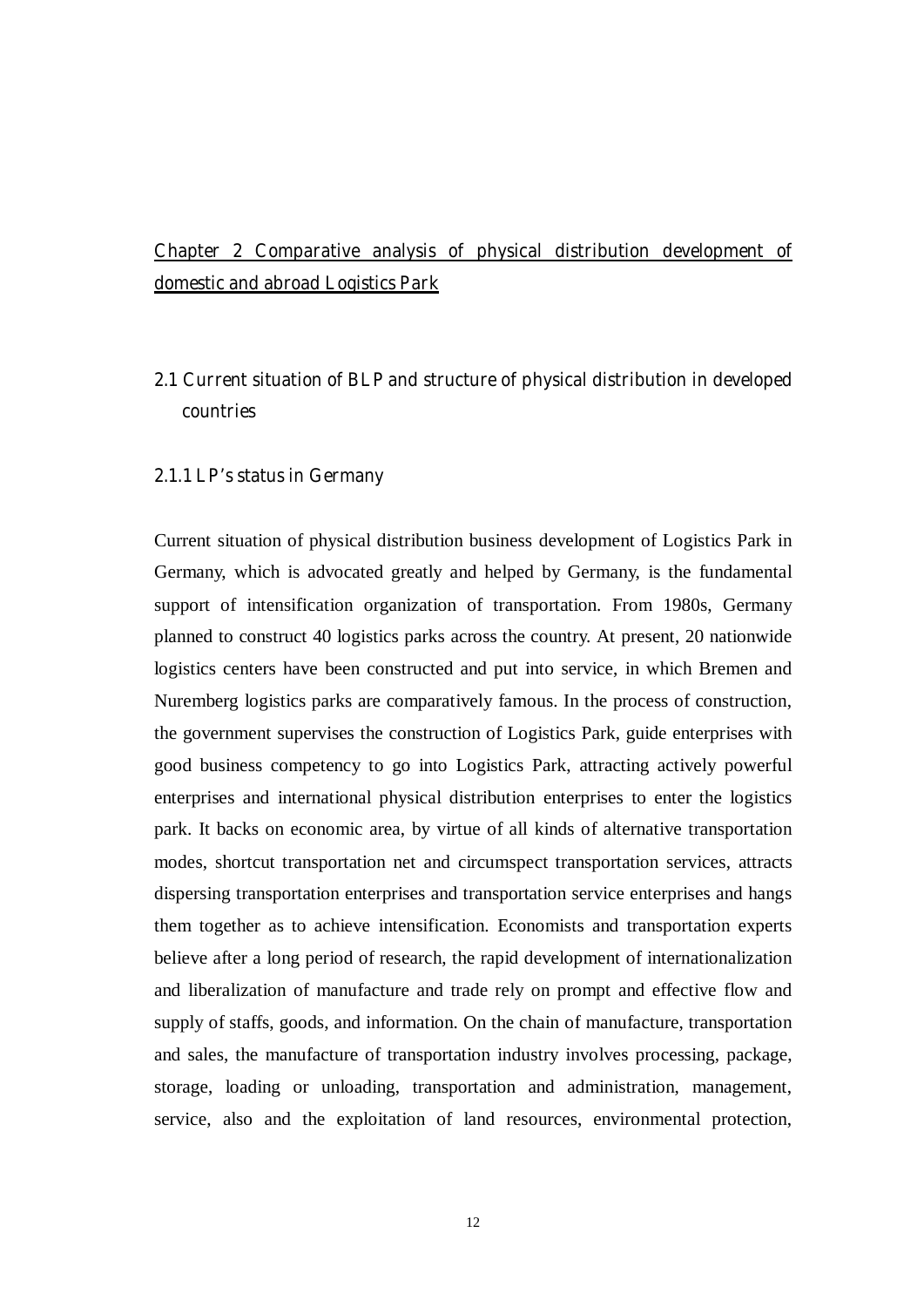ecological balance and so on.

How to organize so many transportation processes reasonably and economically, it is necessary to seek a kind of transportation service of resource conservation and the highly-effective movement, it relays to carrying out the reform to innovate the traditional disperser transportation combination form. In the certain region, select one or several spots, to provide all essential transportation servicing facilities, arrange the transportation flows which originally located in different places and factories get together. Then, on the basis of the above intensive logistics base and according to the distinct types, flowing position, current capacity, emergency situation and some others, the logistics manager would choose the appropriate transport mode, to carry on the transmission. This is the intrinsic factor of rising and development logistics practice in Logistics Park. On the other hand, Germany enormously develops and perfectly consummates the synthetically transportation system, reducing the negative influence such as the environmental and ecology deterioration, which can be viewed as the policy condition for developing logistics park.

#### **2.1.2 LP's status in Japan**

The Japanese logistics park appeared in Tokyo at the first time, for solving the condition of the worse mixture of business flow and physical distribution caused by massive cargoes frequently switching in urban and suburb, leading to the crowded and mixed traffic as well as low function of the city transportation system. From 1965, the government had adopted a measure to separating logistics flow function from the city centre. Under the unified planning and fund-raising, the government had constructed four modern logistics parks in four cardinal points (north, south, east and west) of suburb in Tokyo, Ge Xi, Peace Island, Ban Bridge, and Hezu respectively. Peace Island Logistics Park had functioned as the transferring base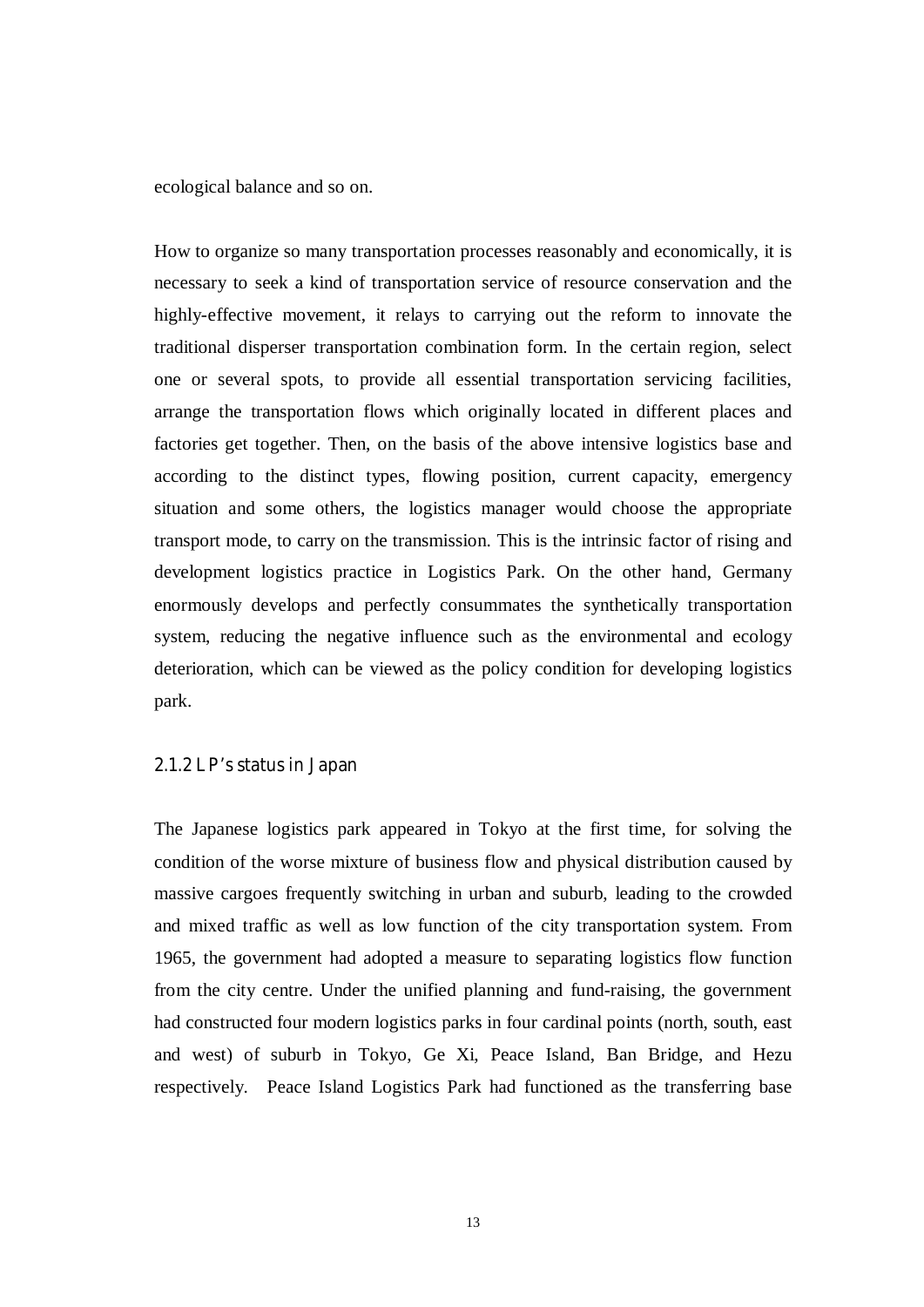which connected Tokyo even with the entire Japan. There are  $49<sup>2</sup>$  transportation enterprises and 1516 transferring spots located in this LP, whose network greatly extended to all around the middle and small cities of Japan. It occupied the area of 223,000 square meters, among which is the 86,650 square meters' freight platform and dispatching center and also involved 433 truck spaces that servicing the cars loading and unloading cargo. In the park, handling capacity of freight reached 2 million tons annually, and about 70% big-scale trucks of all Tokyo operate business crossing this park.

Japanese logistic park located in the edge of the big city or traffic centre, which is different from Germany, Japanese logistic parks specialize in improving the rationalization of city logistics. There are 1.6million middle and small companies in Japan, accounting for fifty eight percent of the retailing market. Aiming at middle and small companies prefer to outsourcing part of logistic business to the 3PL, Japanese government organized and constructed several logistic parks to support it and give first rank to develop 3PL, combining with the chartering of the field and equipment and valued-added business and also working for flexible management of the logistic park.

Hereafter, Japanese government enacted the law about city logistic business to ensure all of the 24 logistic parks locating in 22 cities, integrated and furnished with comprehensive logistics functions including carriage, loading and unloading, transferring, storage, delivery, hire, booking, sale and after-sale service, heightening the highly effective function of the LP and gaining outstanding society results.

### **2.1.3The strategic enlightenments of operating logistics business in developed country's LP**

a. The German logistic park experienced just only 20 years, developing under the

 2 Japanese logistics park operational model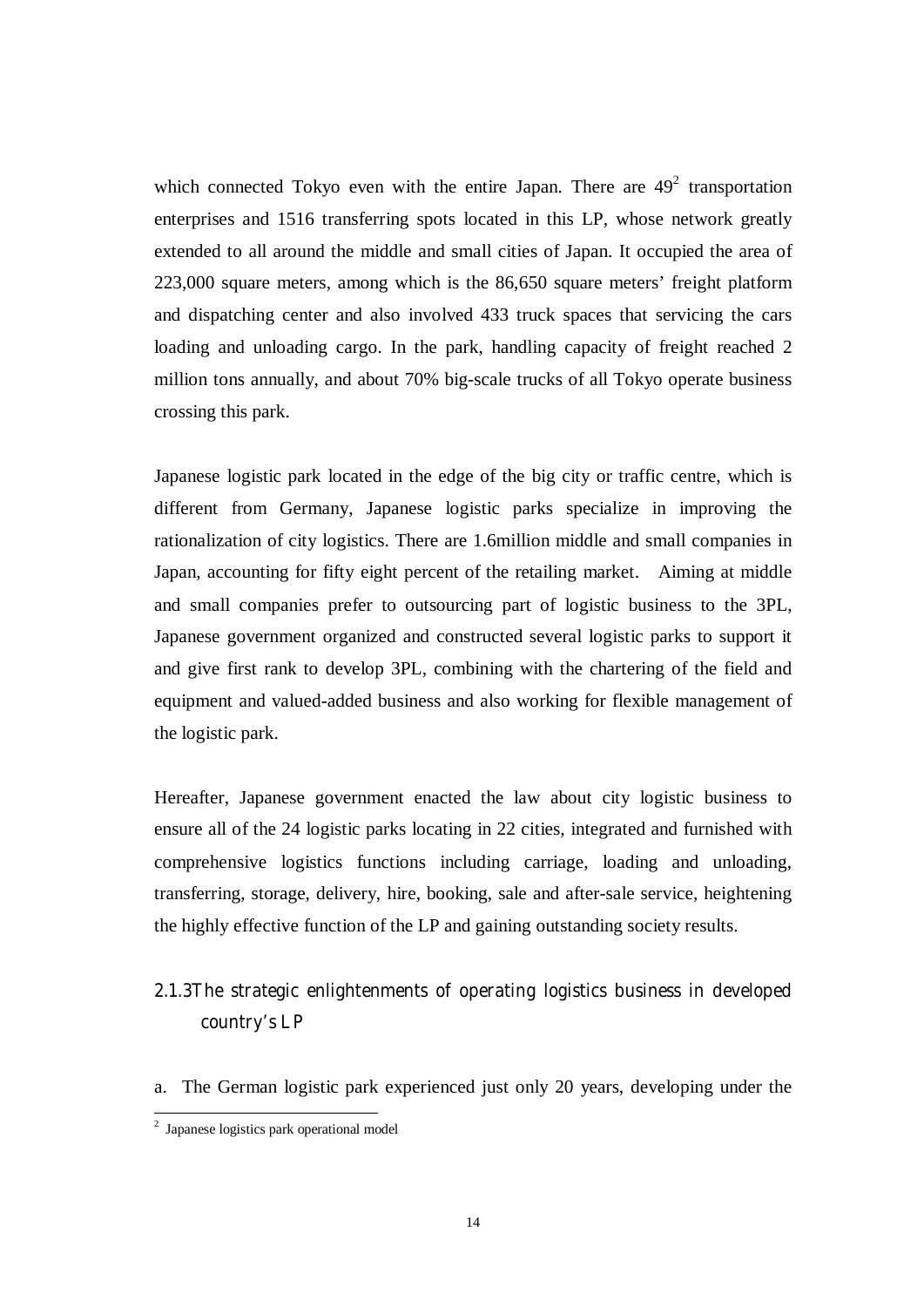background of highly-developed technology such as the powerful transportation and road traffic, and prevailingly employing the advanced logistic technology including mechanization and automation. Upgrade of science and technique extends the logistic supply chain, propelling the LP's function rising up to the strategic level so that park's operators pay more attention to the LP's performance more systematic and standardized (German LP's development and experience deserve our country to seriously learning and analyzing especially in our early stage of LP's development.)

- b. The development process of Japanese logistics park illustrated that logistics park and the highly-developed logistics industry are not suppose to be coexist, which means that the thriving logistics industry is not the only cause pushing LP's development. Rapid and steadily growth of economy, demand expansion, cooperation between economic upgrade and urban sustainable development, all of these are considered as the principal factors to LP's quickly development.
- c. The developed countries usually established the logistics park as the base between regional transportation routes to adapt to combined transportation; and the inland-trade transit point were also setup in order to transporting for distribution terminals targeted at the urban. Meanwhile, they strengthen urban logistics functions into the construction of operation of the logistics park, involving the improvement of road infrastructure, handling venues, wholesale and retailing facilities; pursuance of joint distribution system for avoiding crossed transportation of vehicles and protecting urban serialization.
- d. Multinational corporations within Logistics park eager to establish the centralized distribution center in LP. Logistics center obviously tend to be concentrated on the certain region, and employing 3PL in an intense degree. Furthermore, commerce and industry corporations and logistics companies generally join a strategic alliance, effectively stretching the field of logistics service.

15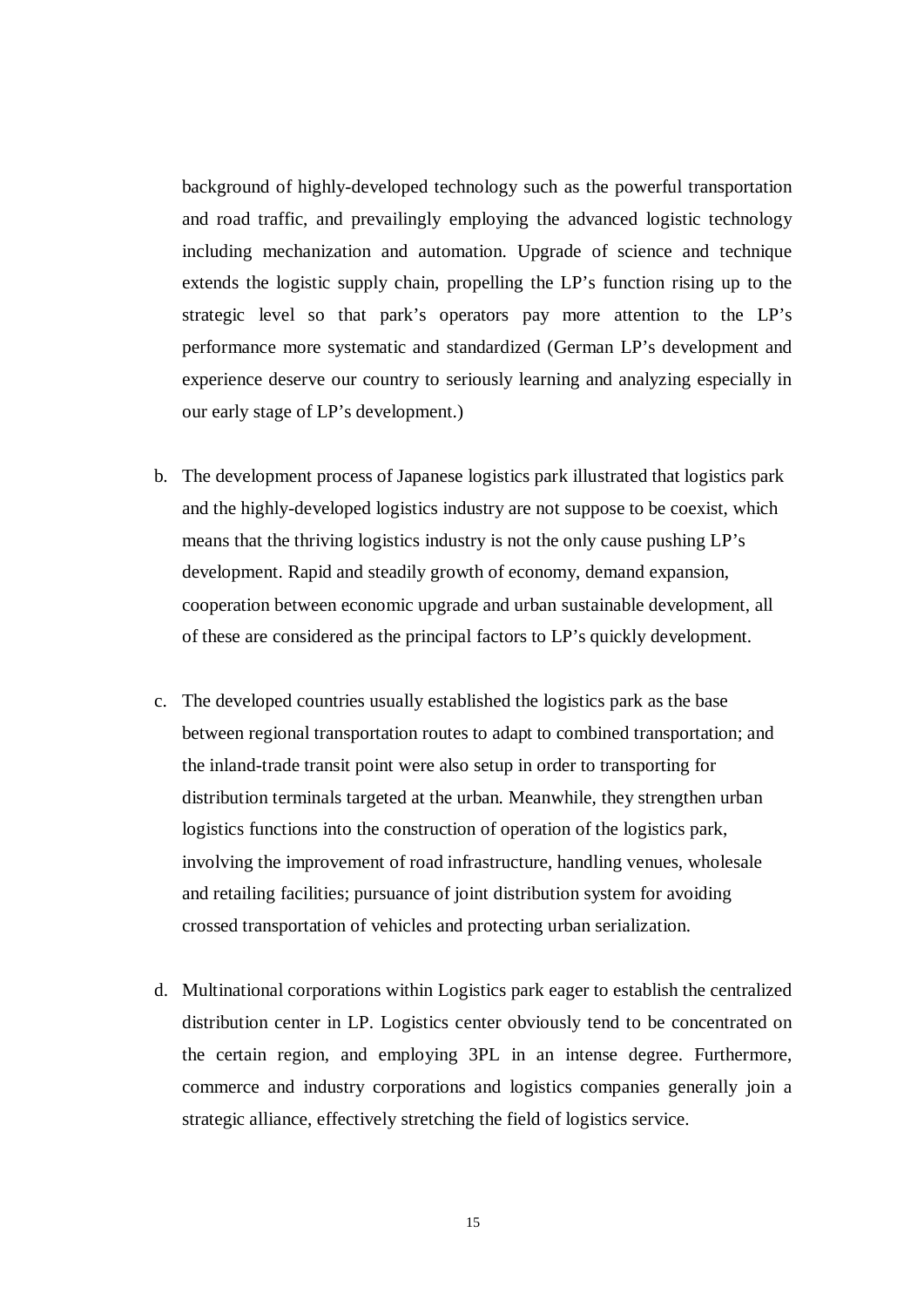### **2.2The developing situation of Logistics in BLP of the main coastal cities in China**

The eastern coastal areas mainly indicate the regions of Bo Sea gulf, Yangtze delta and Pearl River Delta. These three areas are viewed as the most flourishing regions in our country, with perfect condition of logistics infrastructure together with the continuously improved supporting facilities. Since rapidly economic development and the large-scale market demand, most of the domestic logistics companies urge to developing powerful logistics business. Under this condition, along with the completely open of the Chinese circulating market and the again coming of the logistics heat, the eastern coastal cities sped the developing speed of modern logistics industry and the construction of infrastructure in the logistics park. Here, I choose two domestic BLPs which seemly stand for the operational modal and characteristics of logistics business.

#### **2.2.1 Development status of Tianjin BLP**

Tianjin BLP is viewed as the international logistics park with high standard, furnished with logistics allocation zone, storage area, processing and value-added zone, exhibition room and supporting service space. It utilize the advantage of the Tianjin Port and international freight terminal, operating the logistics business as storage, distribution, allocation, package, processing, transportation, etc. Under the development guideline of logistics orientation based on the international trade, Tianjin BLP firstly launched the logistics operational modal with integration of haven and bonded zone, and establishes the international logistics distribution center which successful exerts the function of collection and feeder. Furthermore, the first commercial bonded warehouse was established in Tianjin BLP, which drive the import and export logistics and service foreign trade through providing bonded policy to the import freight and buy off the export freight. As we know, most of the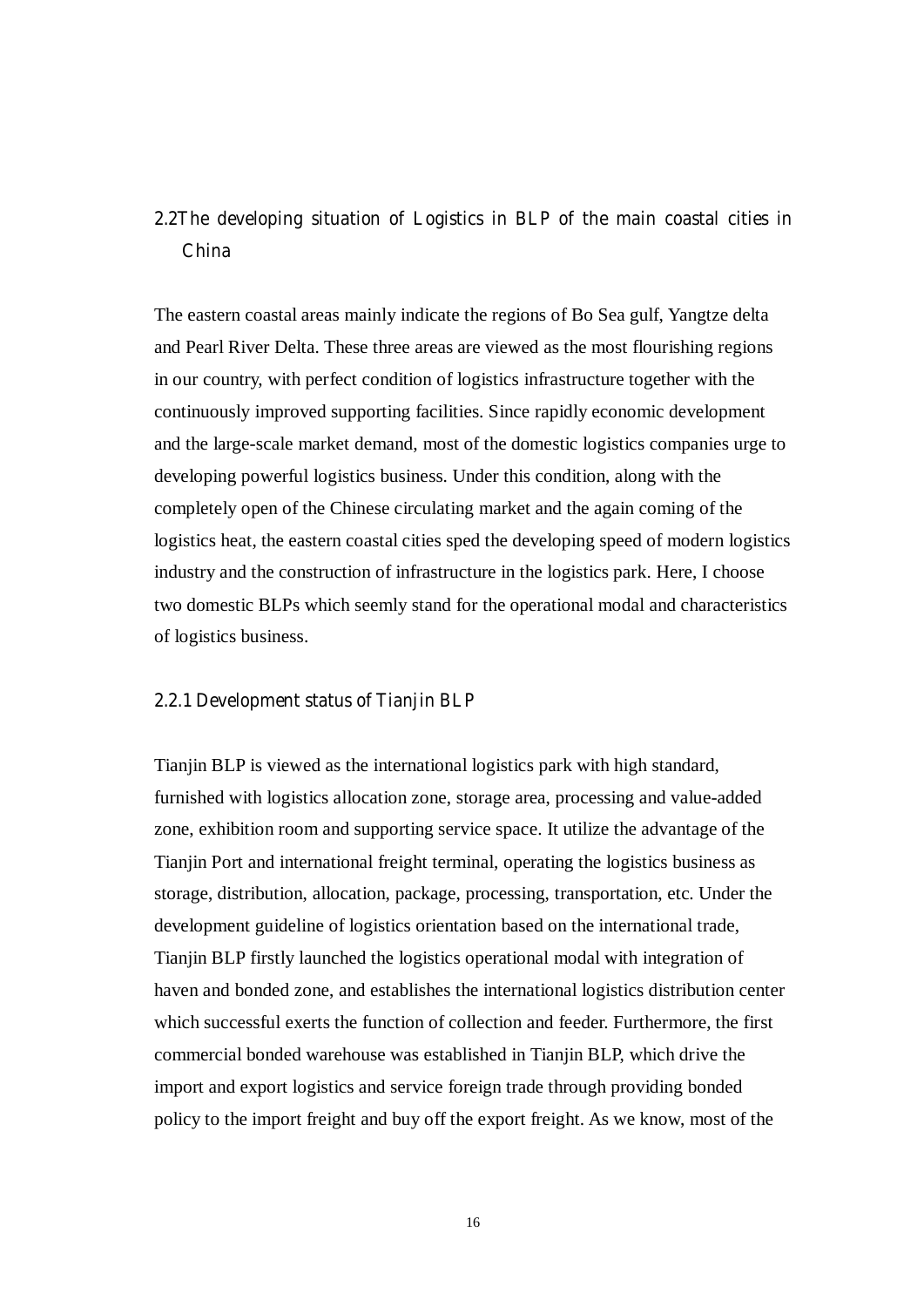export clothes and video tube experienced the simply processing and package before getting into international circulation.

#### **2.2.2 Development status of Shanghai Wai Gaoqiao LP**

Shanghai Wai Gaoqiao Logistics Park belongs to the reexport trade type with terminal- and- park all in one function. It has 518 logistics companies contributing into storage logistics and warehousing space reach to 800 thousand square kilometers, several of famous shipping companies and massive organizations and multinational enterprises operating logistics business in this park, and the logistics freight throughput rise to 10 million tons until 2005 and the total import and export freight value reach to 20 billon dollars by 2006.

Besides expanding its maritime strength with the airline transportation, Wai Gaoqiao LP strive to develop the new logistics modal like combining the bonded logistics business with non-boned logistics, on-park logistics with out-park logistics, self-run logistics with outsourcing logistics. In addition, under the push and support of the local government, it further expand its infrastructure network, cooperating with water, railway, highway and city express to build up the solid transportation network and present the high-effective and wide-ranging platform for container centralizing, transiting, allocating and delivery. Most important, the logistics park strictly complies with the international convention to operating the logistics circulation through improving the administrative transparency and declare-customs speed. All of these configured the LP to be a competitive environment for international logistics development.

#### **2.2.3Development issue of domestic Logistics Park**

The fever of developing Logistics Park sprang up swiftly everywhere. Even some medium or small cities also plan the completely programming of Logistics Park, as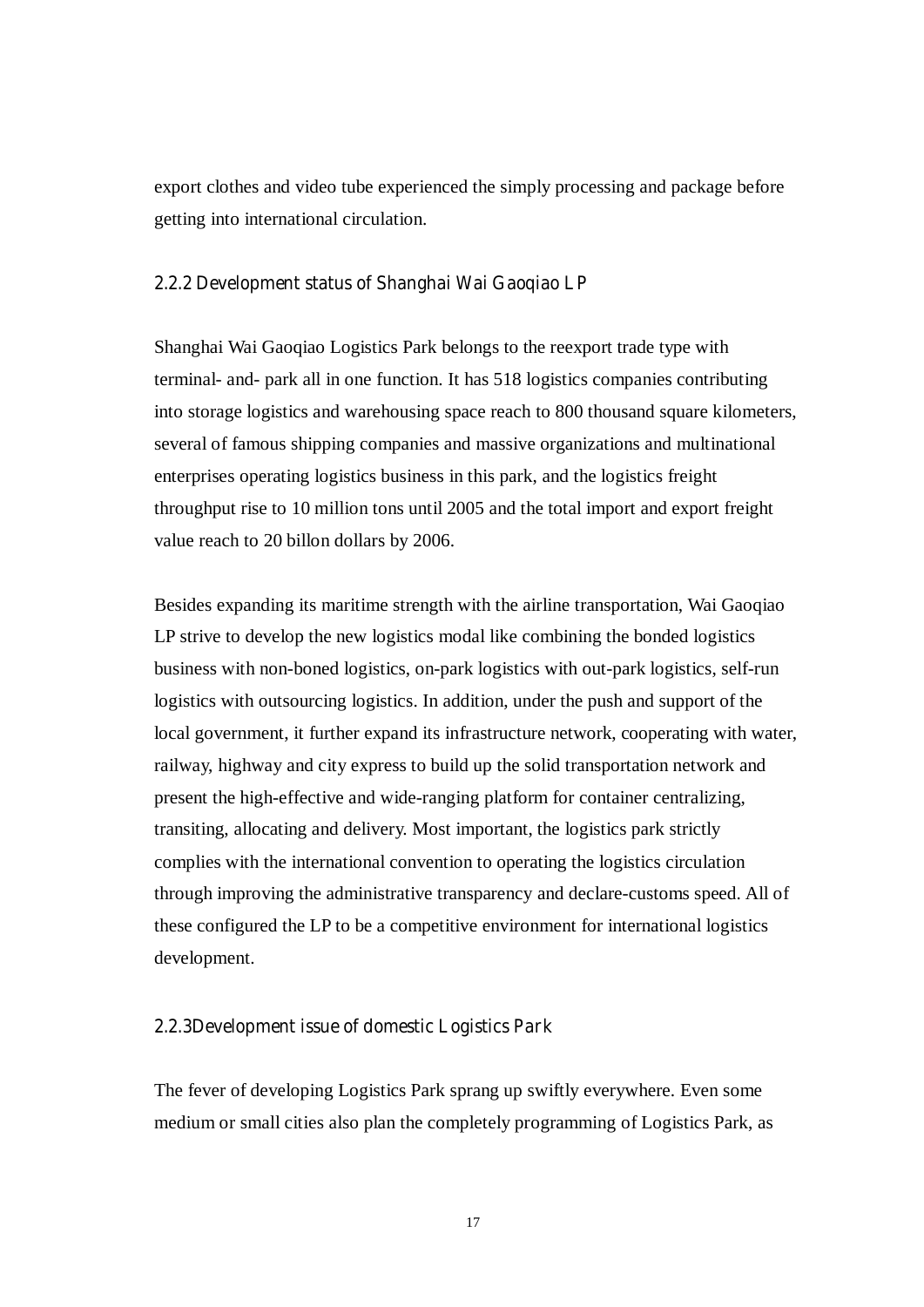well as strengthening the construction effort to international function. However, according to the current practices, lots of Logistics Parks have operational difficulties without producing any anticipated performance. Conversely, it also brings some negative impact to the local government and economy. According to the data published by some professionals, problems as following are existed in the operation of the logistics park:

#### a. Obscurely operational responsibility

According with the situation of investment and management, some of logistics parks belong to the "image project" of local government that always invest the biggest part, and other logistics facilities or other items in the park are constructed according to the logistics enterprises themselves. So, while the performance of the park is futile to creating new economic benefit and fail to setting off effectiveness it should have, parts of commerce enterprises would choose to withdraw them and exploit new project. We can found that Government's alignment toward Logistics Park In The Future and the supervision strength of the development seems to weak. So, who should responsible to the LP's operation and management become so obscure that restricts the effective performance of LP.

#### b. Confused management system

The diversification of the sources of investment lead to the disorderly management in the logistics park, along with many administrative and production problems coming from the modern corporation system. On the one hand, the governments hope that more and more companies would join into the logistics park so that the severe pressure from the urban traffic would be alleviated as much as possible. On the other, under modern enterprise management system, LP's proprietors would be comparing their corporation strategy with government's planning but still prefer to maximize their own profit. On balance, the two must be taken into account as a whole and the choice maybe against the government. Consequently, some preferential policies that the government formulate for the logistics park and are supposed to be executed by the park's proprietors would be subtracting their effect and even useless. Hence, such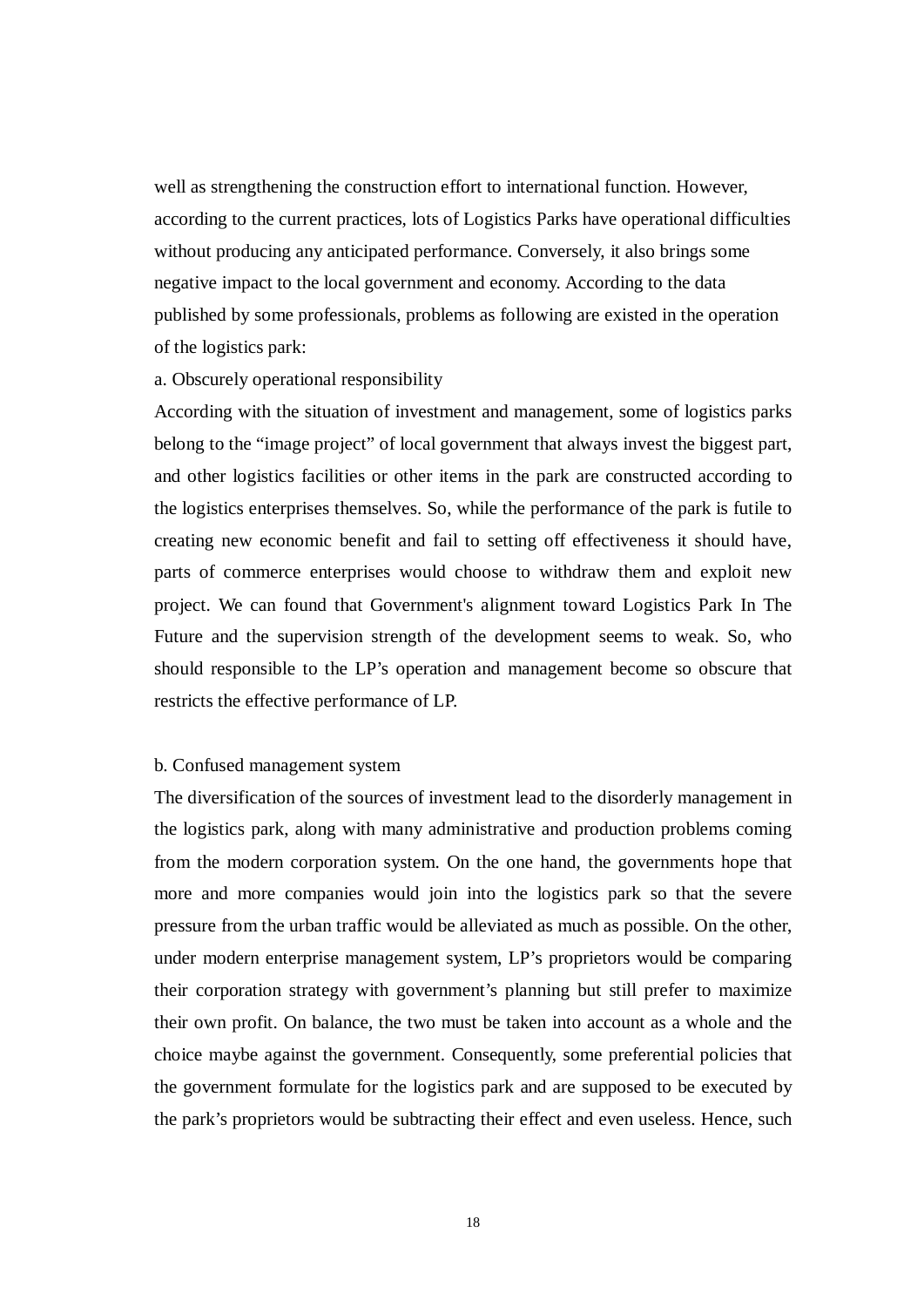action would hurt the immediate interest of enterprises located in LP and also emerging bad influence in the future development.

#### c. Lack of the philosophy of supply chain management

From the perspective of supply chain, the programming and construction about the area in the logistics park should be given a overall consideration on the developing trend about production and marketing of the enterprise and the way relative industry head for. Therefore, during the programming in prophase we should establish the philosophy for supply chain management. But it is far from the truth in reality. In an average area in the logistics park, the whole logistics industry market is artificially divided into several special logistics center. So, industrial groups which were relative at first are separated, which also induces fracture about the industrial supply chain. The development of logistics industry is affected as a whole. In reality, some large-scale market programmed and constructed by government are depressed, while some market formed spontaneously by individual group are larger than the former. The main reason is that the government programming is lack of the SCM's philosophy.

#### d. Enterprise got listed on the stock market through false running

The programming of area in the logistics park has become the pretext of their enclosure movement in some cities. To intervene in real estate under the camouflage of joining into logistics industry has been a common trick for many enterprises, which is also a shortcut to develop real estate. Moreover, other companies obtain the support with government policy or finance by cheating to plan LP, nevertheless devoting into the other business through taking these advantages. This action is also popular and treated as the business strategy in lots of firms. Therefore, strictly inspecting the planning process of LP and reinforcing the enforcement must be the core principle when government initiating the logistics project.

e. Ambiguous position and indefinite strategy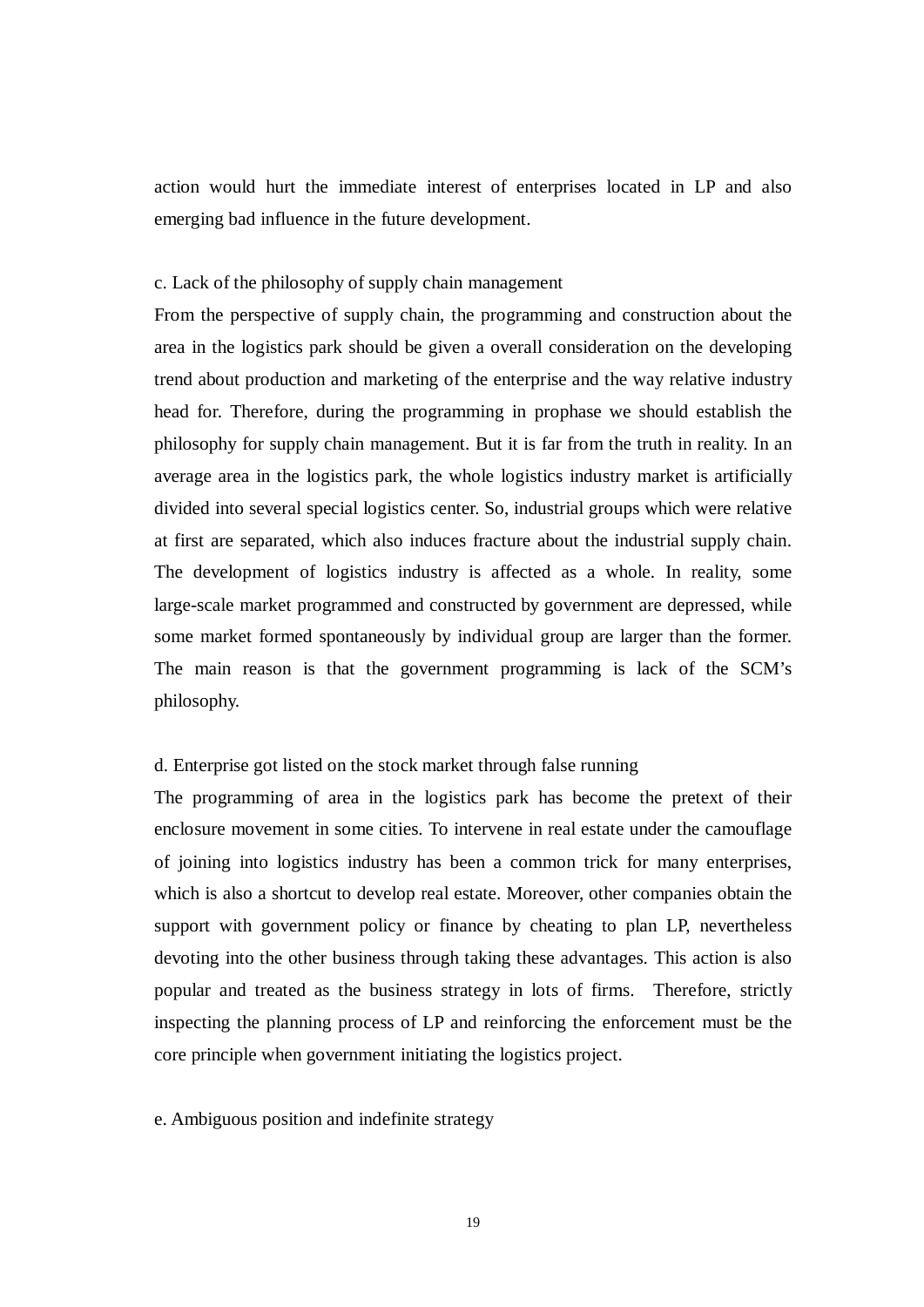As a systematic engineering, the logistics park include department of transportation administrative, economy and trade, commerce, tariff, customs, inspection of commodities, programming of the city. It is still absent and vague that these department how to communicate and accommodate with each other. Most of the LP's proprietors just think about the solution when the issue emerging, lack of essential correlative mechanism, so it is hard to implement a comprehensive cooperation in the park, engendering the passive influence in the integrated effect. The future trend of BLP development is short of scientific argumentation, being ambiguous position has become a common fault to LP's expansion.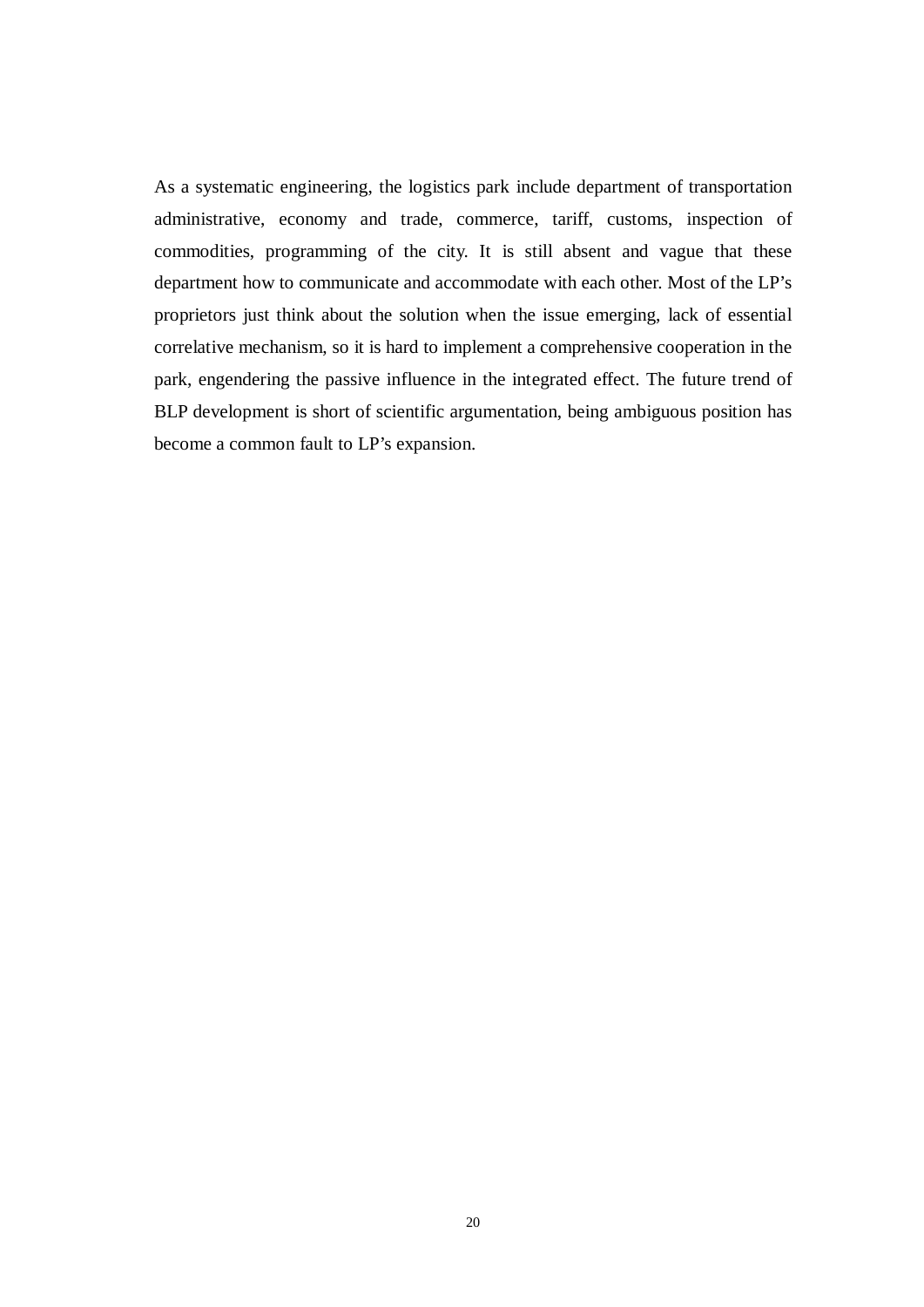### **Chapter 3 Development purpose and market position of XY Group operating 3PL business**

#### **3.1 Introduction of XY Group and XIAMEN BLP**

XY Group is the developer, operator, service provider of Xiamen Xiangyu BLP, and is the synthetically operator, service provider of the logistic park which has the most potentialities in western Taiwan Strait. Its businesses include the construction of platform in LP, synthesized logistic services and trade, port investment and operation. The strategic objective of company is striving to become the most infusive operator, service provider of the modern logistic park in western Taiwan Strait in 5-10 years.

Logistic platform which had been build up consists the first schedule of Xiangyu bonded zone, established by Xiamen Xiangyu group Ltd (to fill in sea for making ground in 11 square kilometers, consists Xiangyu port and backside operation zone), has become newly- emerging economic area to develop international trade, processing trade, transit trade, where the port is functioned as the leader role and modern logistic service as the subject content along with the special features of bonded area. It has becomes the most vigorous economic growth point in Xiamen special economic zone in western Taiwan Strait. The second schedule of Xiangyu bonded zone which has been invested by 1,200 million to fill in sea for making ground (1.1 square kilometers, not consists the excessive belt and modern port filled sea area) has been done. These projects are the important component part of 9 square kilometers Xiamen modern logistic park and each project's building acquires big breakthrough in 2006, which would play the important role in pulling development of area economics. At the same time with deeply development or operator of the bonded zone and the modern logistic park in Xiamen, the Group tries to acquire more logistic land and recourses to supply the core platform for synergic development of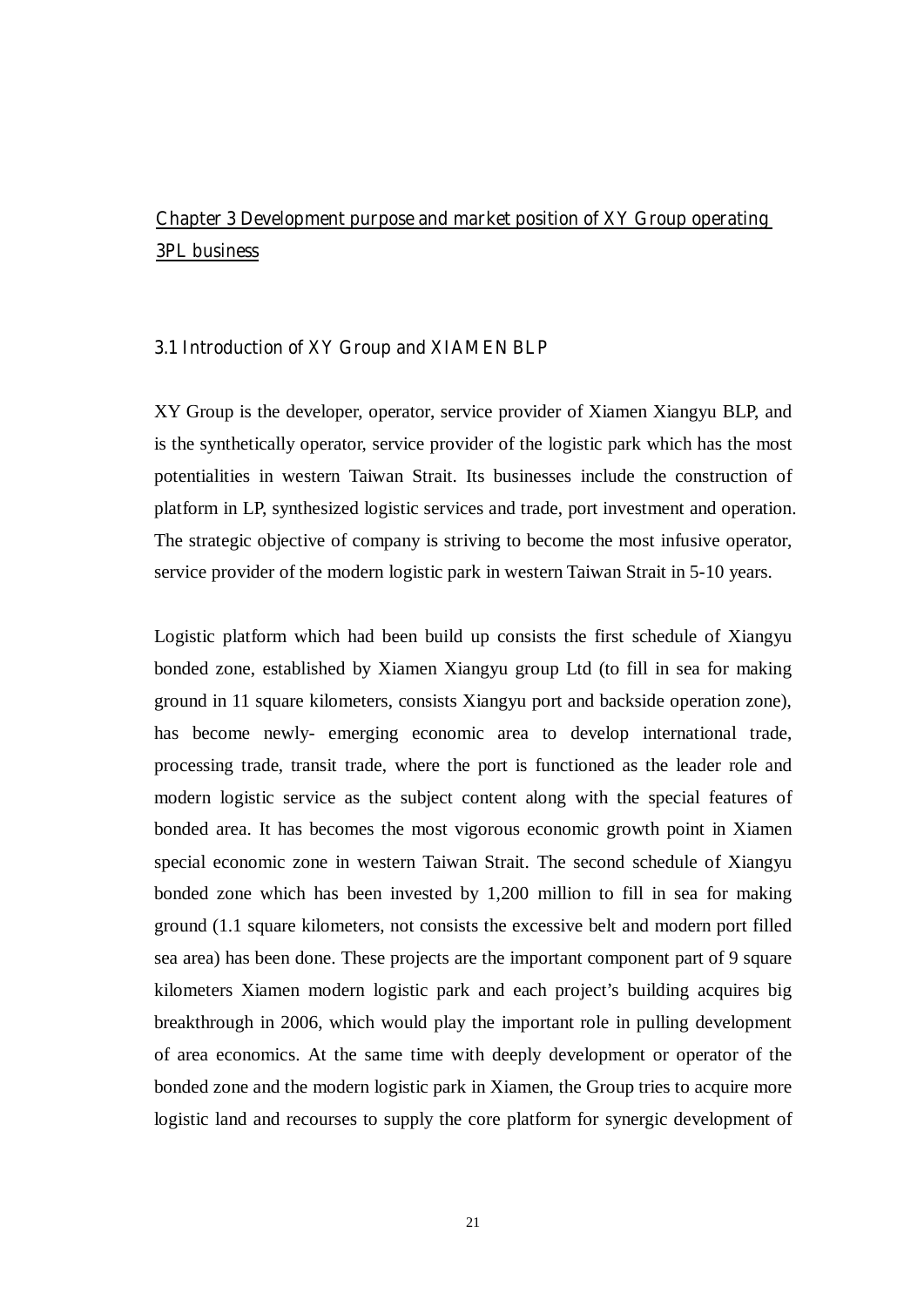each industry.

For the aspect of supplying synthetically logistic service and trade, the Group takes advantage of stock yard and warehousing to supply the powerful support for the development of company's logistic. Its businesses include international purchase, international accompany, discharging of shortage, stock yard and warehouse and its services. Develop bonded trade, transit trade, import-export trade and home trade. Doing quotation by the ability to research price; doing the area agents by marketing network; doing the import agents by credit resource and the ability to control the cargo's ownership. It possess surely share in southeast, north of china and to hold a large number of corporation partners.

For the aspect of port investment and operation, the Group utilizes the port area and route to play role in development for port logistic. Try to build new Xiangyu port and Xiamen modern port. The new Xiangyu port has been invested 1,500 million, and has 36 companies to be partner, which inaugurates 12 international routes. Its throughputs accounts up 20.7% of Xiamen container throughputs. The total investment of Xiamen modern port cooperated with Jianfa group Ltd is more than 1,500 million. The universal port which could service 100,000 ton ship to berth will be established in Xiamen modern port.

The synthetically Xiangyu logistics park is located in economic zone of West coast line in Fujian and Xiamen taking a sea-voyage eastward to a harbor district. The Logistics Park, whose planned floor area is 100,000 square meters, will be established as the modern logistics park owning multifunctional bonded inventory system with top-quality and high-standard features, also providing the fast express service. The Park is supplied the customs supervision owning the exportation to go through customs bonded stores in a store house, the simple processing and the packing business, the global purchase and international distribution, forwarder service, the import-export trade, the transit trade, the international transit shipment,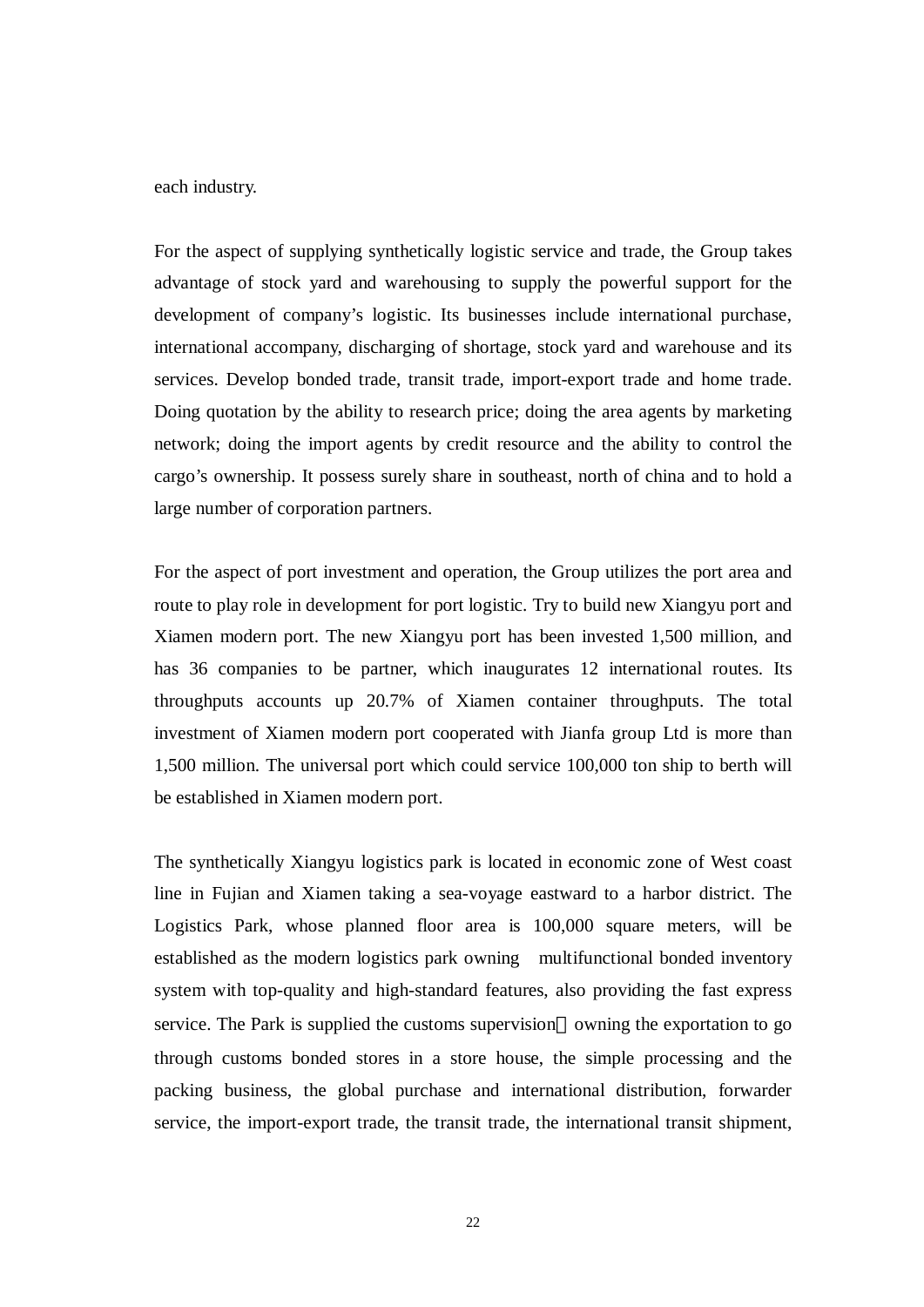domestic retailing and commodity exhibition, for the purpose of providing the property platform with international standard for the well-known high-tech processing industry.

#### **3.2 The development objectives of operating 3PL in the BLP**

#### **3.2.1 Benefit aim for further development**

With the rapid development of economy, the circulating efficiency of goods and fund emerges the upward trend, and the ratio of logistics cost to GDP will drop to about 15% in 2010 from 20% in 2004, and the annually average expense of logistics will be increasing by 3%. The most impressive figure is that the 3PL's annual growth rate reaches up to approximately 25% (from 400billion in 2001 to about 1600billion in 2007). By now, 3PL is becoming the essential part of Chinese economy and newly economic growth resource. As the developer, operator and service provider of XIAMEN Xiangyu BLP, XY Group should pay more attention to the further developing situation of the BLP and achieve the logistics information and infrastructure's sharing in order to shaping the compact relationship on the basis of integration with various resources. In other word, the BLP integrated with 3PL business is able to provide the systematic logistics business that any of the other logistics companies are hard to present, therefore, the organizations with industry and commerce business can conveniently attain their own logistics just in the BLP. Furthermore, from the future development of XY Group, it is important to exploit the 3PL business, since it completed the construction and operation of the LP and related facilities buildings, XY Group try to find new point of profit growth. According to the existed transaction with the large state-owned organization and foreign firms for the outsourcing practices, XY Group had steadily gained rich experience for the primary task of 3PL business. They put forward to regularly operating 3PL business depending on the competitive resource of BLP for the purpose of exploiting and broadening the new market.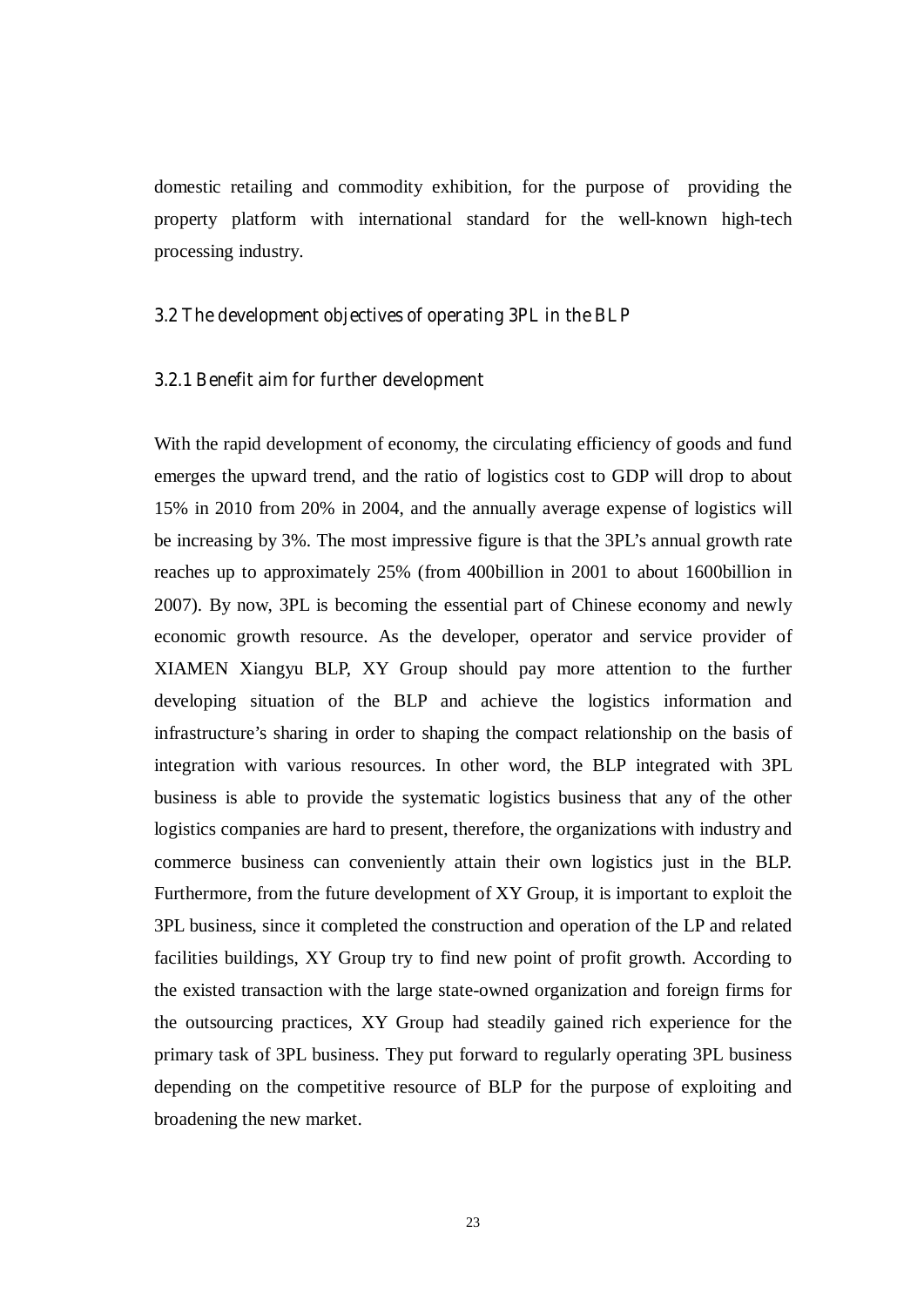#### **3.2.2 Expending the scale of the logistics market through value-added service**

With the maturing of the logistics of the industry and commerce organization, they are eager to require a series of value-add service from the logistics companies, such as logistics network design, inventory management, order management, circulating processing, order transaction and information service, besides the common logistics service like transportation and warehousing. However, it is known that few of domestic companies can provide the high-quality logistics service. According to the survey of Chinese Logistics and Purchase Federation, 85% of the benefit of domestic 3PL companies belongs to the fundamental service, while the value-added and information service only accounts for 15%. So, developing the 3PL market, XY Group must concentrates on the value-added service extended from traditional services, selectively provide one-stop service for customers. as far as the current task competence and developing modal concerned, it can attempt to cover the service content of whole procedure from product-purchasing — manufacture— stocking package— distribution— recycle— recirculation and integrated with electronic business, finance, insurance and agents, pursuing the perfect and comprehensive 3PL service.

#### **3.2.3 Operational Improvement and sound expansion of the Logistics Park**

From the view of supply chain, the planning and construction of LP should be systematically based on the development situation of production-marketing organizations and further trend of related business. Consequently, not matter in the previous planning stage or putting into operation in the later period, the BLP must be under the guideline of the supply chain management. However, the situation was not so satisfaction. On the one hand, some logistics parks were artificially divided into several blocks for special logistical central and unexpectedly dissevering the originally correlative industry clusters, leading to the fracture of the whole industry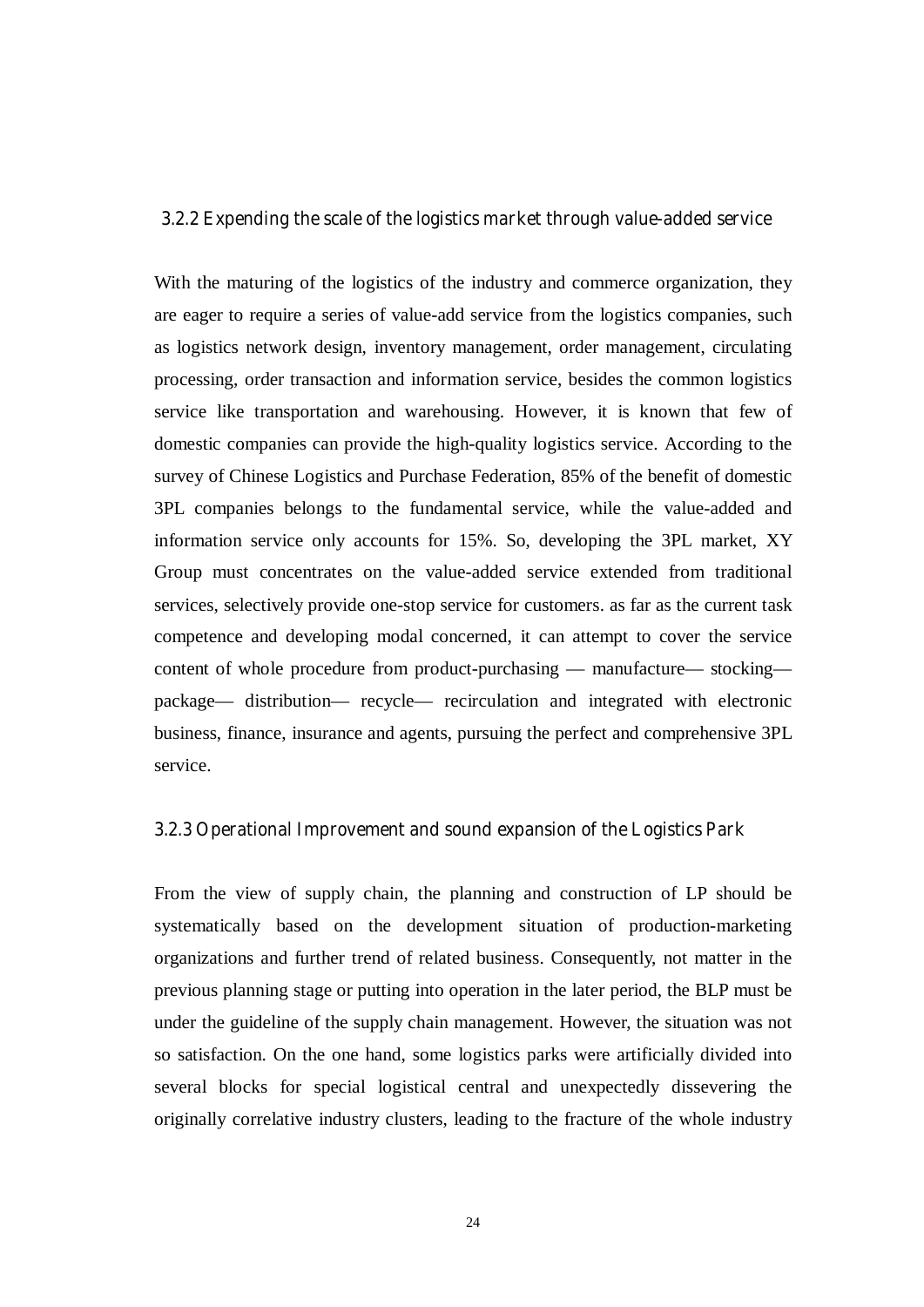chain and also obstructing the further improvement of BLP's specialization. On the other, the demand need of logistics transaction in BLP is small and the individual firms found difficulties to attain rich business, so the BLP's requirement about scale benefits hard to reach. But this difficult situation did not result from the industry and commerce organizations or multinational companies themselves lacking of the BLP's logistics business, it ascribe to the logistics companies in BLP, having ineligible competence to provide professional and high-quality service standards.

Similarly XIAMEN BLP also exist some problem resulting from the unreasonable planning and outlay, like land have been lain idle and imperfect transportation system of circulation in the park, which lead to the whole performance of Logistics Park expressing as an individual conduct of the logistics nodes or single company. As the operator of the Park, XY Group should assume the key role in connecting the individual nodes and linking them together to make sure integrating the whole resource in the BLP. In other word, the successful operation of 3PL business in BLP is to drive the BLP toward to the orderly and harmony progress.

#### **3.3 Market demand analysis for XY Group operating 3PL in the BLP**

#### **3.3.1 Market forecast and analysis based on the cargo demand**

The development of logistics system is the logistics demand for satisfying, so the logistics demand is the foundation and the basis of the development plan of the logistics system. And the logistics demand can supply quantity demand basis for the development plan of the logistics system. The BLP can be seen as a system. The volume of goods flow is a behavior characteristic quantity which the system output. Now Xiangyu BLP is at the preliminary development phase and Xiangyu BLP is lack of foundational material and regular material. So it is hard to forecast the future demand quantity of the third party logistics. This plan research aims to forecast the future demand quantity of logistics with the purpose of scientific and credible by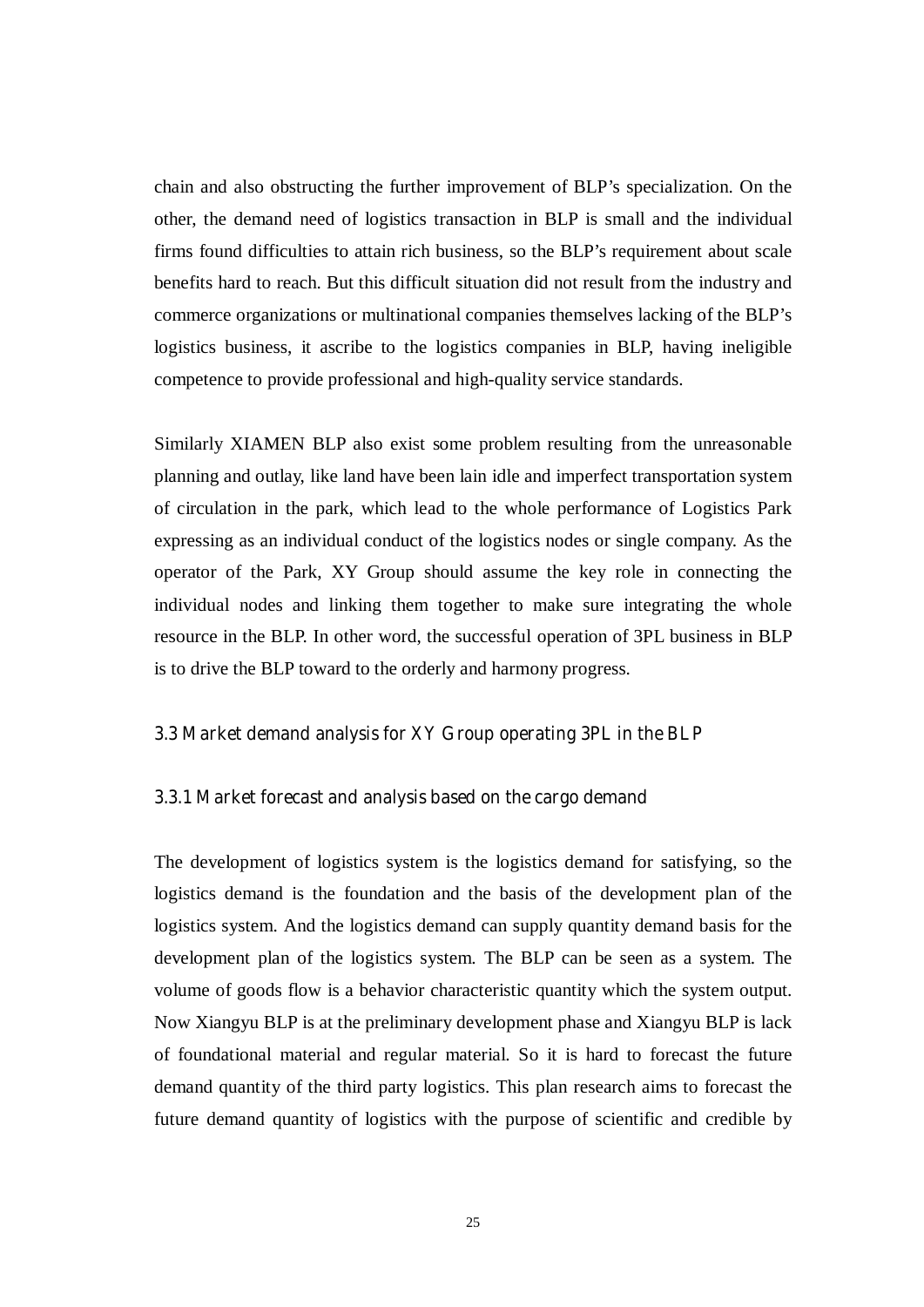analyzing the economical development tendency of Xiamen and the center area, the advancement of strengthening the logistics management which the industry and commerce enterprise do, and the reform of logistics' policy laws and regulations.

#### a.The selection of the forecast model and confirmation method

Mathematical modal is a kind of abstraction of the operating system about real life, adapting the mathematical language to express. This forecast, through statistical analysis, will apply the statistical data to quantify the relationship between influencing factor and the demand quantity expressing by mathematical function. Under the condition of assuming the operational discipline of being unchangeable, this modal would be used to forecasting the demand quantity of 3PL's cargo transportation, eventually, regression standard deviation and significance of regression equation

There are so many elements effect the demand quantity of LP's cargo, but analysis must follow those influencing data with systematic data when forecasting the correlation regression analysis. According to the average experience, the macroeconomic performance targets influencing the freight demand include GDP of local freight central and the socially freight demand of local freight base and so on. Now, the socially freight demand of local freight base is chose as the independent variable and the whole freight demand of BLP as the induced variable, calculating their correlation relationship through using the simply regression analysis.

### b. Forecasting analysis using XIAMEN socially freight demand as the major influencing factor

The following table shows the freight data about XIAMEN socially freight demand and total freight demand of the BLP:

Table 3.1 The freight demand of Logistics Park and socially freight demand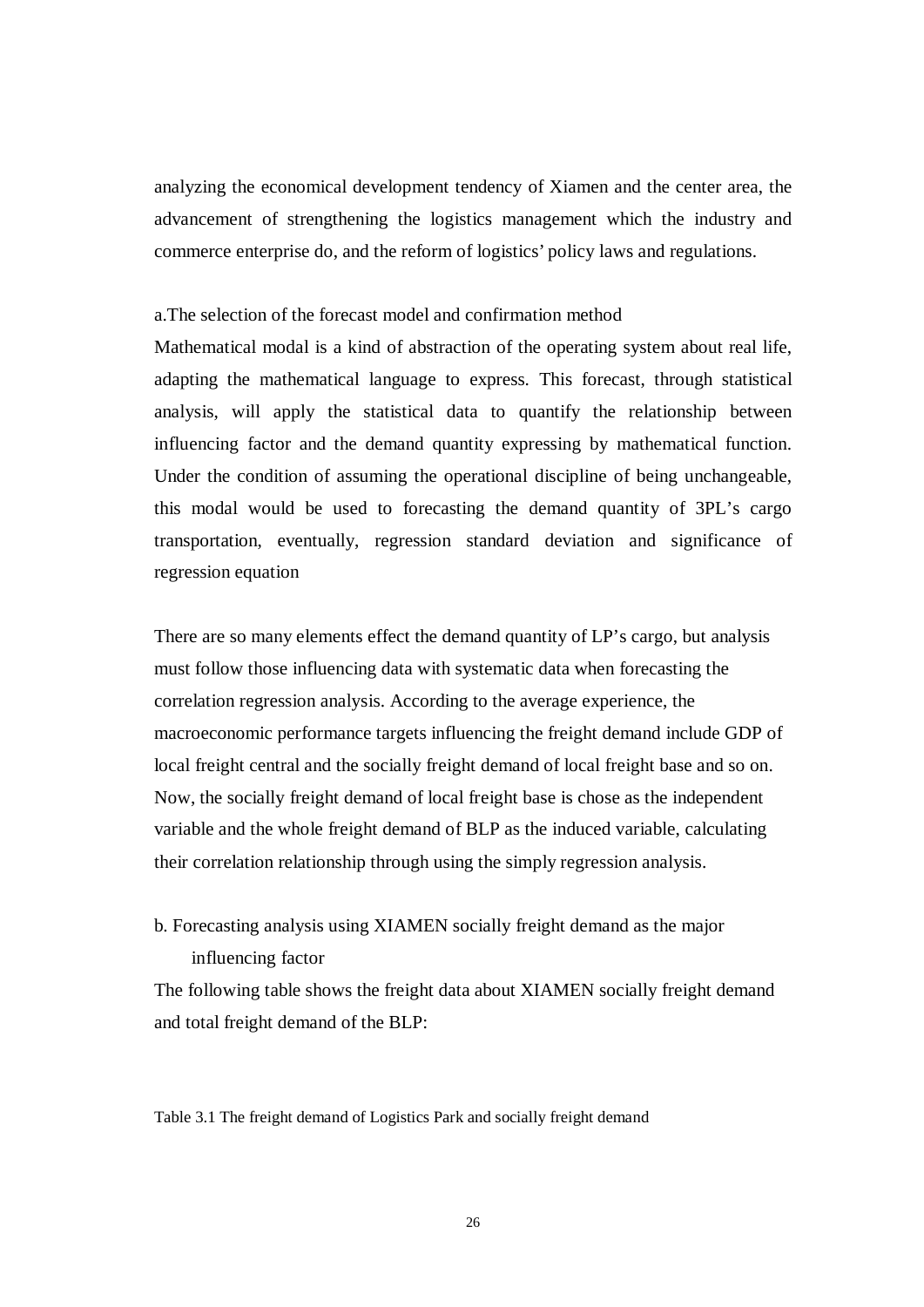| Observation | Freight demand of     | Socially freight demand |
|-------------|-----------------------|-------------------------|
| period      | Logistics Park (tons) | (ten thousand tons)     |
| 1998        | 11512                 | 1802                    |
| 1999        | 26590                 | 2050                    |
| 2000        | 38973                 | 3362.2                  |
| 2001        | 50965                 | 3541.6                  |
| 2002        | 62260                 | 3646.9                  |
| 2003        | 72977                 | 3852.7                  |
| 2004        | 85789                 | 4047.9                  |
| 2005        | 125202                | 4273.6                  |

Source: Port of Xiamen(2006). Port of Xiamen annual report 2006 and Xiamen logistics development strategy

X is the independent variable representing the XIAMEN socially freight demand, while Y is the dependent variable as freight demand of BLP, drawing the scatter graph like figure 3.1



Figure 3.1 scatter diagram of correlation relationship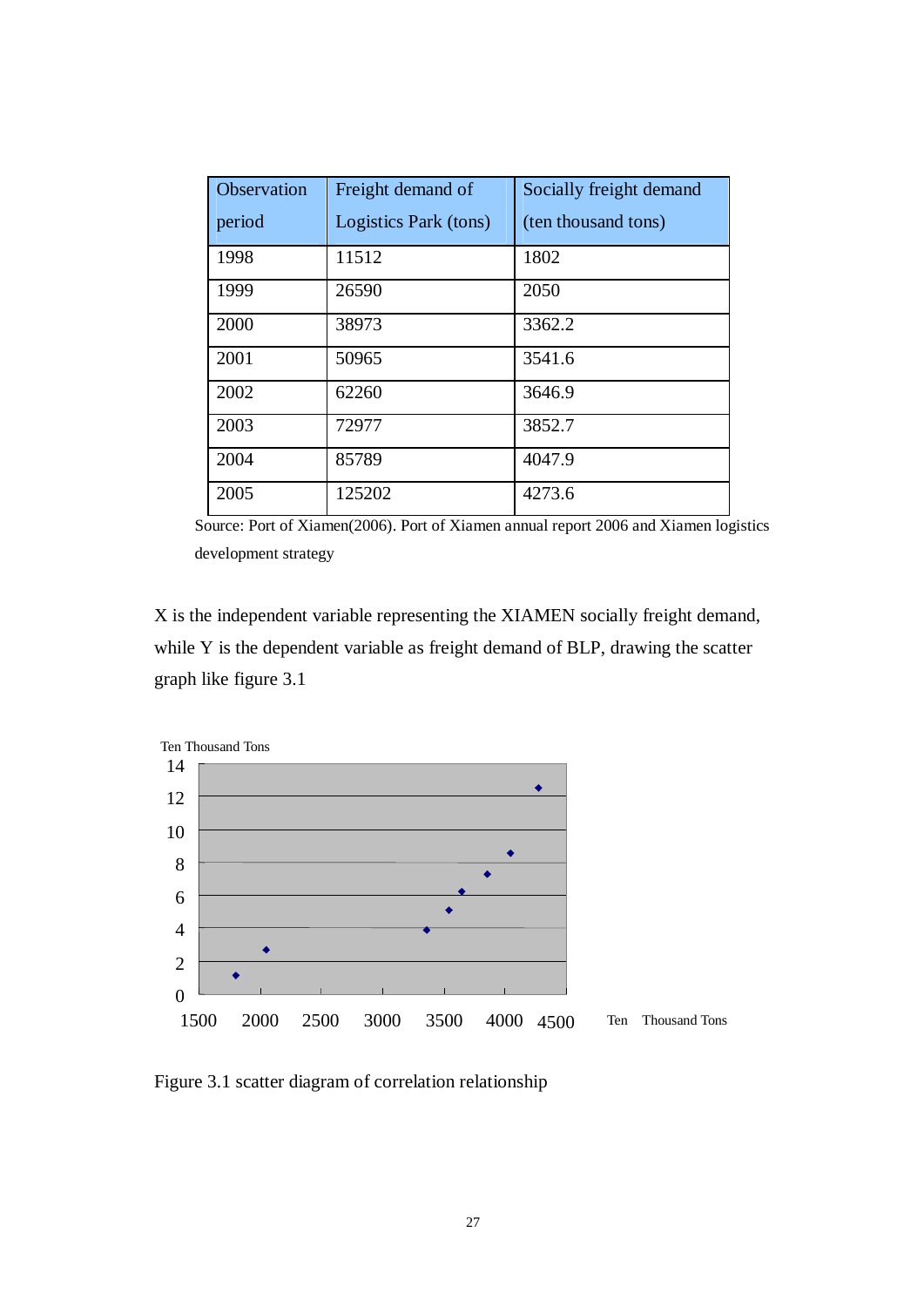From the figure 3.1, it is clear that the first two years express the obvious discontinuity with the later years. Now, in order to ensuring the regressive modal can reflect the major causal sequence, the first two years data would be abandoned and just adapting the socially freight demand from next six years to forecasting. So the modified scatter diagram is following:



Figure 3.2 Modified scatter diagram

From the diagram, we can vividly find that with the increasing of the socially freight demand, the freight demand of the BLP were gradually rising, but X and Y fail to express the higher linearization, demonstrating as the curve of second degrees. Now in order to enhancing the forecasting precision, we can adapt the regressive modal with simple nonlinear , and the second curve modal is:

$$
f(x) = a + bx + cx^2
$$

In this equation:  $f(x)$  represent forecasting value,  $a, b, c$  are regressive coefficients Supporting that  $x_1 = x$ ,  $x_2 = x^2$ , the above equation can be simplified as the following linear equation: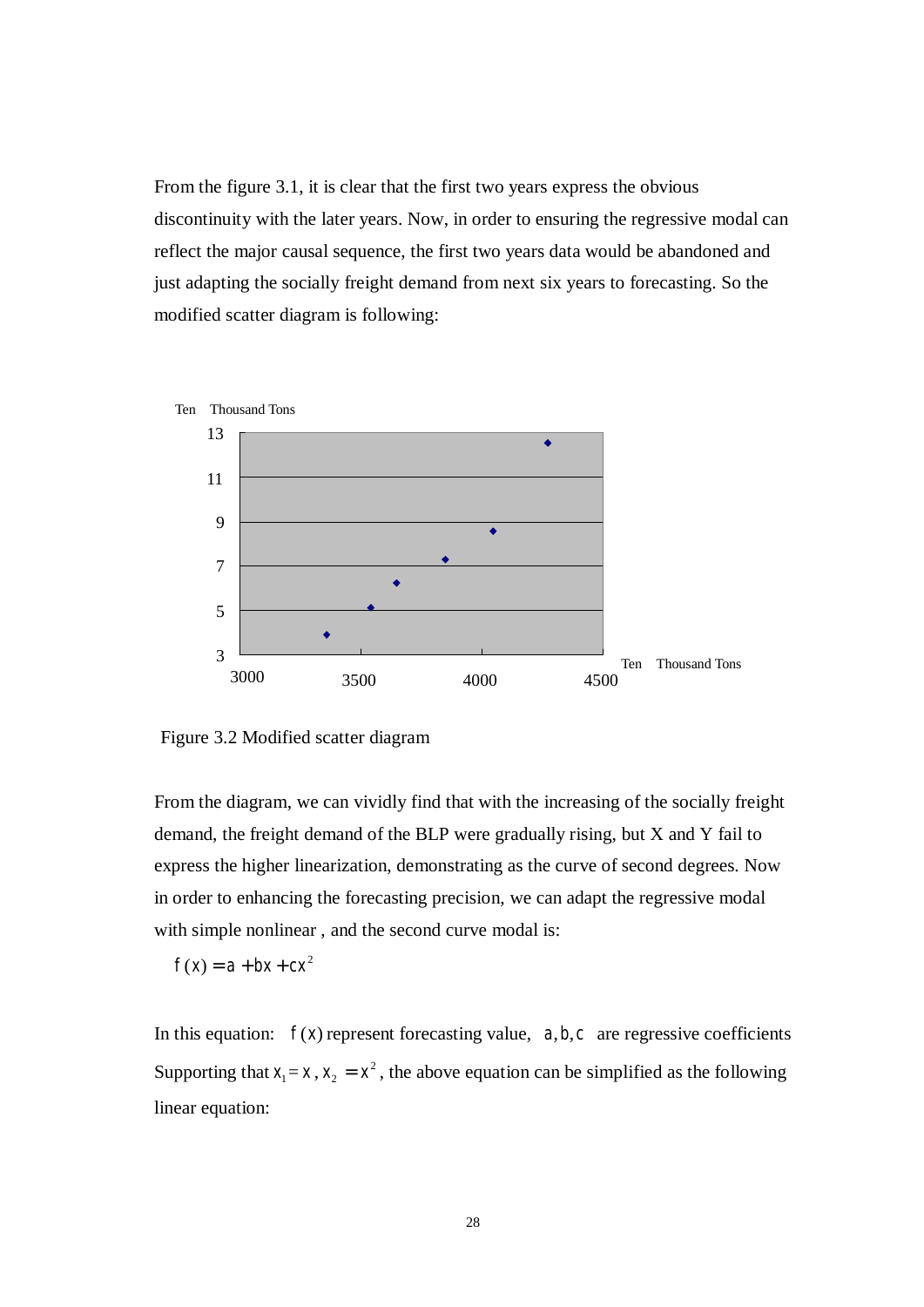$$
f(x) = a + bx_1 + x_2
$$

According to the method of least square, the standard equation establishing for determining the parameters is:

$$
\sum y = na + b \sum x_1 + c \sum x_2
$$
  

$$
\sum x_1 y = a \sum x_1 + b \sum x_1^2 + c \sum x_1 x_2
$$
  

$$
\sum x_2 y = a \sum x_2 + b \sum x_1 x_2 + c \sum x_2^2
$$

Solving the linear equation can gain the value of  $a, b, c$ :

 $a = 565802.2$ 

$$
b = -347.4
$$

 $c = 0.056$ 

Bring the  $x_1 = x$ ,  $x_2 = x^2$  to the original equation, then we have the regressive modal with simple nonlinear which using the socially freight demand as the independent variable:

 $f(x) = 565802.2 - 347.4x + 0.056x^2$ 

#### **Regressive standard deviation test:**

Then, this equation must through the proof-test before treated as the forecasting modal. Firstly, we have the test of regressive standard deviation: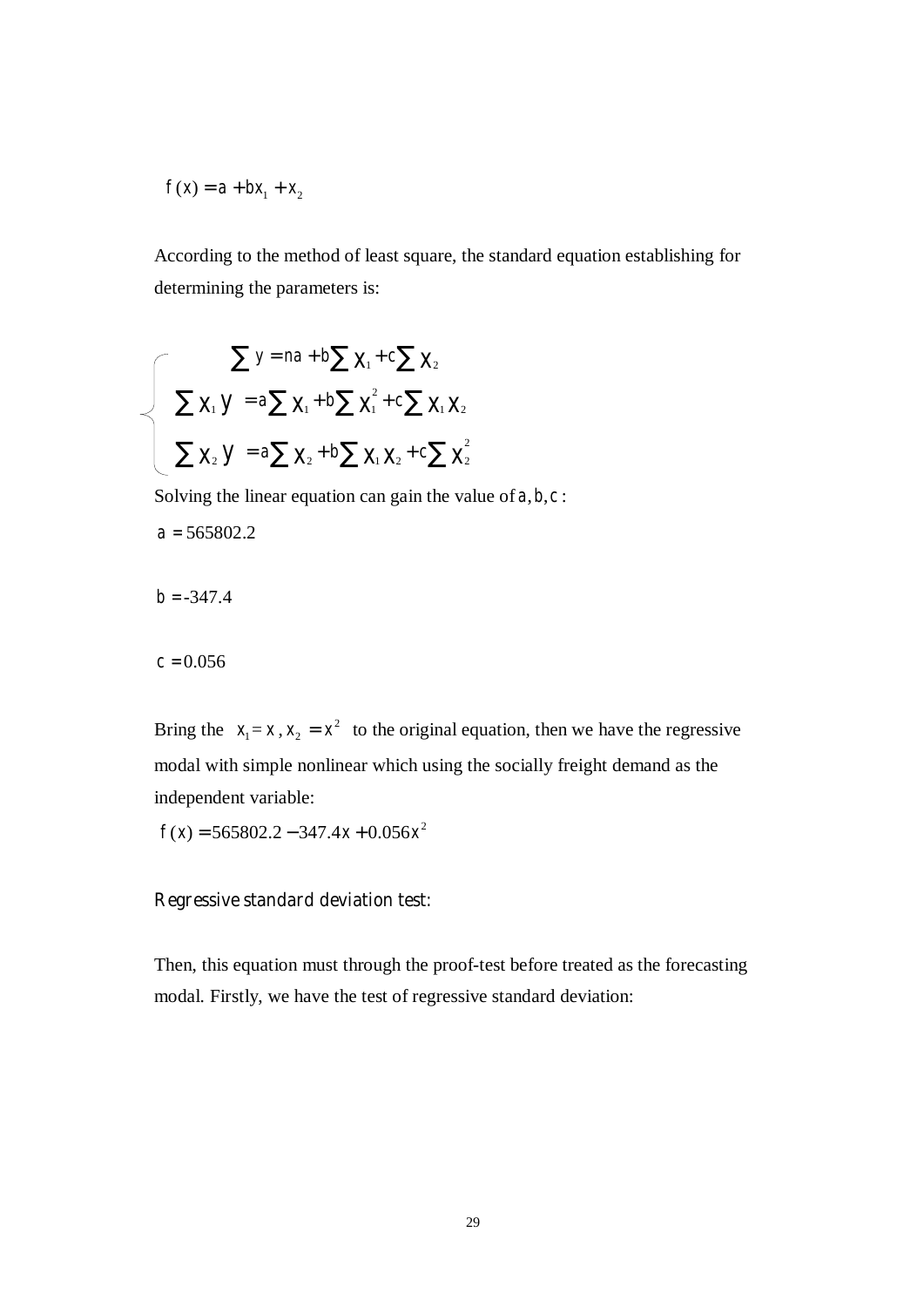$$
S = \sqrt{\frac{\sum_{i=1}^{N} y_i - y_i}{n-k}}
$$

In this equation: S is the standard deviation while  $\dot{y}$  is the real value and also means the theoretical value or value of tendency; n is the sample capacity and k represents the number of explanatory variable (including the constant term).

Now the criteria to determine the regression equation whether or not pass through the test of standard deviation is that if *y S* = <15%, it did, or it fail.

$$
\overline{y} = \frac{\sum y_i}{n} = 72694.33 \text{(tons)}
$$
\n
$$
\frac{S}{y} = \frac{5990.36}{72694.33} = 0.082(8.2\%)
$$

The equation goes pass through the text of standard deviation.

#### **Significance test of regression equation**

Thirdly, the regression equation also needs the significance test, namely F TEST.

$$
F = \frac{\sum \left(\sum_{t=1}^{N} \frac{1}{y_t} \right)^2 / k - 1}{\sum \left(\sum_{t=1}^{N} \frac{1}{y_t} \right)^2 / n - k}
$$

Comparing the actual number F=63.884 which through calculating with  $F_\alpha$  from F Distribution Table. According to the F Distribution Table, the degree of denominator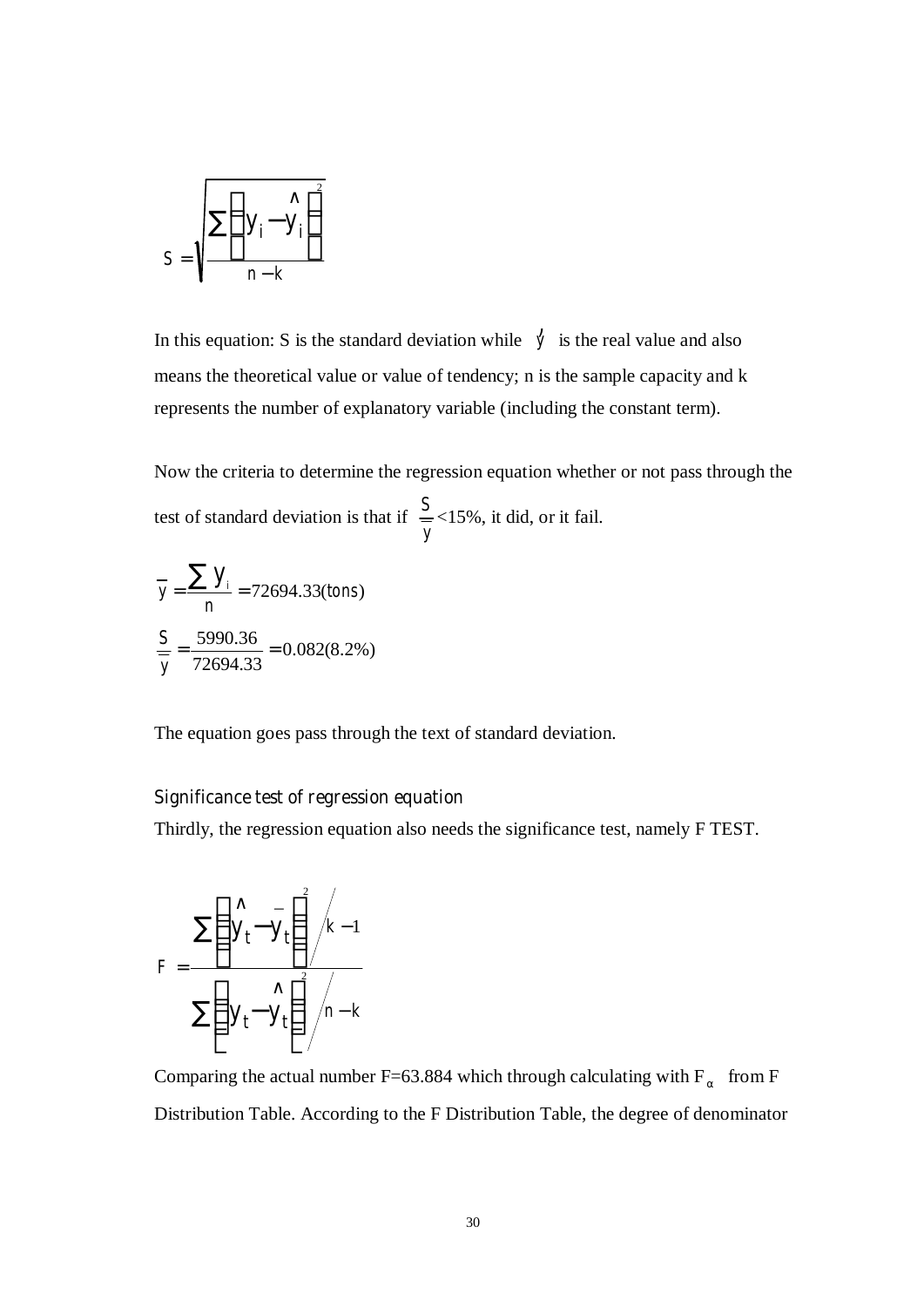freedom is 6-3=3, while the degree of molecule freedom is 3-1=2. If it is estimated by 95% reliability,  $F_{\alpha}$  =9.55, which lower than the value of F, so the test is through.

#### **Fitting degree analysis:**

Finally, it is fitting degree analysis. We can calculate the correlated coefficient and observe the interrelated degree and direction between two variables and then draw the conclusion about fitting degree of this modal.

$$
R = \sqrt{1 - \frac{\sum (y - \hat{y})^2 / n - k}{\sum (y - \hat{y})^2 / n - k}} = 0.96
$$

From the correlated value, we can see that the XIAMEN socially freight demand have the higher correlated relationship associated with the BLP's freight demand, expressing as the positive correlation. These demonstrate that second curve equation is appropriate to describing this relationship.

During the analyzing and forecasting period, the independent variable is going through diversified and need Time Series Method to predict, and then using the forecasting value of independent variable to predict the variety of dependent invariable during the forecasting period. Since we are adapting the macroeconomic targets as the independent variable, we can decide the value of independent variable according to the Logistics Development Planning made by the Government so that the forecasting result would be suitable for the development trend of local economy and more powerful

Supposing that the fifth year's socially freight demand can reach to 6086 ten thousand tons in terms of the Government Development Planning. Applying the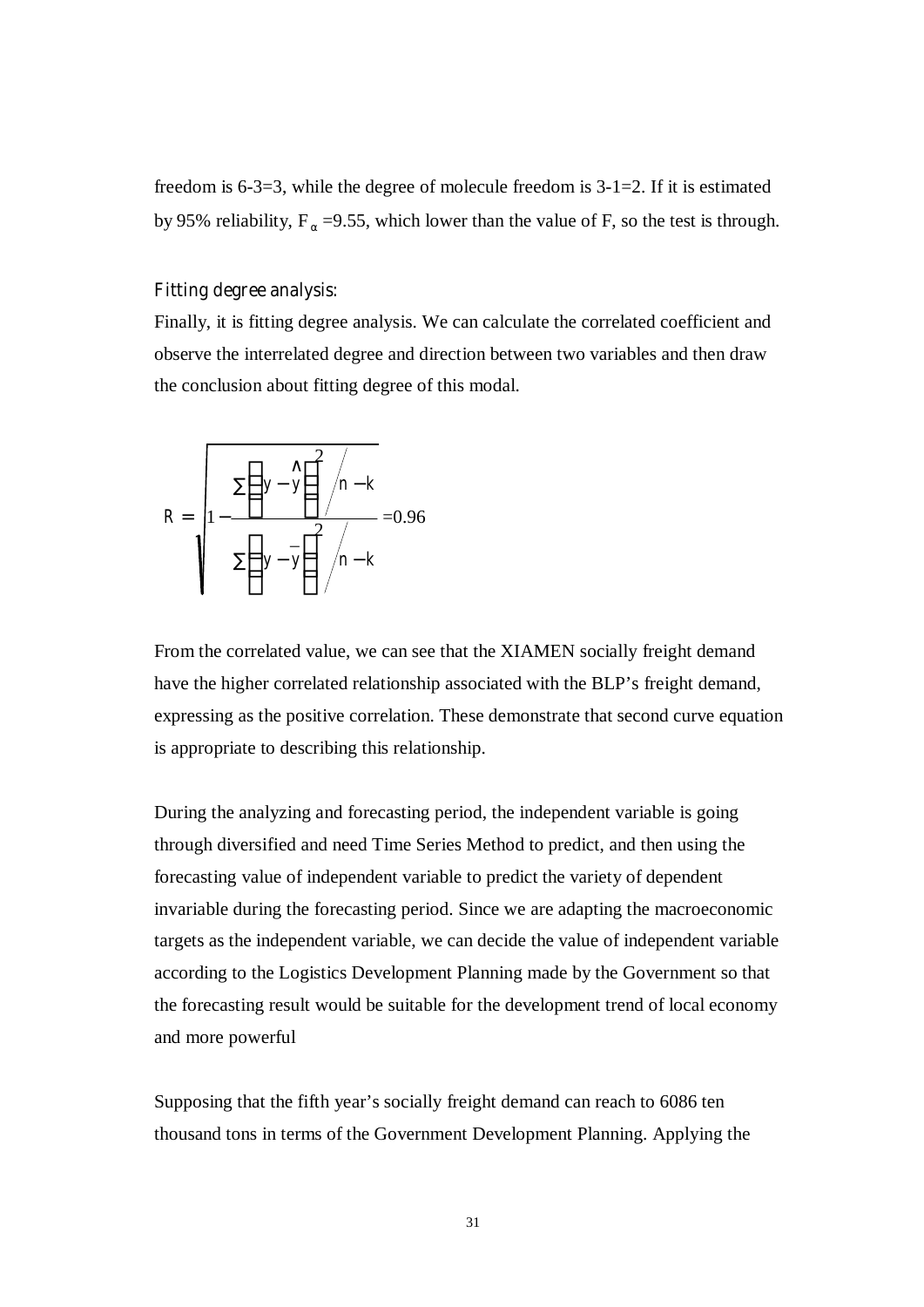regression modal and using 6086 as the independent variable to predict the fifth year's freight demand of BLP, and then we have:

 $f(6086) = 565802.2 - 347.4 \times 6086 + 0.056 \times 6086^2 = 525731.98$ (tens)

To sum up, with the rapid development of XIAMEN city economy, the BLP's freight demand also shows the thriving trend, which indicate that XY Group would possess upstanding market demand and prospective for their 3PL's development.

#### **3.3.2 Market subdivision of the customers and demand level analysis**

The survival of the company originates from the correct guideline of fundamental strategy which requires the analysis and positing for the customers and market. XY Group that wants to move in the path of the 3PL service providers and expanding its scope of logistics business, must analyze its present and potential logistics clients, there are two diagrams following shows the reasons why domestic and foreign companies choose to outsourcing business (itemizing with two different diagram because of the dissimilar subjects and causes between foreign and domestic clients). From the diagrams, we can express the demand features of logistics customers in BLP: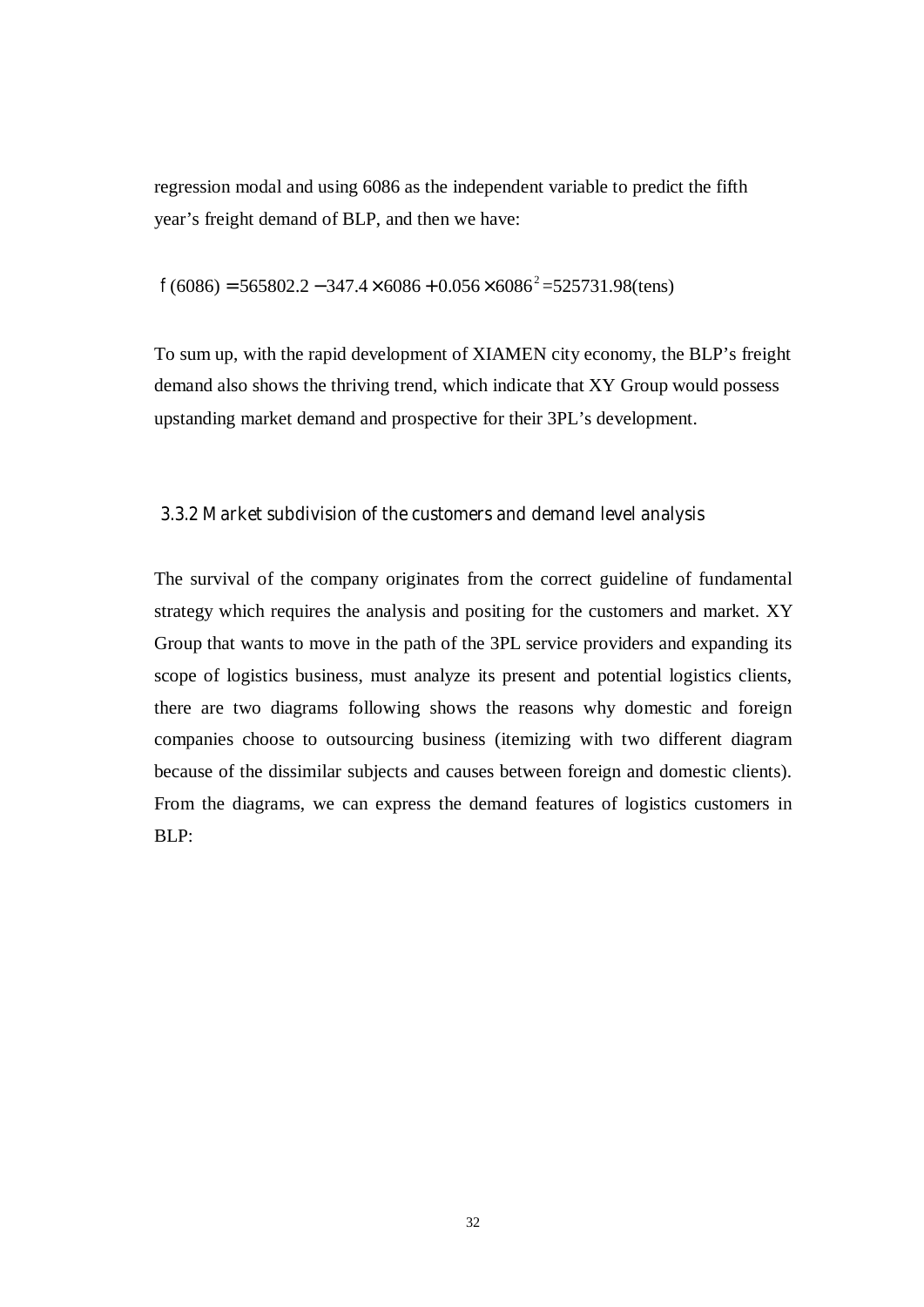

### Outsourcing Resource for the Enterprises with Foreign Capital

Figure 3.3: Outsourcing reasons for the enterprises with foreign capital Source: Customer Study Teamwork of Marketing Department of Xiamen Logistics Park. *Customer Survey and Demand Analysis.* Unpublished company's marketing report of logistics development (2006)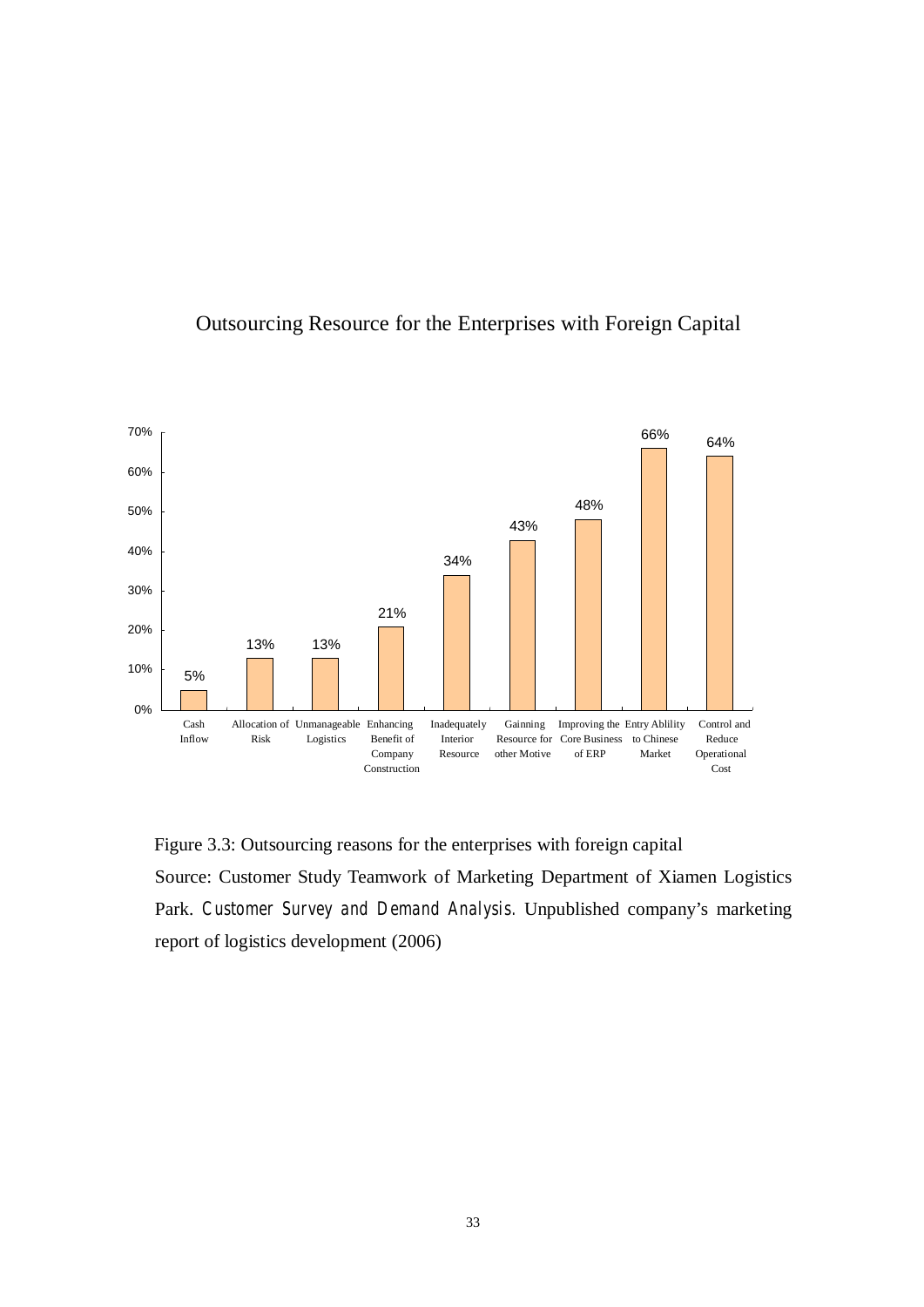

### Domestic Enterprises' Outsourcing Reason

Figure3.4: Domestic enterprises' outsourcing reason

Source: Customer Study Teamwork of Marketing Department of Xiamen Logistics Park. *Customer Survey and Demand Analysis.* Unpublished company's marketing report of logistics development (2006)

From the diagrams, we can express the demand features of logistics customers in BLP:

a. Reducing the cost is the selling point of logistics business in BLP. From the diagram, we can find that reducing cost is the principal objective for the customer,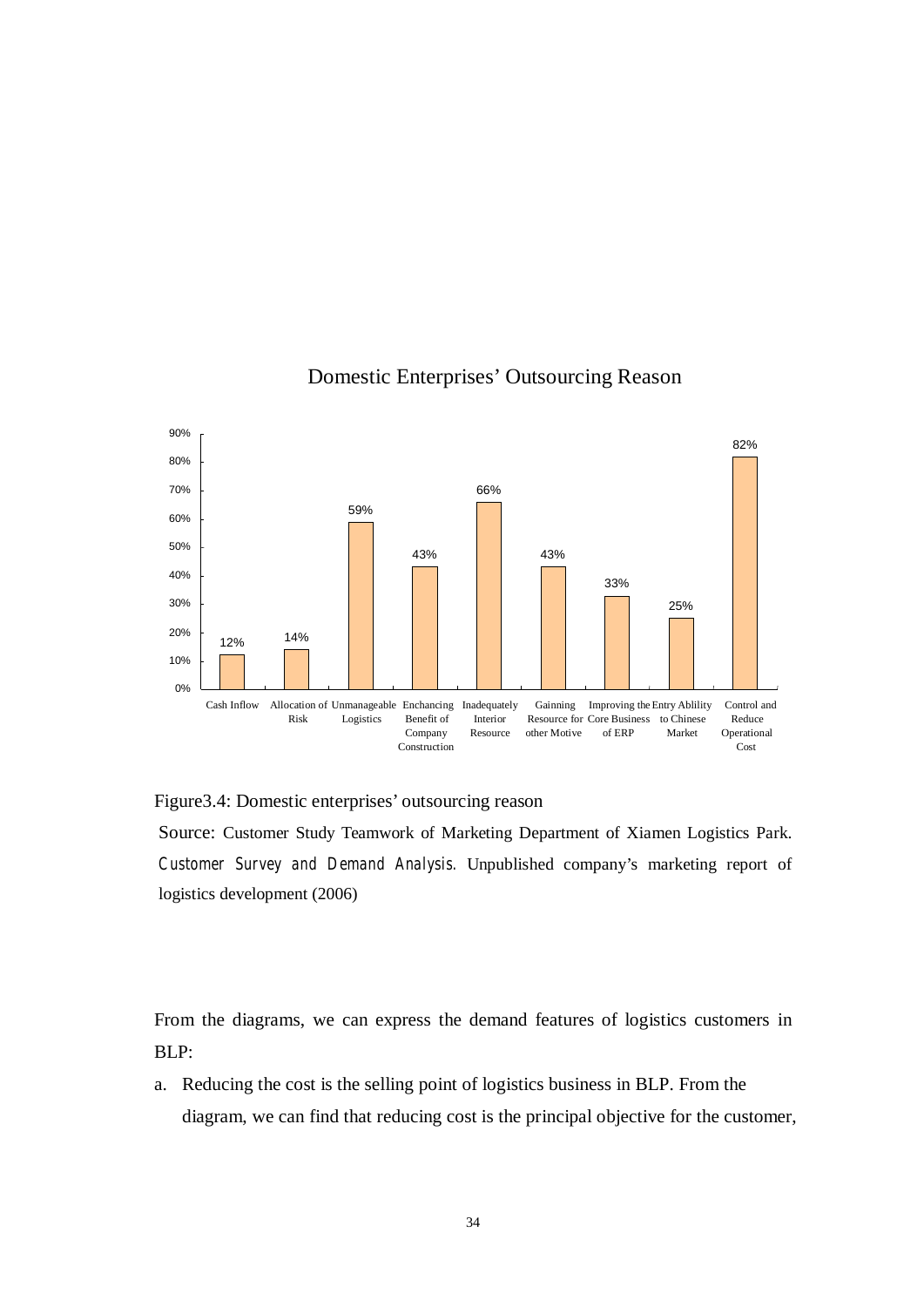but there is still some discrepancy in the two kinds of customers. Most of the domestic companies look forward to the special preferential policies to get through the customs and inspection quickly and conveniently so as to low down the total cost of operation. However, the foreign company chose to locate in the BLP primarily due to the special policies of customs-tax, avoiding the high tariff barrier together with quota control, and smoothly entered into the Chinese market with low price and risk. Although even in the future 5 years after China participating into WTO when the customs-tax would be slowly down and equal to the average level of the developed country, the other expense beside tax, like consumption tax, value-added tax and so on, would not apparently decrease but even get the chance to rise up, consequently in the long-term, the purpose that foreign company take use of the BLP would not going to experience big change.

b. Customers prefer to attain other resource from the BLP. No matter foreign or domestic customer, for this item—gaining the other resource from the BLP, there is a big proportion of customers agree with it, 43% and --- respectively. With the rising degree of the market subdivision and since the major business of every individual firm become more prominent, the company increasingly depend on the external source for purchasing the material and fitting parts of the supply chain's upstream and downstream, leading to the portion of external purchase growing higher and higher wherever buying in the domestic or abroad.

Under currently customs-tax condition, BLP's international purchasing function may be a nice choice for the company in order to cutting down the purchasing cost. Moreover, this kind of the purchase and distribution practices happened in the BLP requires concise logistics designing competency and correspondingly low degree of logistics facilities, comparing to integrated logistics outside the BLP.

c. Different requirement of logistics service. From the item of improving the BPR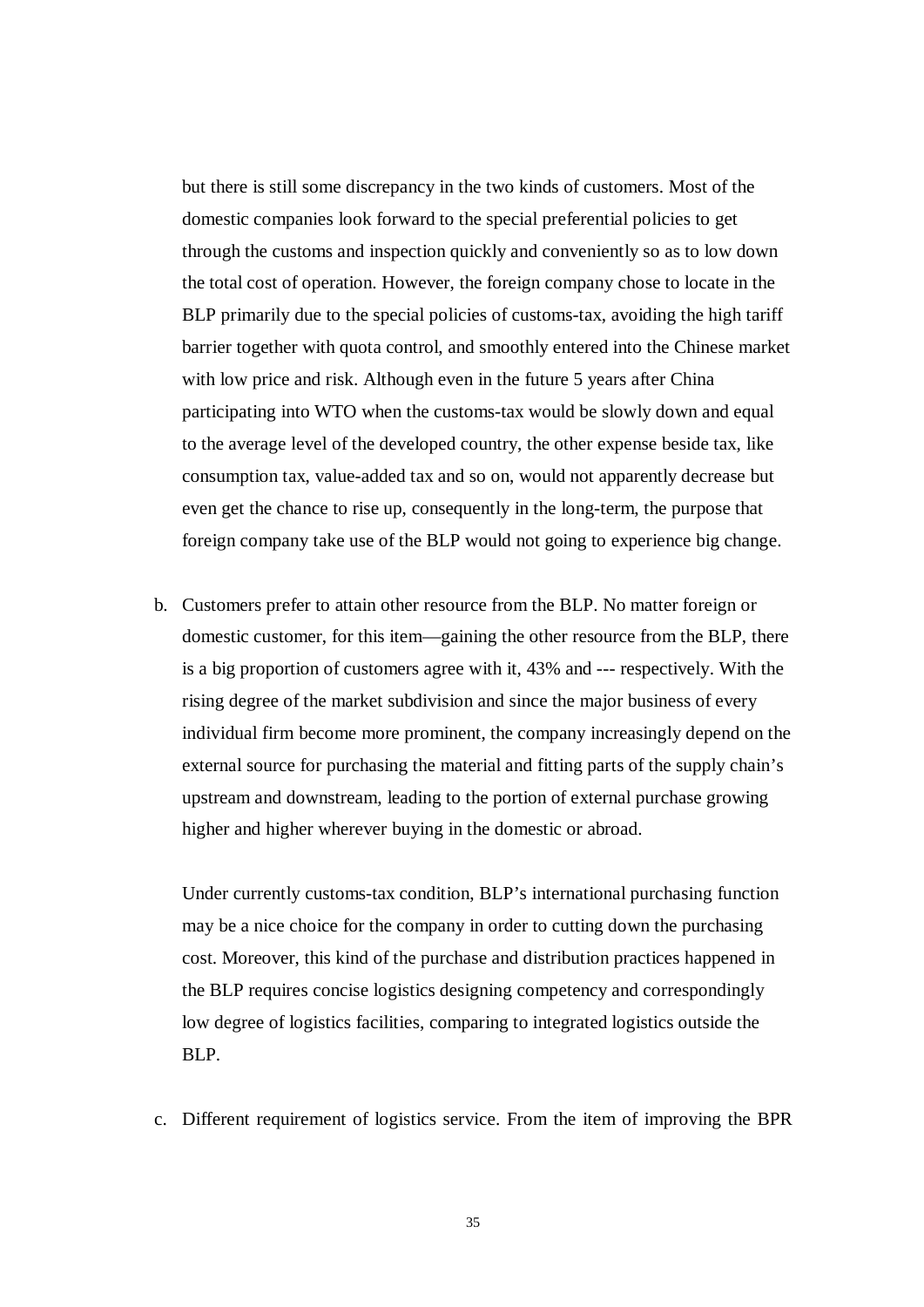structure of company, there exists the apparent distinction of attention degrees between domestic and abroad firms, 25% and 48% respectively, which represents the different requirement for the 3PL service providers. In the foreign company, the supply chain idea has been enhanced to the strategic level to directing company performance. They had learned that it is necessary to innovate the originally constitutional modal and processing flow and rebuild the new structure to adapting the supply chain management in order to surviving and developing under the newly competitive environment. Hence, choosing the perfect 3PL service provider had been placed upper the platform of internal business and information processing as the key factor effecting company decision. When XY Group confronts such foreign customers, it should realize that these clients are not only keep the eyes on the transportation and warehouse aspects of logistics service, butt pay more attention to analyzing any kind of economic benefit behind low cost and how to influencing the other resources and activities of the company.

According to the current expansion situation of organization reform, not matter domestic and foreign company are going to rapidly transfer their core logistics business to the company's BPR, sharing the similar direction with the international trend. Consequently, such category of customers would be the core potential clients to negotiation and develop transaction.

d. Foreign companies are inclined to utilizing the 3PL's resource. There are still two reasons exciting the big discrepancy. One item is inadequately internal resource, 59% of the foreign company agreed with it while 34% of the domestic company made the same chooses. Another is "hard to manage the logistics function", domestic company accounts for 62% while foreign firms only takes up 17%. (The internal resource in there means the company's internal resource such as transportation facilities, warehouse, warehousing equipment and manning level and so on.). There are two aspects can explain the big discrepancy of these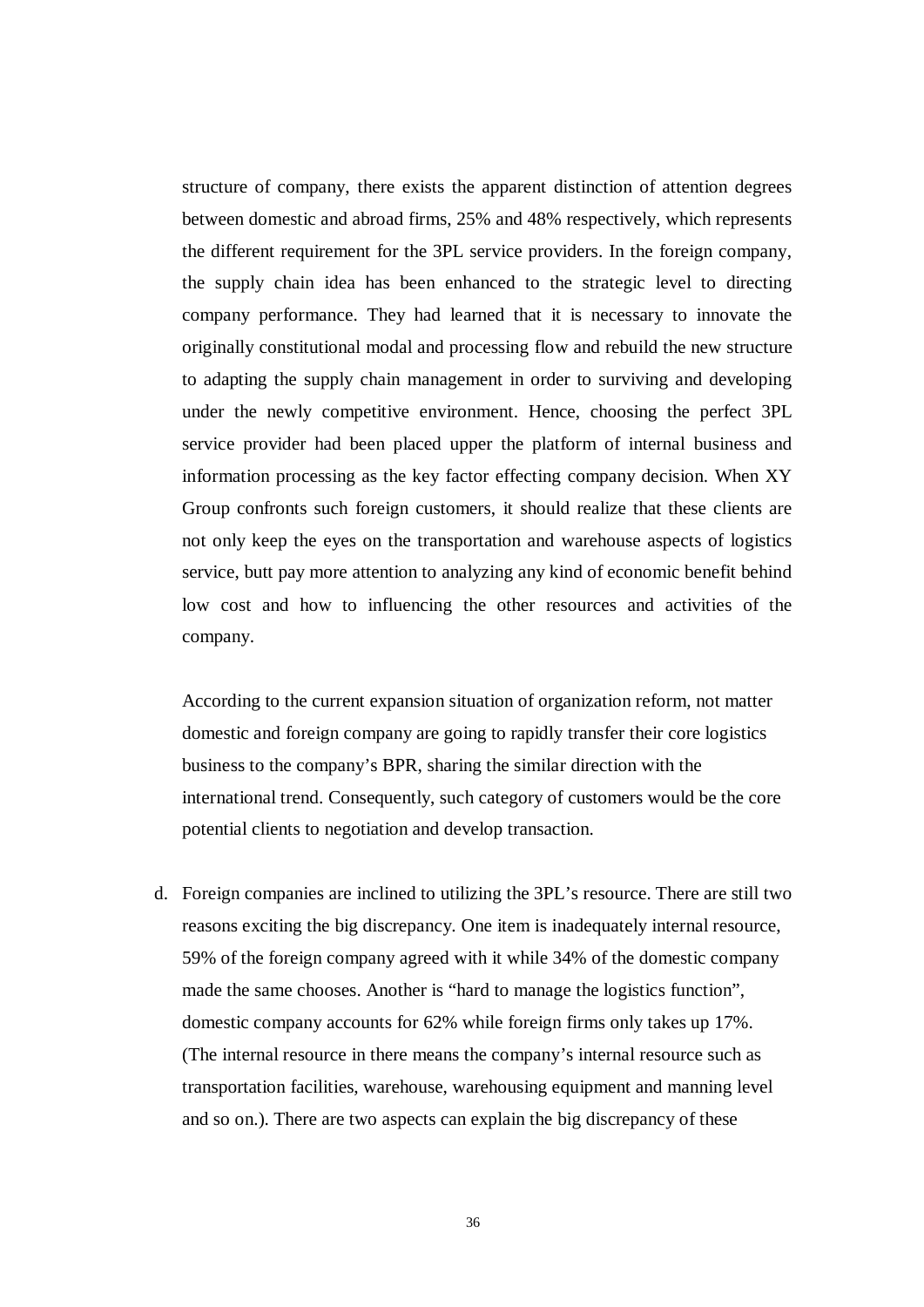different company, firstly, under the guideline of the previously planned economy, most of the domestic firms were tend to furnish the company or business with completely infrastructures, equipments as well as the supporting parts and so on( which means developing in the way of vertical integration) ,whatever the company belongs to small-size or large-size, in order to guaranteeing that all of component parts of task can be operated and achieved within the company. Therefore, for the aspect of logistics facilities, the domestic firms almost furnished with full equipments but just provide services of transporting and stocking for themselves. For the other side, foreign firms enter into the Chinese market without bring and imitating their originally logistics facilities of their country, because bring or building those facilities are expensive and complex and not even suitable for operating business in China. Considering the population of outsourcing in the world, they prefer to select the top level and qualified 3PL service providers associating with future development.

e. Foreign clients show the higher value on the logistics project in the BLP. For the aspect of performing the logistics function and utilizing the logistics facilities, it exists the sharply contrast between foreign and domestic company, which means that owning the full resource does not equal to understand how to exploit the great function of them. In order to effectively allocate the resource, any company must pay higher value on the BLP's logistics projects and view them as the indispensable section linking to their own supply chain. Although domestic company possessed some or full logistics facilities, they unfamiliar with the logistics operation and lack of the positive enthusiasm to study the influence and benefit the BLP's logistics function may bring to. Besides that, they had not clear idea about the real objective when applying the BLP's logistics functions and did not seriously analyze the completely logistics process within BLP to plan their supply chain procedures. All of these passive actions certainly prevent these companies from extremely utilizing their own equipment and resource. Hence, for these passive participants in logistics activity, the 3PL service provider should

37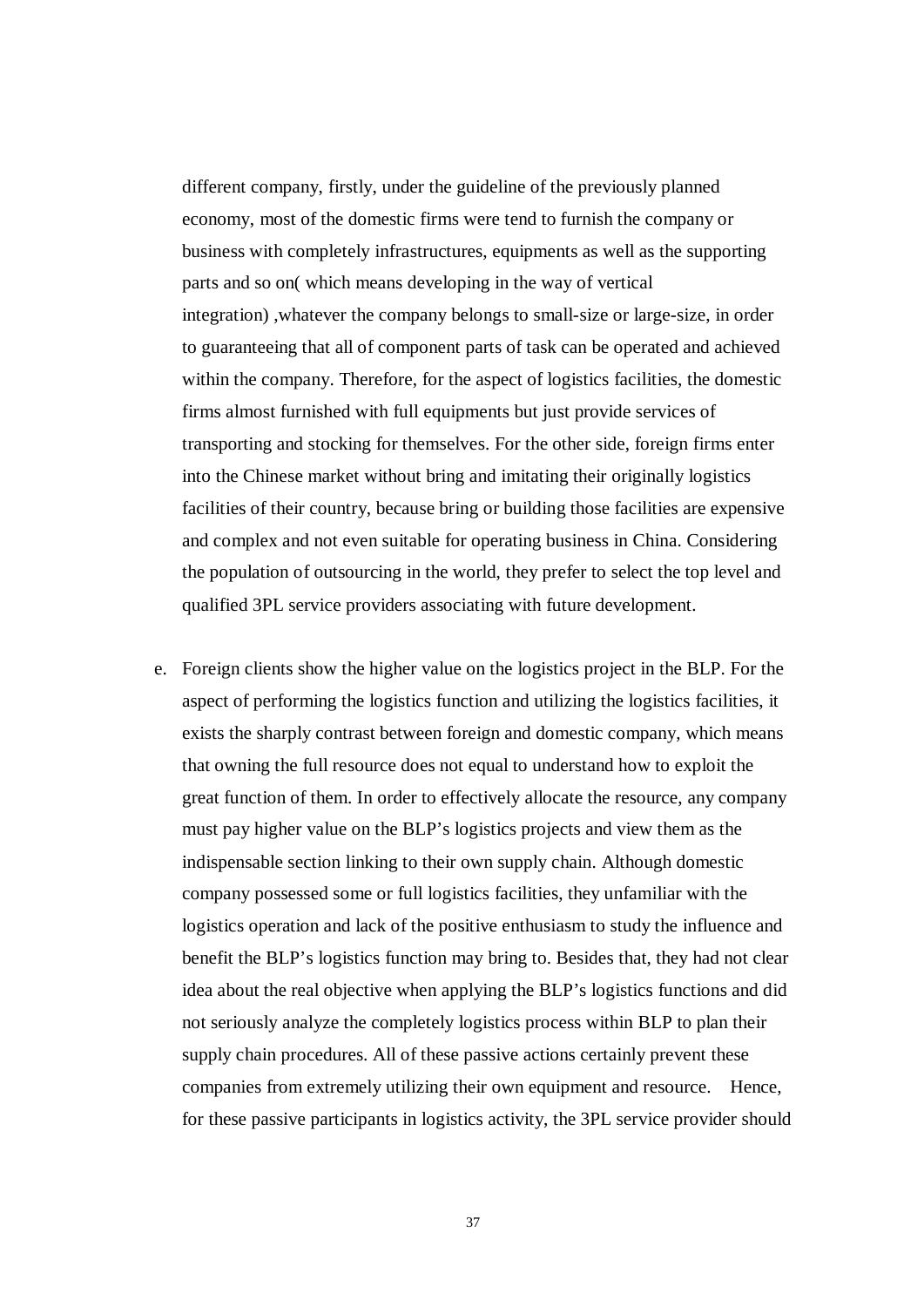present the completely martial as well as information and woke out elaborative logistics planning of BLP in terms of the customer's perceptive so that they can have a detailed concept about what the 3PL service providers exactly do and how they do for them. However ,since these clients still fail to rise the logistics business up to the BPR level, most of the domestic companies does not operate their own logistics facilities well through BLP's logistics provided by 3PL service providers, consequently, the BLP's logistics still be considered as the independent part of their own logistics business.

To the contrary, almost all of the foreign companies possess the logistics experts responsible for the whole process of logistics outsourcing and familiar with how to linking logistics business into other segments of company performance, although the logistics equipment were not well furnished and hold by them. These professions got the deeply learning of BLP's logistics, some of them even have the working experience in Logistics Park. Obviously, we can feel the higher value from foreign companies. For such positive clients, they fully aware of the outsourcing idea and working content and the relationship with the 3PL service providers, the most essential is that they just pay more attention to the core business besides outsourcing section which would be smoothly connect into the company's business process ensuring the harmonious operation. Generally, outsourcing job coming from abroad firms involves providing the logistics facilities, designing the logistics program and plan and also the logistics practices. Working with these clients, XY Group's working standard and difficult was not relieving, but more heavy, because they should provide the logistics service with more personalization and high-quality in order to holding these major customers.

In conclusion, most of the enterprises voluntarily joined into the BLP and choosing the excellent 3PL operator due to the following 4 reason. Firstly, they look forward to the potentially logistics market and growth resource, because the transportation pivot with the physical goods and business flow is the real logistics hinge, which will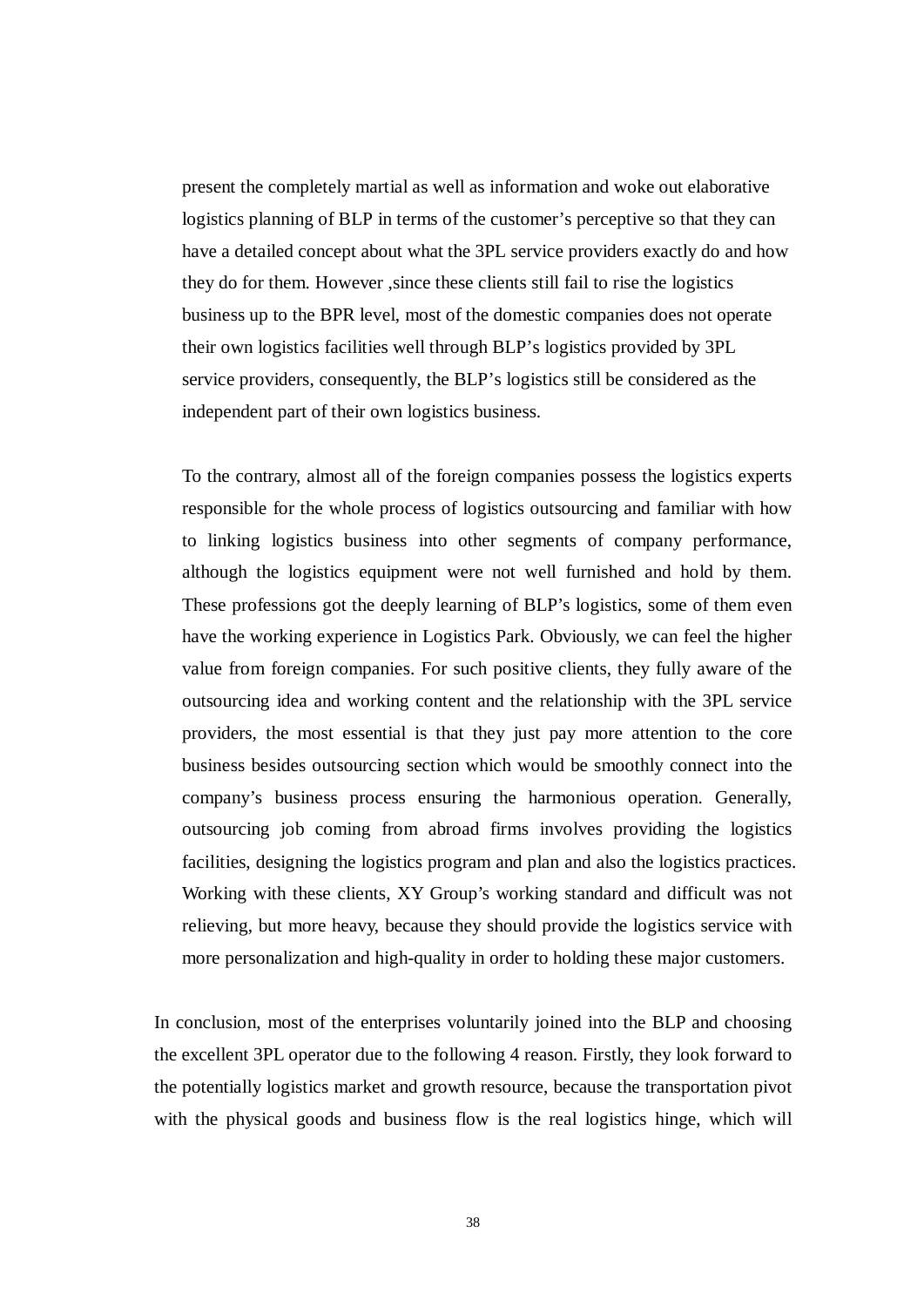actually attract the attention. Secondly, it must be furnished the great transportation, operation and service environment. Thirdly, perfect completed infrastructure and supporting facilities. Finally, service provider must have the advanced idea to creating value for the customers in good faith.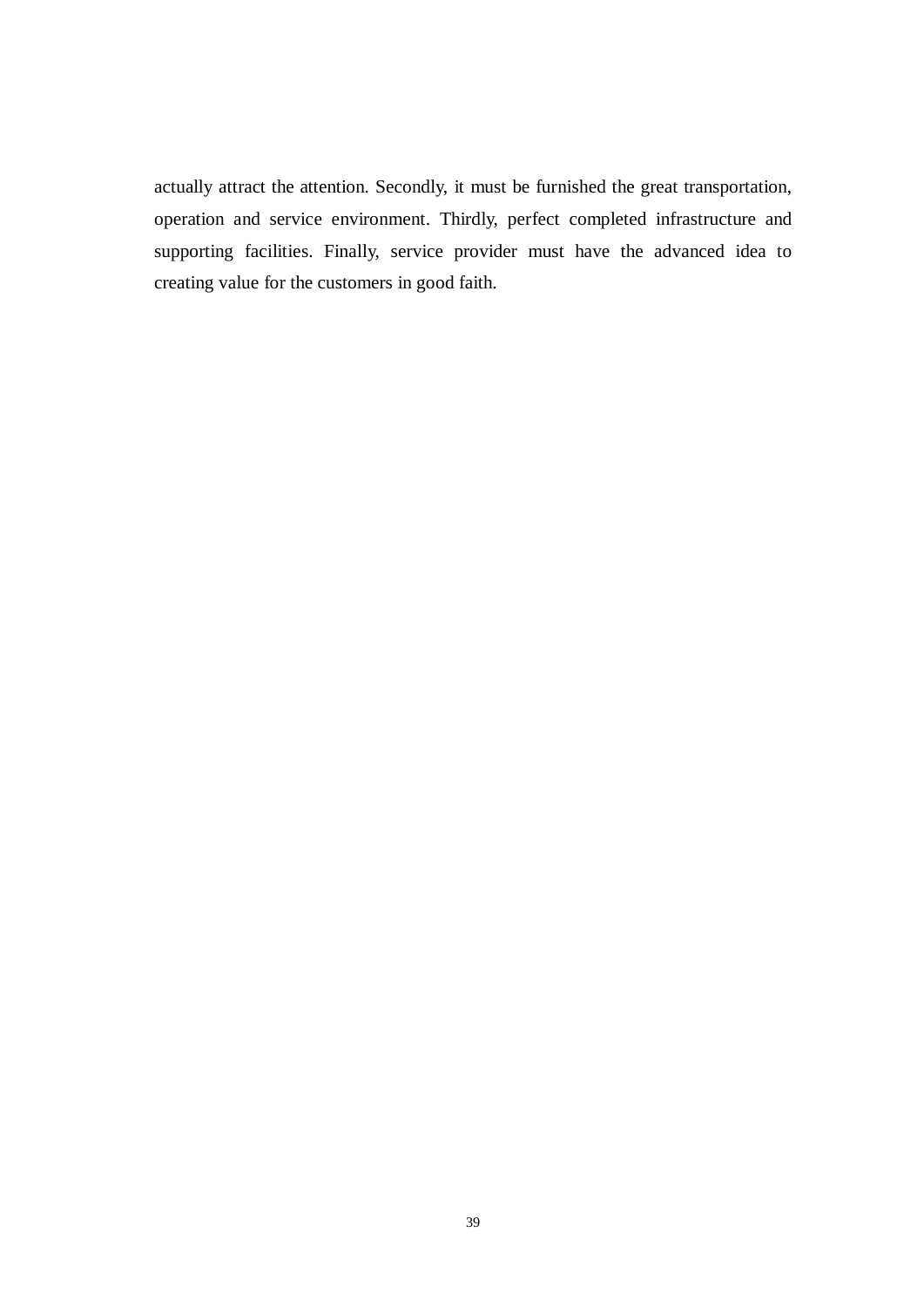#### **Chapter 4 Development analysis on XY Group operating 3PL in the BLP**

#### **4.1 SWOT analysis about the XY Group operating 3PL**

#### **4.1.1 The advantage of developing 3PL in XIAMEN BLP**

Firstly the geographical superiority, Xiamen is as promoting the logistics key city where the regional economy develops fast, its superior position, the gifted geographical condition has offered the good trade platform for development of the logistics zone in bond. Xiamen is connected with the middle of a developed area of the Yangtze River Delta and clicked in coastal Pearl River Delta of China; face each other across the sea with Taiwan Island. It is the place centre between Japan and Korea S. and Southeast Asia, and the place where is must be passed by the vessels which are from northwest Pacific Ocean area and our country northern to south China sea and India ocean .So is the channel contacting the convenient internal and external markets and the extensive radiate range of landlocked hinterland. Meanwhile, the forward position as the cross-Straits relations with direct freight transportation traffic and personnel come and go can save a large number of costs than that is round Hong Kong third place, which is considered as the best place where the logistics of both sides of Taiwan Strait penetrates each other.

Xiangyu BLP Lying in Xiamen island northwestern part as small island, adopts the position advantage of developing logistics industry of Xiamen. It is located Xiamen deep water good haven taking a sea-voyage eastward harbor, expanding to 319 national road in the east, connects in the harbor in bond in the west, and connects with the harbor taking a sea-voyage eastward in the south, adjoins to international airport in the north (from Xiamen 500 of International airport), linking with bonded area in the single user wharf of bonded area, among them there are three berths of 20,000-30,000 -ton container, 4 common berths of 10,000-20,000 grades. The total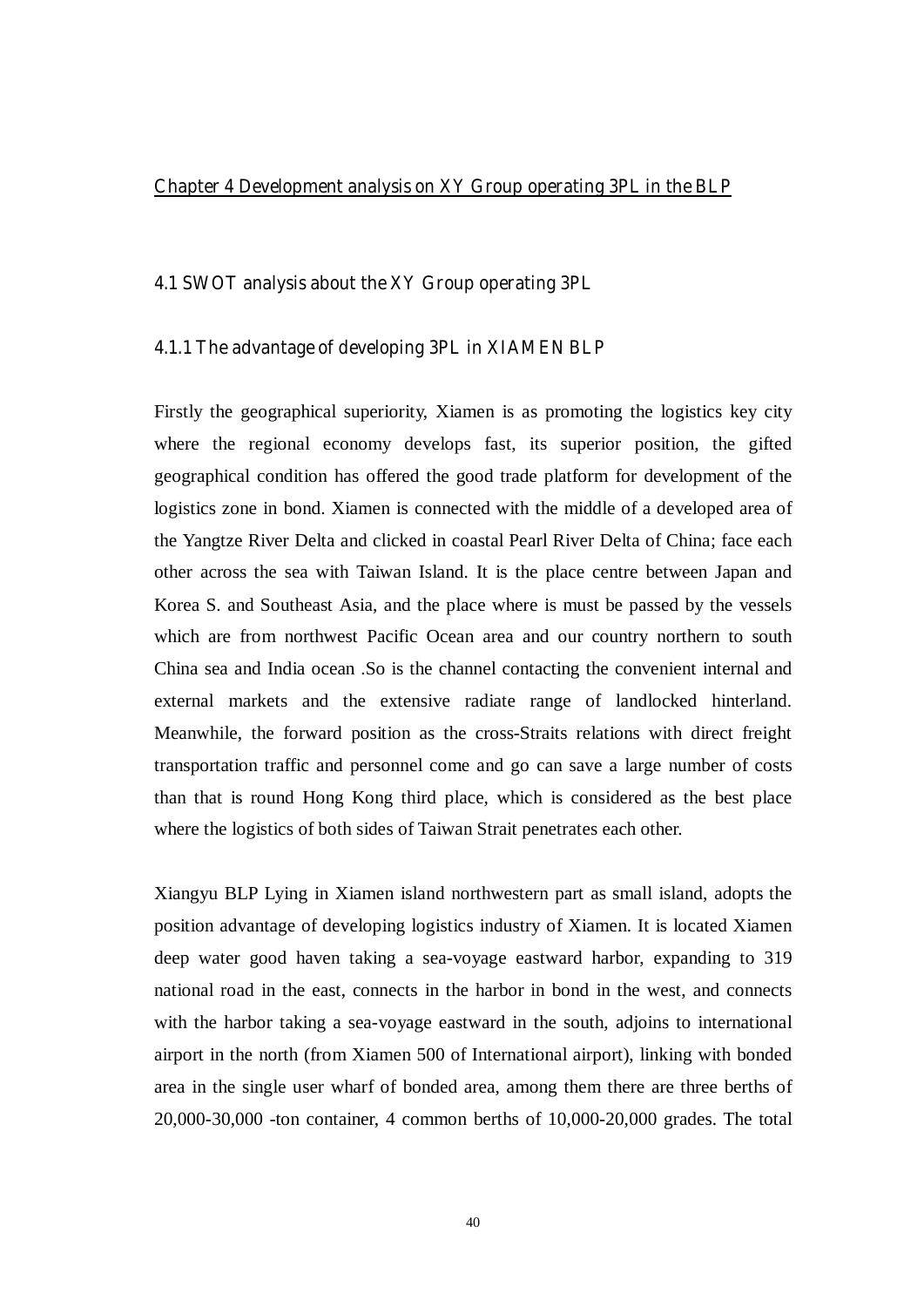length of water front of quay is 1406 meters, and the land-based area in the harbor is with the whole area of 360,000 square meters. There are facilities of development bordering on the harbor. Near the economic and technological development zone, there are having a lot of extensive foreign capitals, joint-venture export processing type enterprise, this is enough to meet development of logistics' demands.

Secondly, the traffic advantage of the port city. Xiamen haven is the important deep water good harbor of southeast coastal. With Xiamen city implementing the policy of "driving city economic development based on the port ", being developed constantly at the port on production and construction and expanded on scale day by day at the port. Xiamen haven has become one kind of large-scale ports in the country, maintained on managing trade transport and border on the sea industry , and have travel, passenger traffic, world change trains, transit trade, combined trade and business concurrently , where the auxiliary facility is more complete, and marched toward national coastal container main pivot haven, national basic haven ranks. They has been build up  $100,000^3$  -ton channel at the first stage of the project at present, so 10 -ton vessel can take advantage of tide pass in and out. The whole haven has formed and produced 81 berths, with 10,000 ton-class 16 berths and 8 berths of container among them, having been designed 19,650,000 tons of handling capacity every year, the haven can moor the sixth generation of container ship and the above 70,000 -ton passenger steamer . There are 427 of all kinds of advanced loading and unloading machinery in the haven, 18 ships of homework, and the storehouse field of goods is with an area of 436,000 square meters, and the container piles 177,000 square meters of field among them. On the basis that the scale of the port is expanding constantly, they make great efforts to improve the port and collect and dredge the system of transporting, and improve the clearance environment of the port.

Third, Xiangyu BLP has begun to take good scale of construction of market of

 3 Xiamen Port Development Report, Annual Conference 2006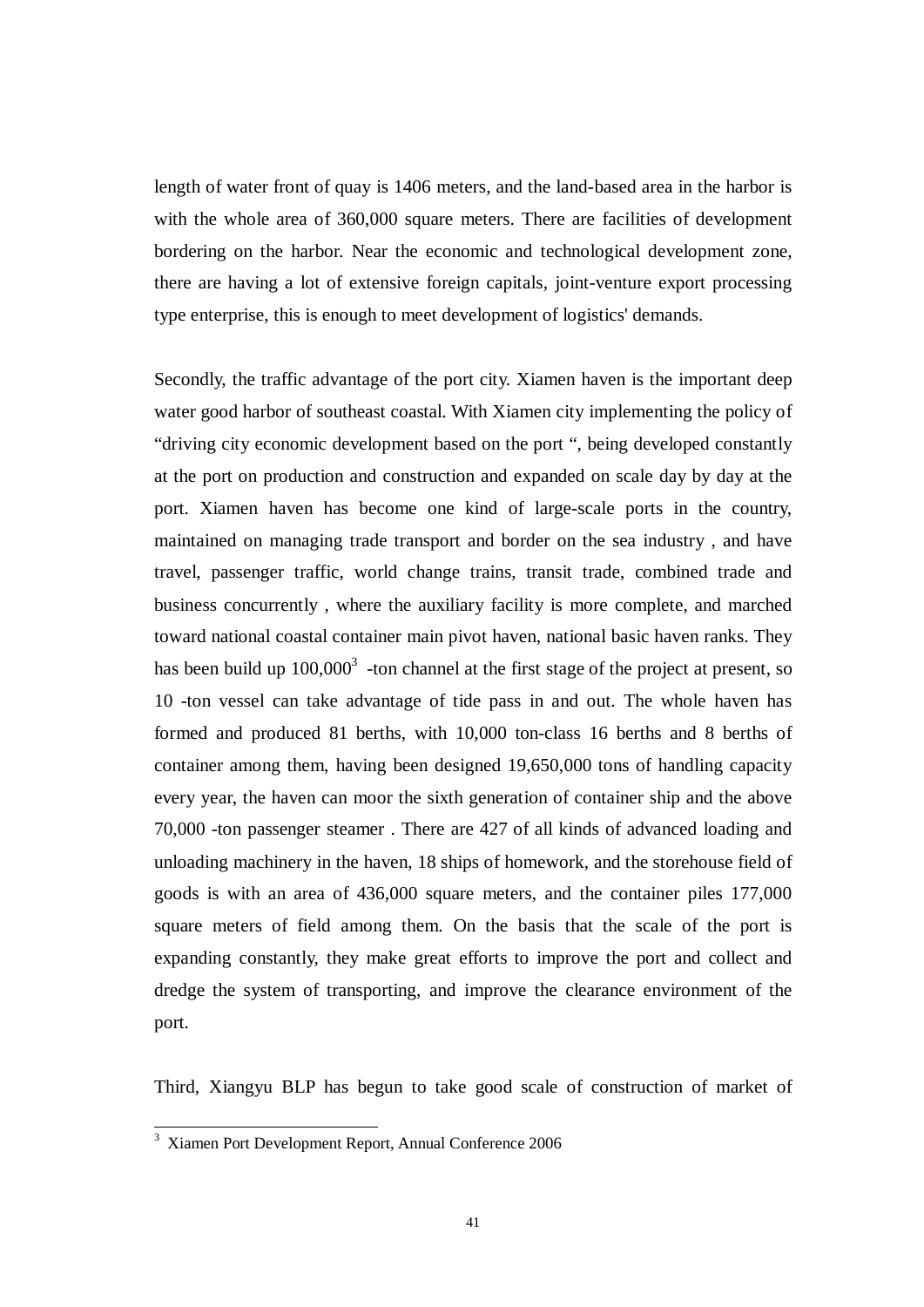logistics in Xiamen. For taking international logistics " express ", there have already been more than 20 enterprises with logistics supply chain , garrisoning in the LP at present, and among them seven of them has already formal operated, which mainly serves Xiamen and trans-corporation of the surrounding area. To May 2006, the customs of Xiangyu Park has received the customs declaration and declare 1595 tickets totally, and the goods are worth 154 million dollars, imposed taxes of 16,620,000 Yuan. (The variety of goods entering area are mainly Hi-Tech electronic products, and among them Dell's products has been taken as the core business, accounting for all and declare singular 50%) at the Customs. The market of harbor logistics of Xiamen is diversified markets of a composition, except that famous ship company and transnational logistics company such as Burlington, Singapore Yeshuifu, Jialidatong has garrisoned in or camped in Xiamen city, the more are the logistics enterprise of the type of assets or function at home, for instance, the jinhan logistics company of Xiamen, Sinotrans- yuli,etc. Although these enterprises do not possess the hardware facilities to finish the supplying necessary chain function entirely, but they possess a kind of service facility among them at least, for instance warehouse, motorcade, loading and unloading, dowering the centre, etc.

Moreover, there is a large amount of imported and exported source of goods and the volume of goods transported is great. Fujian Province, as the economic hinterland of the Xiamen haven, the south of Fujian Province area gathers a large number of export-oriented enterprise and the centers of dower and assemble of product of high-tech enterprise especially. Supplied materials import of raw materials of processing enterprise and the manufacturing industry export have produced a large number of cargoes imported and exported, and derive out enormously the market demand of transportation, and have guaranteed the relatively plentiful rotation volume of goods transport of port of Xiamen, and the same time have established the scale foundation for launching the comprehensive logistics business. In addition, the high-tech products have higher requirement of convection open time, because the added value of the products are higher. So, it has produced the desirability of a large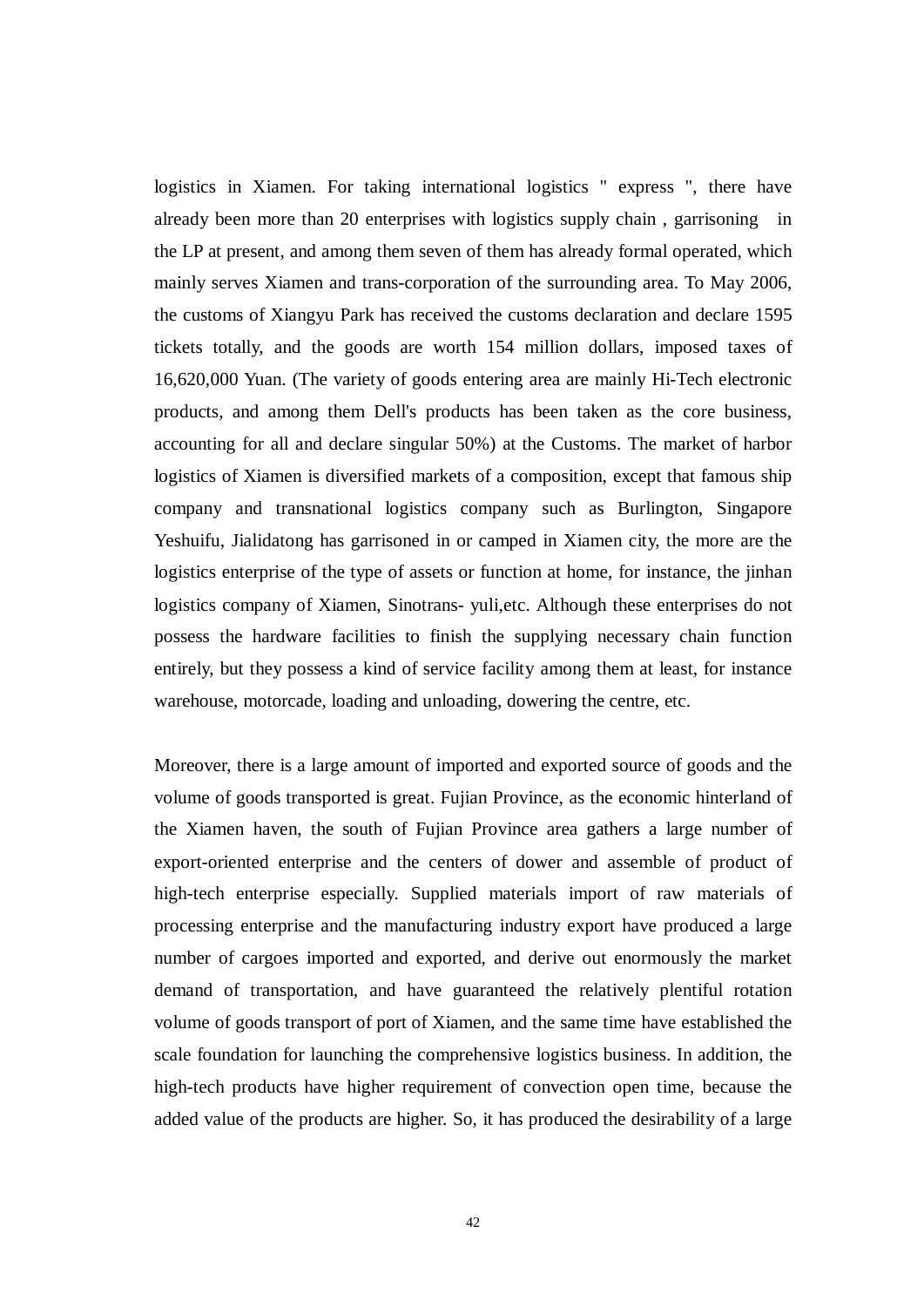number of comprehensive logistics of container.

Finally, it owns the preferential policy of custom. There are the second supervise warehouse and bonded warehouse in Xiamen, which makes it convenient for the cargo owner to store and transport cargo, at the same time the cargo owner can go through all the customs formalities. Under the supervision of the customs, the owner can carry on the business of casing, allocating etc. of the container and the business of grading, selecting and packing etc. to the export and import goods in the customs warehouse. The import and export cargo and the import cargo of which the tax payment is postponed under the approval of custom are allowed to preserve in the bonded warehouse. So enterprise can get more convenient and flexible logistics service and they can connect with the overseas market directly through the supervise storehouse of customs and the bonded warehouse. Meanwhile, State General Administration of Customs supports bonded zone of Xiamen and Xiamen haven to link and develop integration of harbor.

#### **4.1.2 The inferior position of developing 3PL in XIAMEN BLP**

- a. There are no effective collocation for developing the resource of logistic industry, especially no conformity of the function of the bonded district and resource of the harbor. It is a little original and single to the way and manner of the service. At present, the most corporations in Xiamen engaging in the logistic service only can supply simple service on carriage and storage, and cannot operate completely in logistic process, logistic information service, storage management, logistic cost control and other logistic increment service.
- b. The level of the construction of the logistic foundation and equipment is low, and also the extent of the logistic information is not high enough. There are not enough the ground of modern logistic development support, also there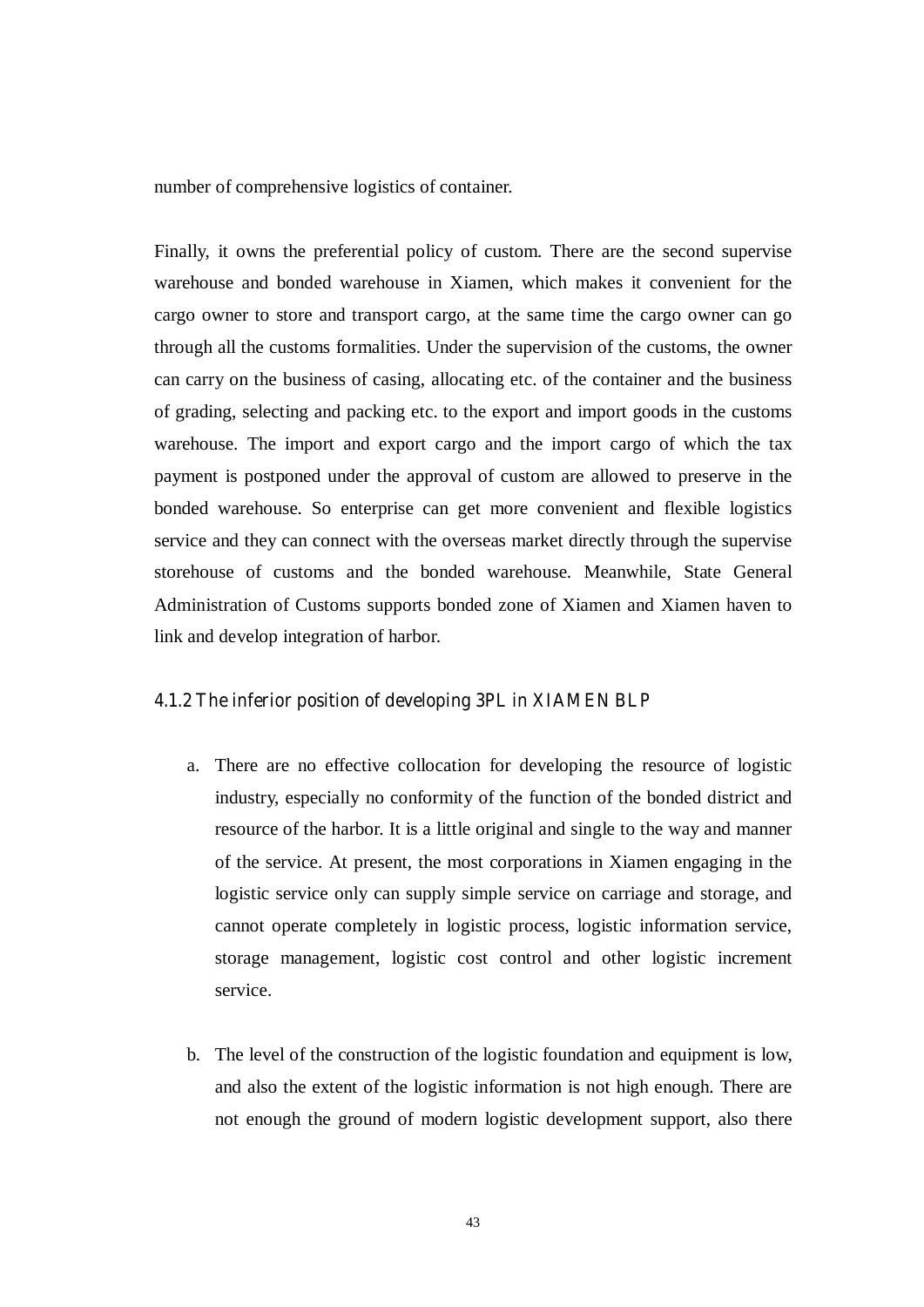are short of advanced management technology and management persons with ability.

- c. The size of the logistic corporation is small and the development speed hard to satisfy. The most bonded logistic corporation is in small size, with low profit, in simple operation mode, except few all-around logistic corporations.
- d. There are few demands for the logistic market, no effective exertion function of allocation. And it needs more improvement of logistic service quality.

#### **4.1.3 The opportunity of developing 3PL in XIAMEN BLP**

Xiamen, as one of the five special economy zone, from the view of developing economy, is already in the stable increase period, with the rapid development of economy and the more powerful strength. Nowadays, the Fujian province made the tactic of constructing western economic zone of Taiwan Strait, Xiamen of course the center city of the planning, and gaining the chance to improving the construction of international transfer harbor. At the same time, with the strong cooperation of the five city between southwestern Fujian and the thirteen cities and with rapid integration of district economy, there must be much more opportunities and space for developing logistic operation. Also with the good future of the world economy mode, especially the resuscitate of economy of southeast Asia, Xiamen, as the mode of extroversive economy, can promote the export of the production, and strengthen the connection with the exterior economy for being the transfer point of contact between in and out. Simultaneity, the stable increase of the national economy creates the good environment for Xiamen, especially enjoy the economic environment of WTO, which is in favor of the operation of the special district's economy transferring and jointing with the international market. And also it promotes the transfer of the function of the government's management. On the other hand, Taiwan may adjust the policy of the trade to the main continent due to nice economic investment situation,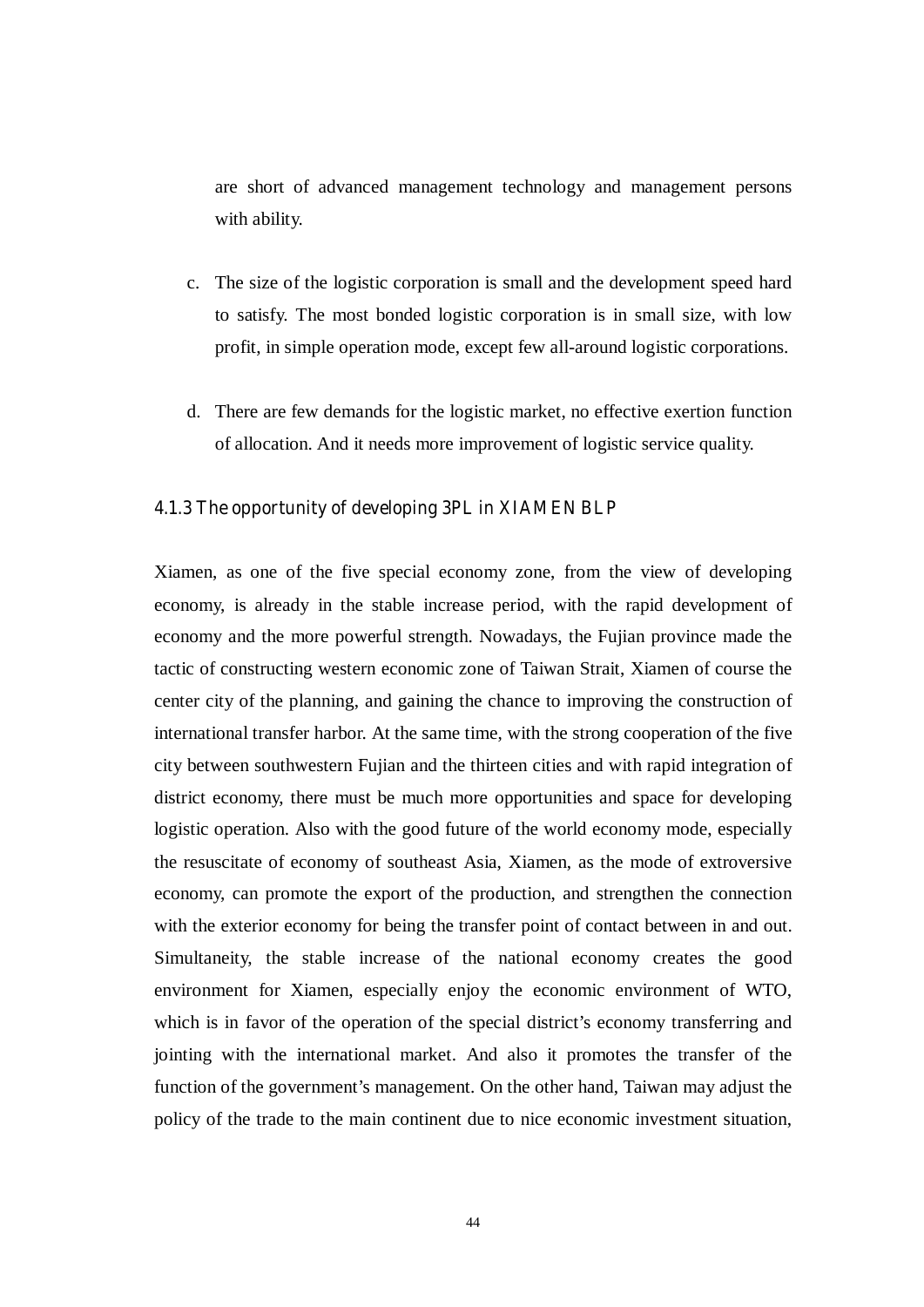which accelerates the steps of broader open degree between undercoats and attracts the investment from the Taiwan.

From the view of the demands for the logistic market, increasing the demands for the carriage and internationalization resource collocation will offer much space of development for the carriage of import and export to our country. At the same time, the export of the product with traditional labor intensive pattern and the product investing from overseas technology and using with the labor intensive production will go up to much more extent. Therefore, the quantity of the product in and out of our country will go up obviously; the demands for the carriage will increase. And both of these will drive the increase of the product quantity of line in and out of the foreign trade, sequentially, driving the development of the logistic industry.

The government of Xiamen attaches much more importance to the development of logistic industry. In 2002, the logistic organization of government made the document "the program of Xiamen logistic development", and suggested that there should be three steps for developing Xiamen logistic industry. In August, 2003, the government made a document, "advice about accelerating the development of Xiamen modern logistic industry", and also made the measures of policy about supporting the main logistic corporations and main logistic items. In December, 2003, Xiamen logistic association founded, which meant that the development of Xiamen logistic industry entered into a new stage. In March, 2004, the document "the manner to cognize Xiamen main logistic items and corporations" made out. All of the series of behaviors of the government made the purpose of creating good environment for developing the industry, which meant that the government paid much attention to the development of the Xiamen modern logistic industry.

#### **4.1.4 The challenge to develop 3PL in XIAMEN BLP**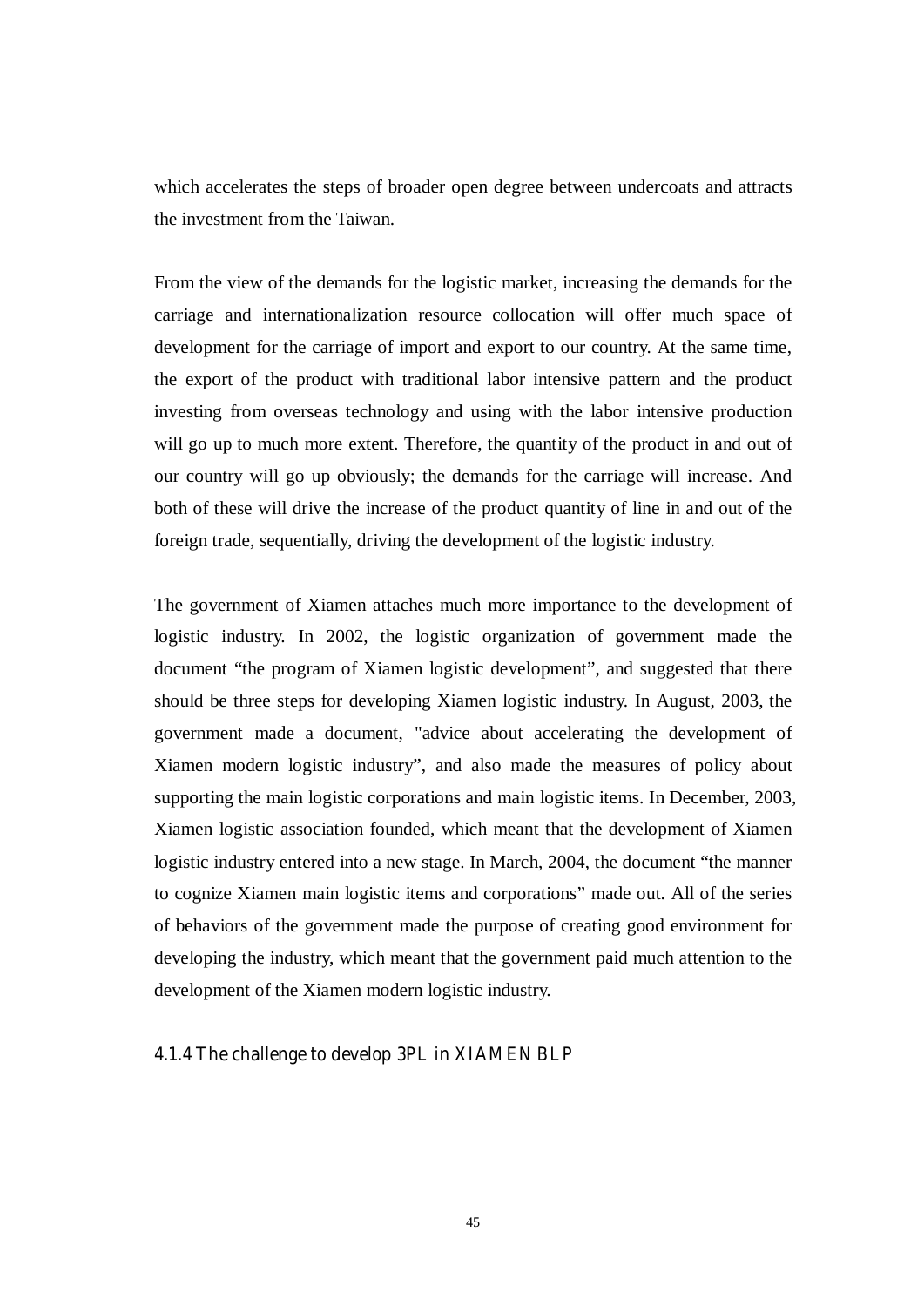Along with our country logistics industry high speed development at present has formed two big logistics platform-- the East China area which leading by Shanghai and the South China area which leading by Hong Kong. The logistics industry in Xiamen, as the prop industry to impel the region economy development will face three big dangers:

First is the "edgewise". Fijian's resources and the market are unable directly to melt into Yangtze River Delta and Pearl River Delta. Thus is in the industrial edge, the capital edge, the market edge disadvantageous status; Second danger is the "be diluted ". While it is with constantly enlarged effect to " polarize " in the north and south delta, Originally will go to the Xiamen logistic industry foreign capital and a capital can the way reverse to north and south delta; Finally, the danger of " low end of the quilt ".

Xiamen urban logistics system unable to form the grade, "high and symmetrical" partnership of the coordination altogether of market altogether of city of the same platform with north and south delta, and become the peripheral area of their resource distribution of low end.

In summary, the logistics industry has the better development situation in recent years in Xiamen Xiangyu BLP. But also is at the start stage, and has not formed the integrity the logistics industry concept. Third party's logistics business is at low-level stage, the industrial chain link waits for further constructs. The logistics enterprises of the bonded area at present strictly can not belong to the real modern logistics service enterprises. The function of most enterprises is single, the scale is limited, merely pauses in meets the list, stores in a storehouse with the harbor transports in this level. The logistics of bonded area has basically formed the development characteristic relying mainly on international logistics, but still take storage, transportation as the main business at present, divide and set aside, provide and deliver and just start and develop. Compared with places such as Shanghai, Shenzhen development has a bigger disparity. The construction backwardness of the basic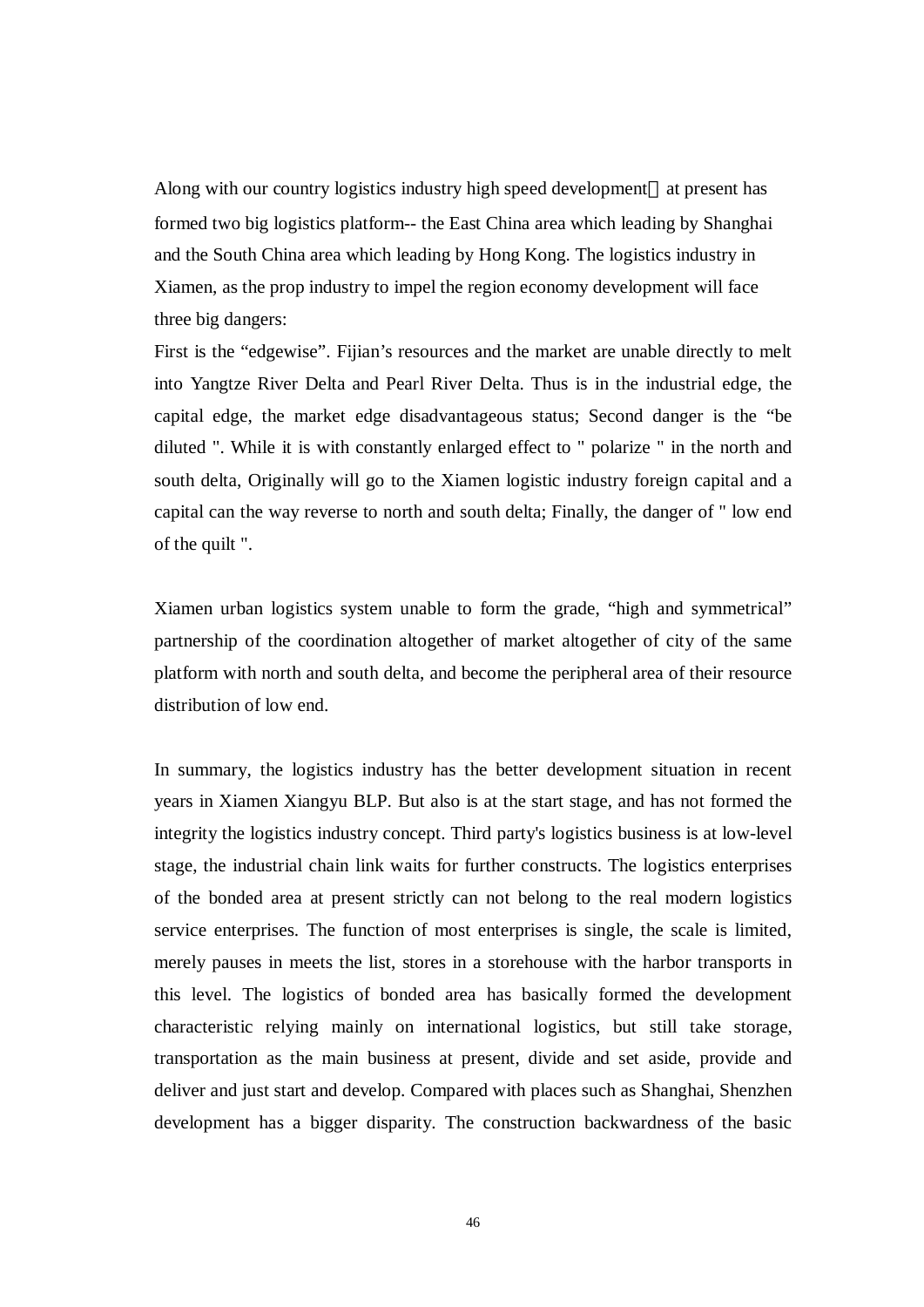platform of the logistics and information platform, the overall arrangement of the logistics is more scattered, lack the thinking of unified planning. Logistics infrastructure such as storage area utilization ratio low, market develop, form, connect effectively yet with logistics, not high to the efforts of drawing of development of logistics.

#### **4.2 The strategic choice of the 3PL business**

By analyzing the strategy circumstances of development of BLP, which include the evaluation to external and internal conditions and include breaking up external and internal conditions to integrate again based on analyzing SWOT. There are four kinds of crossing strategy combinations which is suited between external and internal conditions: the type of increasing strategy (SO) is dependent on internal advantage and take advantage of the external chance to development quickly; the type of multiple element operation strategy (ST) takes advantage of internal advantage and avoid internal treat; the type of torsion strategy (WO) advantage of the external chance and conquers internal weakness; the type of defensive strategy (WT) is dependent on conquering internal weakness to keep external treat away.

The analysis result performance for the matrix pattern in the next table: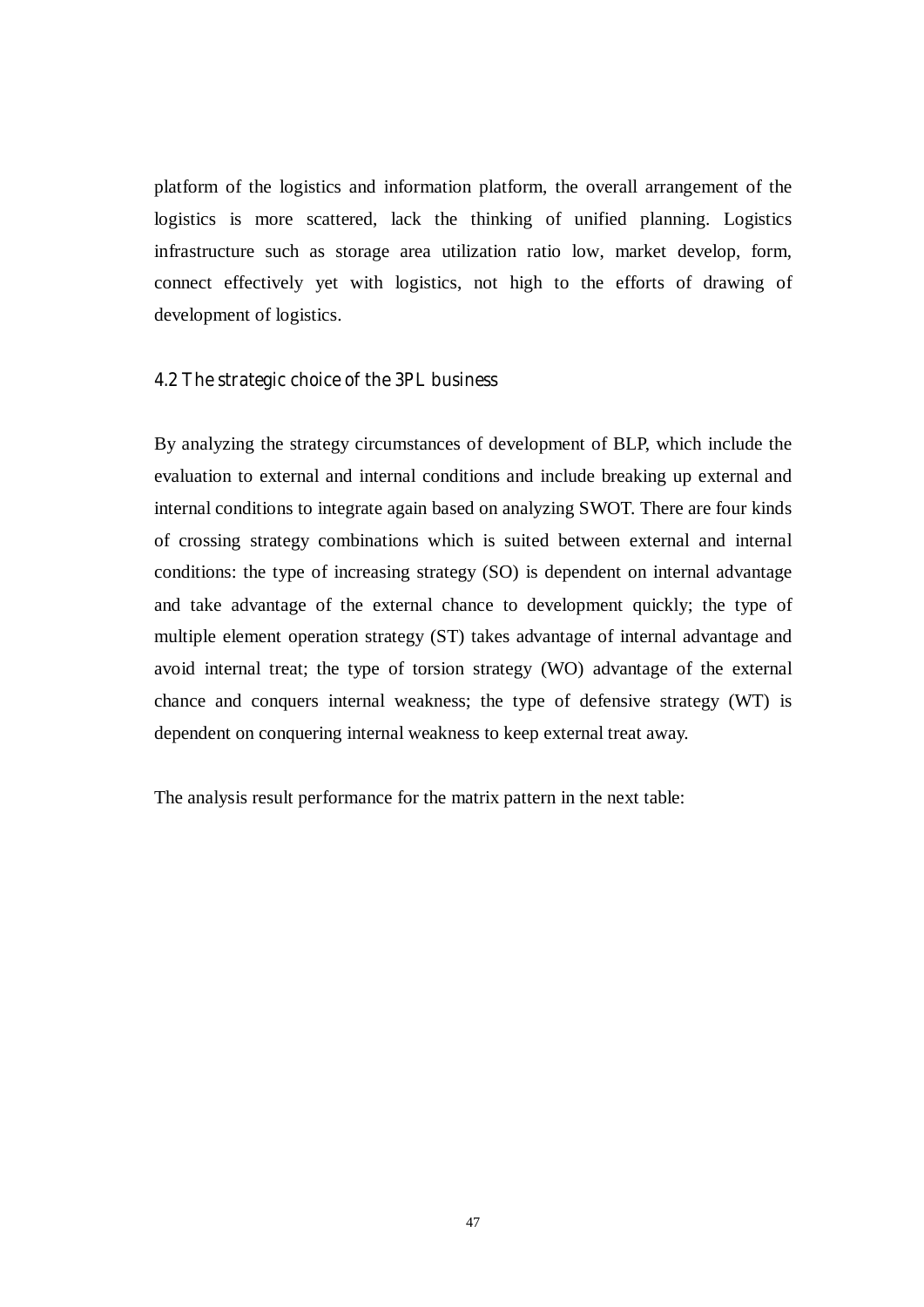|                                                                                                                                                                                                                                                                                                                                                                                      | <b>Opportunity:</b>                                                                                                                                                                                                                                                                                               | <b>Treat:</b>                                                                                                                                                                                                                                                                                                    |
|--------------------------------------------------------------------------------------------------------------------------------------------------------------------------------------------------------------------------------------------------------------------------------------------------------------------------------------------------------------------------------------|-------------------------------------------------------------------------------------------------------------------------------------------------------------------------------------------------------------------------------------------------------------------------------------------------------------------|------------------------------------------------------------------------------------------------------------------------------------------------------------------------------------------------------------------------------------------------------------------------------------------------------------------|
| <b>External factors</b>                                                                                                                                                                                                                                                                                                                                                              | 1. The strategy of Driving<br>city economic<br>development through<br>port industry and<br>vigorously development<br>of logistic industry                                                                                                                                                                         | 1<br>Competitive pressure<br>coming from the swift<br>and violent<br>development of<br>Yangtze River delta<br>and Pearl Delta                                                                                                                                                                                    |
| <b>Internal factors</b>                                                                                                                                                                                                                                                                                                                                                              | 2. International relay and<br>international transit<br>trade demand growth                                                                                                                                                                                                                                        | logistic industry                                                                                                                                                                                                                                                                                                |
|                                                                                                                                                                                                                                                                                                                                                                                      | 3. The government<br>supports and takes the<br>practical method to<br>construction<br>development of logistic<br>park                                                                                                                                                                                             |                                                                                                                                                                                                                                                                                                                  |
| Strength:                                                                                                                                                                                                                                                                                                                                                                            | <b>SO</b> strategy                                                                                                                                                                                                                                                                                                | <b>ST</b> strategy                                                                                                                                                                                                                                                                                               |
| $\mathbf{1}$<br>Regional conditions is<br>prominent perfect to<br>operating trade and<br>commodity circulation<br>with Taiwan<br>2<br>Haven condition are.<br>superior conveniently<br>maritime<br>transportation<br>3<br>Logistics market begin<br>to take shape<br>4<br>Hinterlands resources<br>are rich and trade<br>demand is remarkable<br>5<br>Customs preferential<br>policy | 1.<br>Using the<br>development<br>opportunity of vast<br>international trades<br>speeds up to third<br>party logistics<br>expansion<br>2.<br>Using the strategy of<br>government support to<br>enlarges the<br>investment and speed<br>up the construction of<br>logistics facilities and<br>supporting equipment | 1<br>Using good positions<br>and harbor<br>superiority display to<br>characteristic<br>to Taiwan<br>2<br>Markets developments<br>strategy development<br>characteristic and<br>value-added third<br>party service<br>3<br>Strengthens cooperation<br>with neighbor logistics<br>parks and enjoys the<br>alliance |
| Weak:                                                                                                                                                                                                                                                                                                                                                                                | <b>WO</b> strategy                                                                                                                                                                                                                                                                                                | <b>WT</b> strategy                                                                                                                                                                                                                                                                                               |
| 1 Lacking of detailed<br>and overall logistics<br>planning<br>2<br>Information and<br>communication<br>degrees waiting for<br>further enhance<br>3<br>Third parties flow the<br>simple service pattern<br>solely, and lack of<br>innovation. The<br>effective demand is<br>insufficient and the<br>scale effect is unable<br>to manifest                                             | 1 Transform flows<br>management pattern<br>$\overline{2}$<br>Strengthens the park's<br>science and<br>technology<br>development, the<br>cultivation of the<br>management with<br>high-level talented and<br>professional.                                                                                         | 1 Conformity logistics<br>park's resources<br>maximum displays<br>the scale effect to meet<br>to exterior threat<br>$\overline{2}$<br>Competitive price and<br>high-quality service                                                                                                                              |

Table 4.1 The strategic matrix about XIAMEN BLP developing 3PL based on SWOT analysis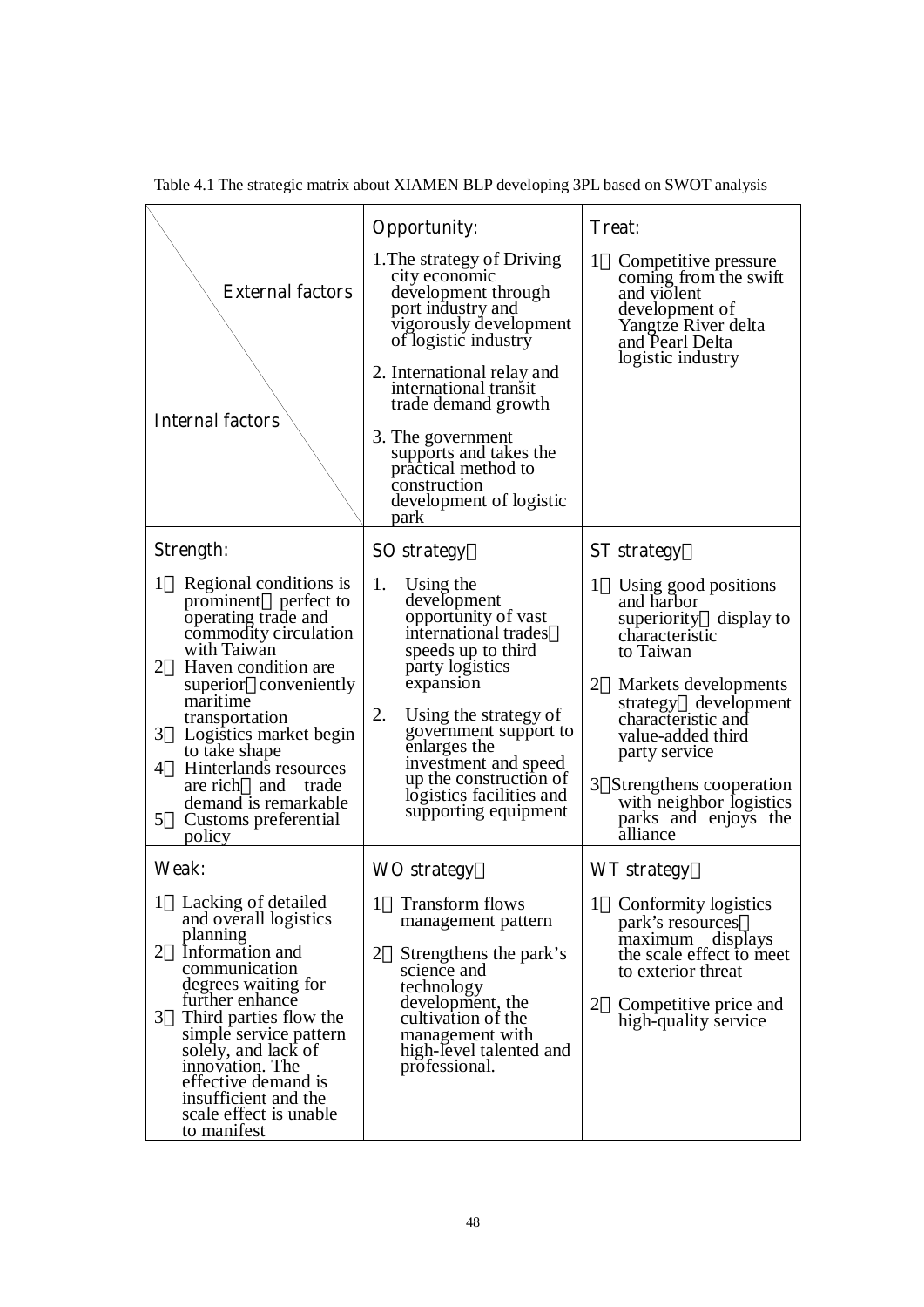In term of present situation of Xiangyu BLP, it catches up with golden opportunity of the development of the international trade and the logistics industry. The government of Xiamen pays extremely attention to the development of BLP, so the external conditions are fine. On the other hand, Because Xiamen's logistics industry faced with two big economic regions competition threat, the development of BLP's the third party logistics should based in the characteristic demand and the multiplication services, by which logistics zone can maximum play the role in promoting development of city logistics and the region economy. And the platform in logistic zone in west bank of channel can be constructed. So the type of multiple element operation strategy (ST) is compared with Xiangyu BLP now. It can dispersible risk effectively, expands the recent development domain.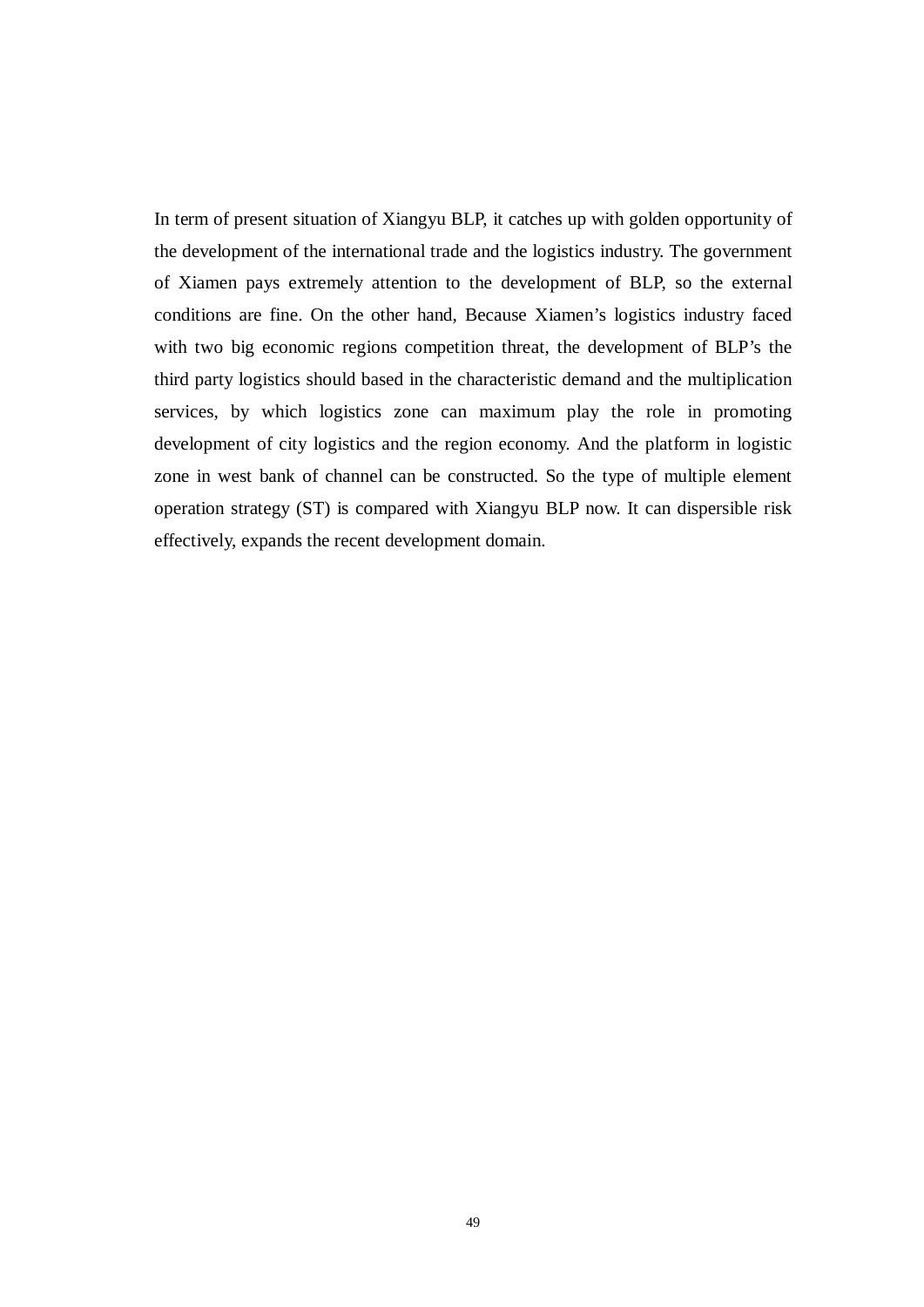### **Chapter5 Development orientation for XY Group operating 3PL in XIAMEN BLP**

### **5.1 Formulation and implementation of 3PL development planning based on market orientation and government guideline**

3PL business in BLP should follow the market economy requirements, complying with government guidance and regulation of market development .Logistics Company is the micro-economic entities of logistics industry and its operation must abide by the development rule of this industry. Government's directional plan plays an vital role in enforcing the Logistics Parks' expansion and the all-round development of the logistics industry which we can get form the rapid development of abroad logistics park. So XY Group should learn and study the Development Planning about logistics industry and legislation in earnest, and actively focus on the logistics infrastructure's construction and management. Moreover, it is necessary to analyzing the relative methods supporting third-party logistics enterprises in various ways to raise funds as well as preferential policies. And then, formulating the detailed logistics planning meet to the market requirement, urban totally development together with Group's future growth.

### **5.2 The development of logistics business depending on the advantage of international logistics distribution and allocation center**

International distribution and allocation center, straddling two or above customs jurisdiction as the service scope, involve the complicated and technological operations as apply and declare to customs, quarantine and inspection of import and export commodities, customs supervision, bonded treatment and so on. With the rapid globalization, more and more international logistics centers with variant characteristic and scale were built in some important havens, metropolises, and port cities. Since its effectively comprehensive logistics function, the international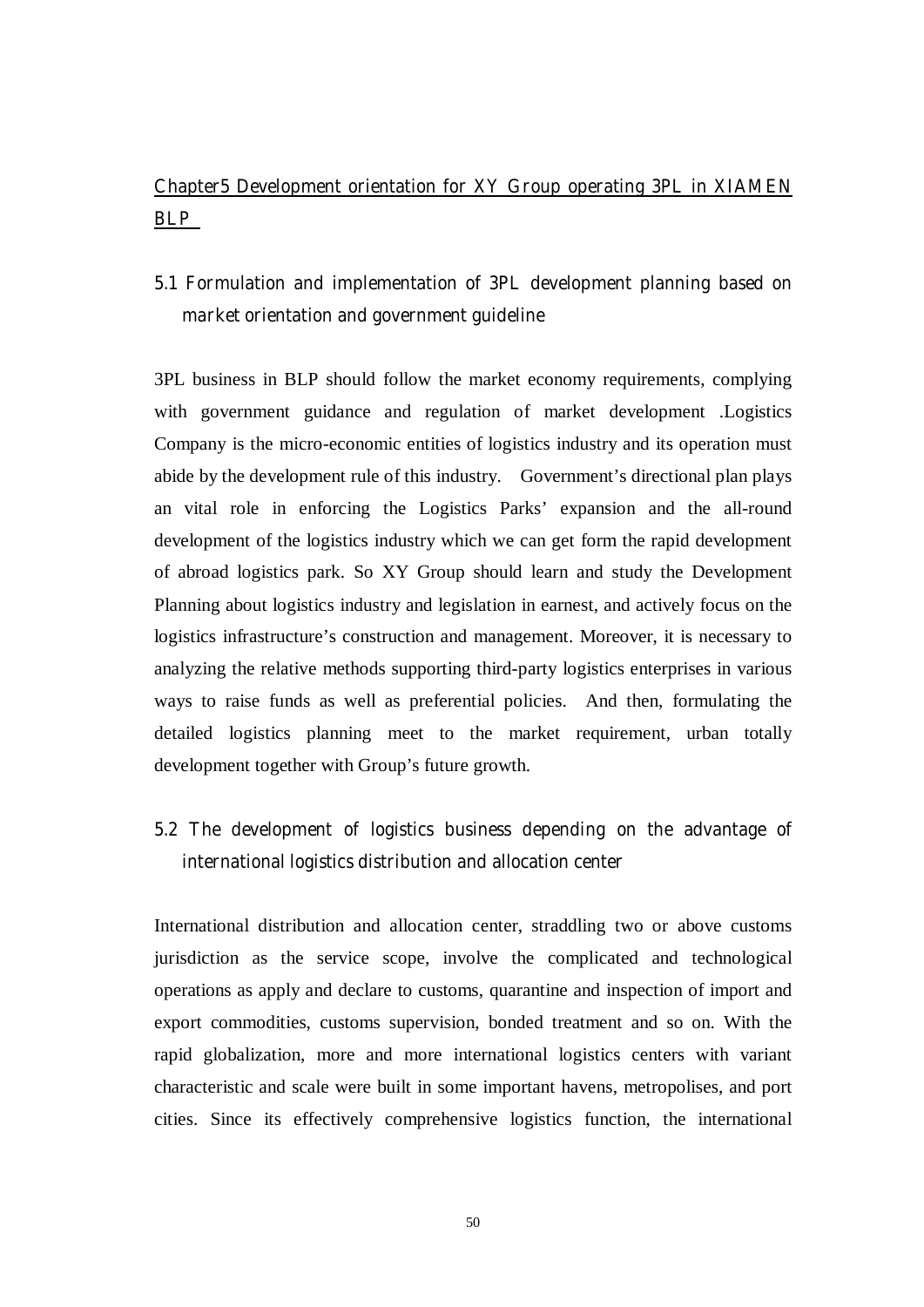distribution and allocation center can attract the vast international freight business, which can forcefully push forward considerably growing of the region international trade and economy. To some purpose, economic globalization is the process of international logistics center growing, in hence, the international logistics centers are indispensable of the logistics system in some developed countries, so does common in the logistics parks.

Fortunately, XIAMEN international distribution center starts building, invested 800 million and occupied 42 thousand square meters and 157 thousand square meters, and it is suppose to the most advanced logistics center in Chinese coastal cities and the vital functional project supporting Logistics Park, presenting the ONESTOP declare customs service and logistics supporting operation.

Therefore, The Group can take advantage of the function of international DAC to operating its international trade and logistics business, depending on following unique advantages on the expansion of the international logistics industry.

Firstly, a strong basis on warehousing industry .Secondly, warehousing advantages on commercial processing area are more competitive compare with the warehousing enterprises outside .Thirdly, that is conducive to the allocation of logistics enterprises accelerate the pace under the policies and customs bonded special supervision manner. In addition, bonded area adjacent to the port has geographical advantages which provided a strong foundation for the growth of the logistics.

Given these advantages, in the new era, the Group must vigorously develop the bonded area of third-party logistics, the allocation of functions, logistics functions to achieve the diversification of the original "simple" Access to the main features of the traditional functions to collect transaction processing, distribution and allocation of services incorporating the functions of modern functional changes.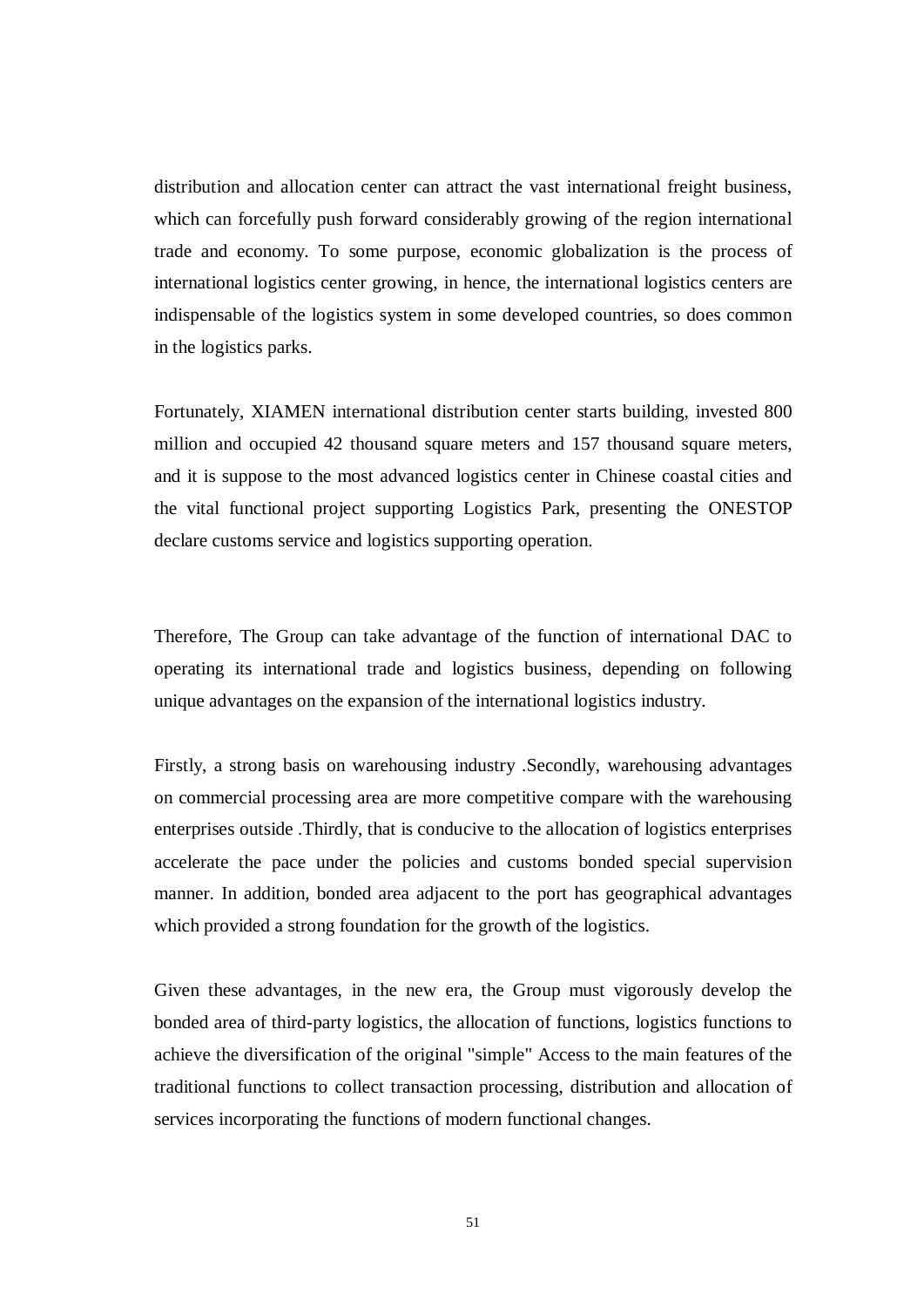Firstly, To strengthen trade port zone integrated logistics operation mode, realize 24-hour customs clearance and network management on loading deconsolidates, fixed positions, the post-mortem report and other sector. Monitoring of the transport practiced locating and tracking systems management, has changed the type of access and invisible fence for the customs control access and the fence. To shorten the goods stranded import, we can establish linkage of classification allocation system to cut transit costs for the importer.

Where in the port of import procedures after they are bonded area directly in the port cargo for import procedures: The cargo which need use the bonded area to practice commercial processing and allocation realize straight reference and straight sent, complete all kinds of procedures directly by the bonded area customs. To feed processing of raw materials, components will be filing system management and the overall verification not for any import procedures.

Second, the Group should vigorously develop the bulk of the allocation of professional business. Although the WTO tariff reductions will affect low-value products bonded effect, but single pieces of high value, or seasonal differences, bulk commodities still has bonded edge.

Especially as automobiles, petroleum and products, steel, chemicals and other products can use the functions in bonded domestic production-oriented enterprises or responded Availability for the wholesale market for large allocation. In order to play the allocation function, according to the needs of the south-west hinterland characteristics of Fujian province, the Group can establish characteristic distribution network similar to the stone building, building materials and so on.

Finally, the Group should improve on the logistics of integrated service delivery system. Transport and logistics can not be separated from the service sector. According to the bonded area now has hardware and software conditions,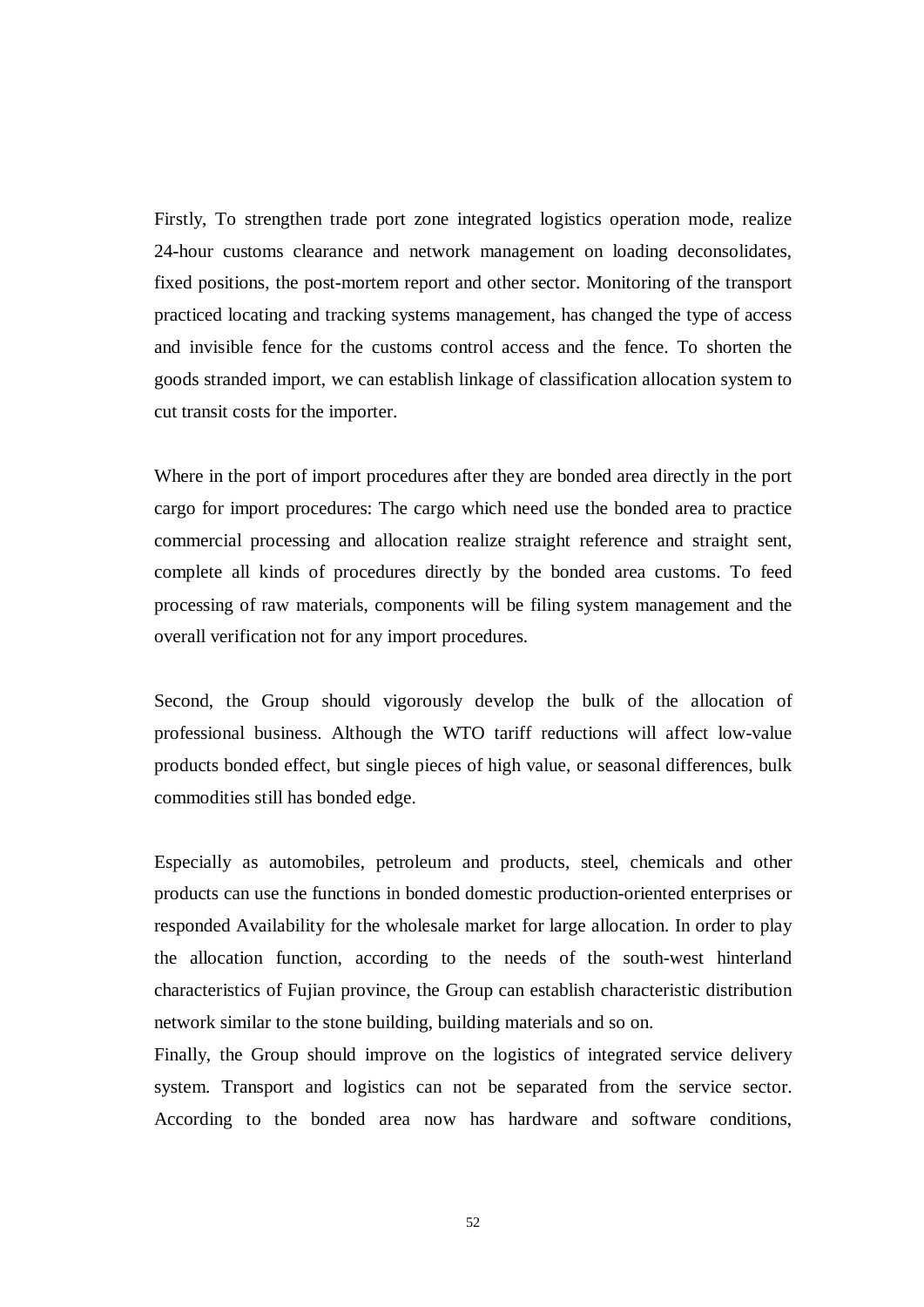International logistics distribution center must have two directional breakthroughs. For one thing, facing on production-oriented enterprises, the Group establish network monitor system for the purpose of delivery, attracting more companies musing BLP as a large library of parts, which can reduce business inventory and the cost of turnover of individual enterprises. On the basis of bonded area's closed management, through the extension of the network, increase the bonded area for foreign-funded enterprises, completing the ability of radiation. For other, facing to various large-oriented markets, and establish a customs overall verification for the purpose of the Distribution System. With various supermarkets hinterland to the establishment and the reduction in tariffs, import volume of goods will increase significantly, which greatly require the Group enhancing the regional distribution system to support wholesale function of bonded zone.

#### **5.3 The establishment of a modern e-commerce logistics system**

E-commerce logistics is a highly developed logistics form; it is an integrated logistics operation which establishes on the basis of the modern information technology, automation technology, and advanced management thinking. Currently, Xiamen BLP's e-commerce logistics development is relatively slow, e-logistics enterprises is relatively low quality in e-logistics, on the basis of technical, theory is still very backward. However, the development of modern logistics of e-commerce has good prospects .Meanwhile, it is necessary for the Group positively participating in international competition, getting the opportunity to narrow the gap between our and the developed countries.

In the e-business era, information is the lifeblood of the logistics enterprises. Improve the logistics of the whole process Visibility through the creation of integrated logistics information system, and ensure a sustained, simple, no errors to mobile data, real-time, Automatic updating of the data. Therefore, it is very important for the Group to furnish advanced e-business logistics.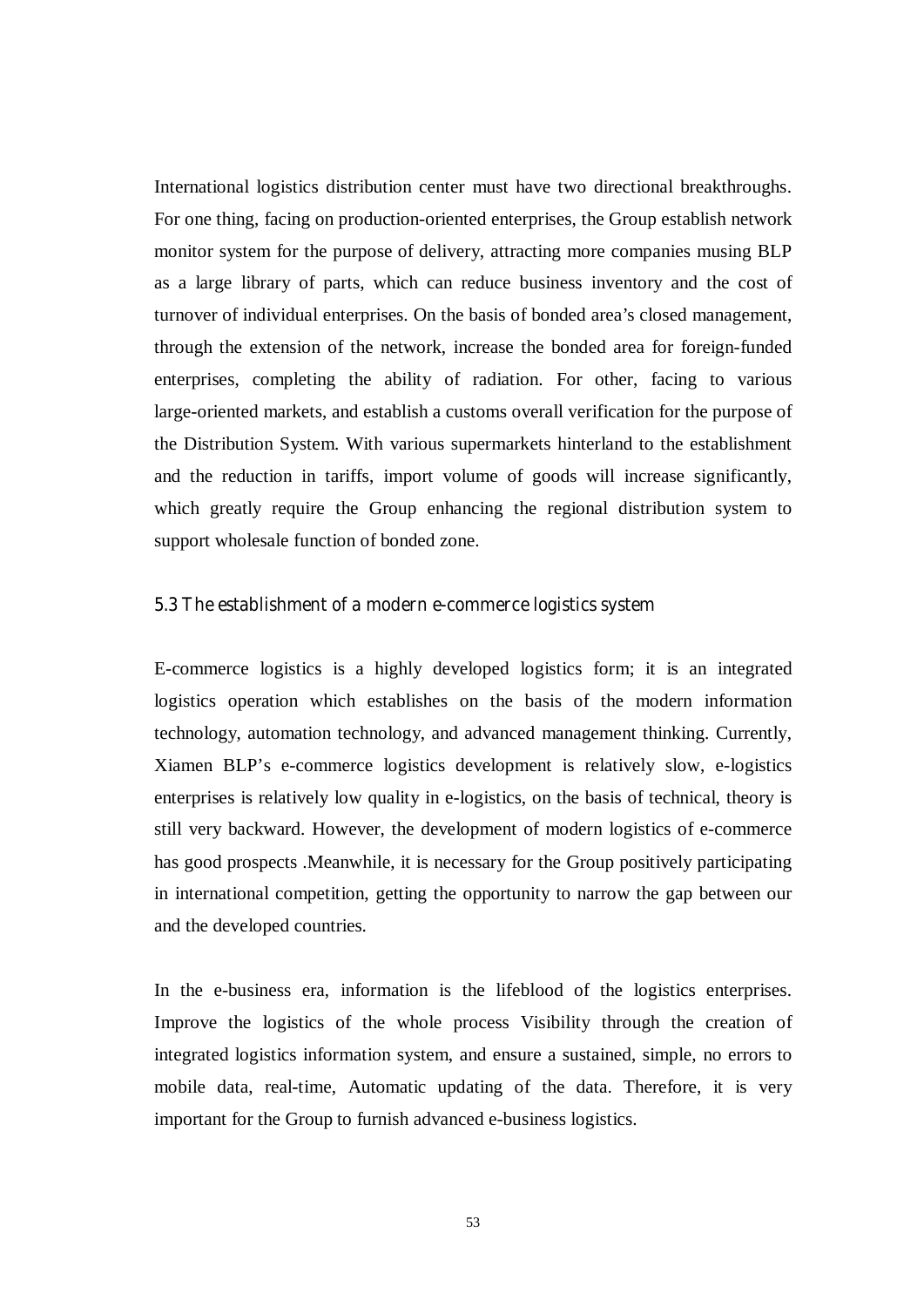E-commerce logistics have four characteristics: goods of small quantity and varieties, customers' dispersion, distribution of the effectiveness, delivery service. Because of the rapid development of electronic commerce to the logistics industry has raised new challenges. First, through the internet, customers can directly face the manufacturer and receive personalized services. So traditional logistics channels for wholesalers and retailers, and other intermediary functions greatly reduced. Second, the feature of the time-line "zero distance" can easily be brought into the reality field. The feature caused enormous pressures because such as the warehouse, fleet should reflect rapidly after the mouse response and realized door-to-door services.

E-business and logistics are connected closely increasingly. Logistics industry "stocks" tend is enhanced. Development of the logistics will need the support of the development of the second space. Technical support of e-commerce logistics space is the logistics information space. Today's international logistics industry in the rapid development of information depends primarily on the advances in network technology and logistics second space unprecedented expansion. E-business provide more detailed information resources for the logistics enterprises, which enable the enterprises to quickly respond to the market changes and make corresponding adjustments in a timely manner. So logistics serves is "timely" trend, the logistics industry "inventory" operating tendency is obvious. It should be said that the second pace logistics. The development of large-scale e-business is a history of the greatest revolution. It enables the logistics industry has undergone a complete change .The business model has greatly different from the past. Many function of traditional areas(such as storage)is in reducing.

Xiamen BLP is closed to the customs control region. In order to meet the current international rapid economic development, international cargo transfer must make use of modern information technology. Therefore, we need to solve the problem of information exchange: First, establish the most compatibility database. Information System database is the basis, not only with the operation of any enterprise system but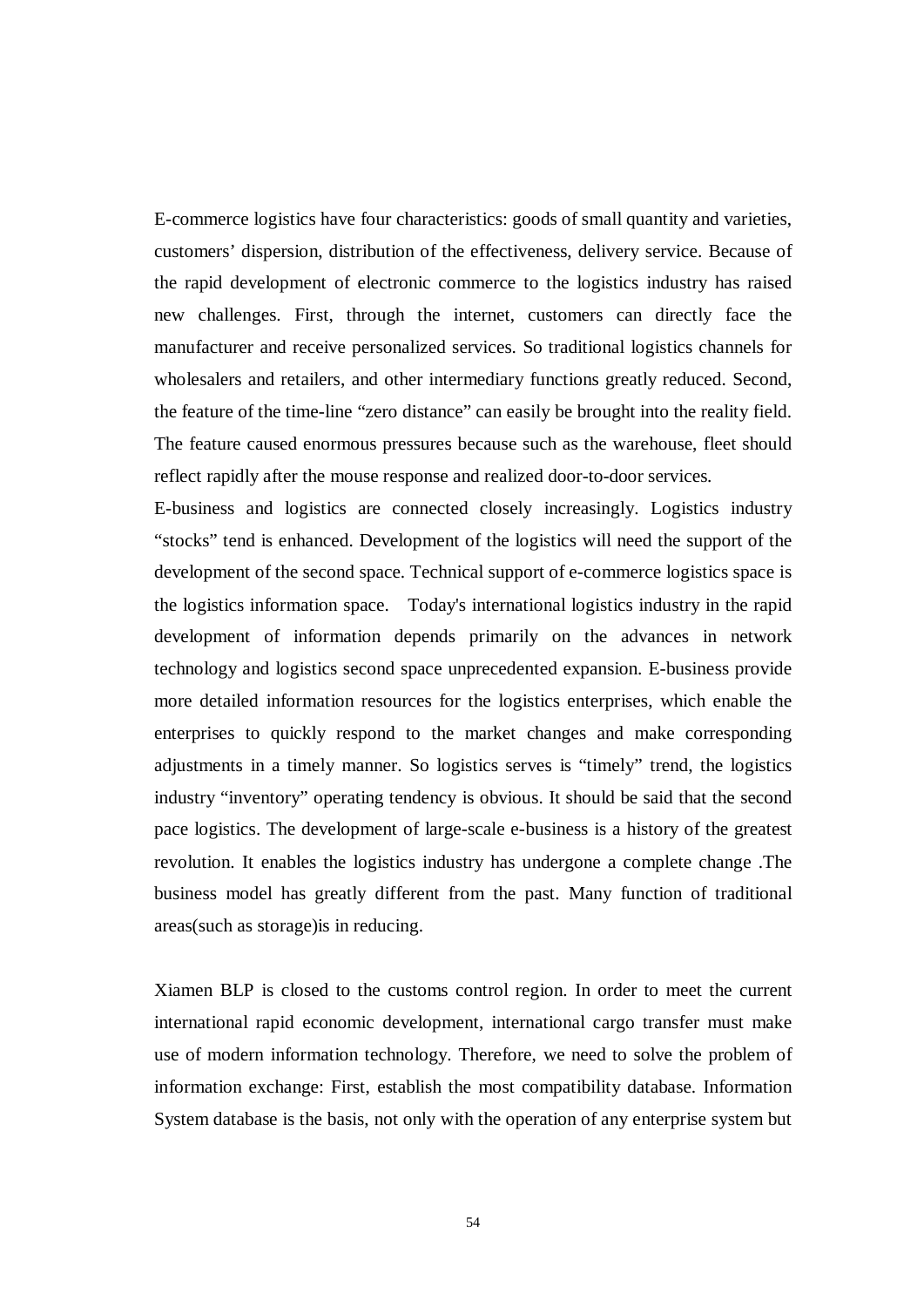also meet needs of business growth .Second, choose the best data exchange tools. Information systems integration needs of the buyer, the seller and the many third-party logistics entities mobile data and transmit instructions.

#### **5.4 Diversification of service modals with value-added service**

Value-added services of third-party logistics are based on the customer's needs, or provide services though the conventional method. Innovative, unconventional, meeting the needs of customer are the essential feature of the value-added logistics services. Value-added services which depend on the third part logistics enterprise's soft basement achieve mainly through improved information systems and networks through professional logistics management personnel experience and skills. So, it is the technology and knowledge-intensive services which can provide information t and effectiveness risk. There is more spirit labors in the services, which can create new value so that they are value-added services. From the value-added services of the situation, the services can be divided into two parts. Firstly, related services extended on the basis of the conventional logistics. Secondly, further valued-added services.

Value-added services extended from the storage, transportation and other routine services. Such value-added services mainly base on the basic logistics functions. Along with the implementation of the logistics operation, this kind of services connects all the sections together, realize convenient efficient logistics operation. e.g., services extended from storage, raw materials quality control, inventory inquiries, inventory replenishment, and the circulation of various forms processing services. Services extended from transport, such as the choice of international and domestic mode of transport, road transport, freight arrangements, choosing carrier for the customers, determine loading, transportation of goods, monitoring the process of transportation, tracking and integrated door-to-door transport, customs, sell freight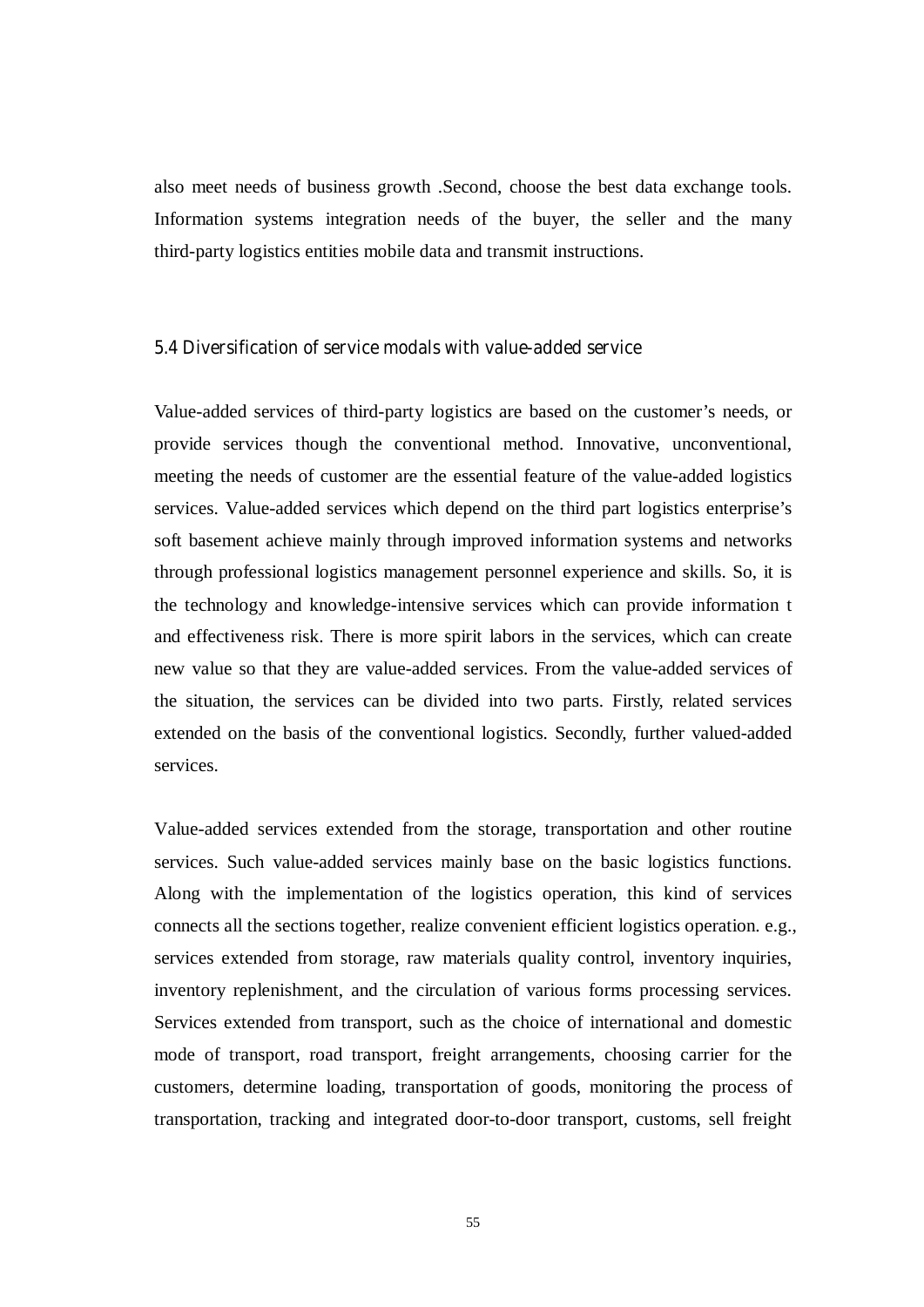negotiation, loan recovery and settlement. Services extended form distribution, sorting packaging and supporting assembly, barcode generation, labeling, automatic replenishment, etc. Such value-added services need for the ability to co-operate and use other logistics enterprise resources to ensure that enterprises shoulder the task to deliver the goods in the most reasonable manner.

The Group must plan the core business on the value-added services on integrated logistics and supply chain management. Actually, the first level of value-added logistics services is the functional extension of itself. Integration of value-added logistics services is the extension of services to the customer. Through participation, involvement customers of supply chain management and logistics system to provide services, Such services can help customers improve their logistics management and control capabilities, optimize the customers' own logistics system, speed up response, and provide manufacturing, sales and policy support. Such as inventory management and control, purchasing and order processing, market research and forecasting, product recycling, construction logistics information system logistics system planning and design, logistics system diagnosis and optimization, logistics advice and training. Such services resource from third-party logistics enterprises play a greater initiative to tap the potential customer demand ,which need for more professional skills and experience, with greater innovation and value-added. Those are hi-tech and hi-quality services. This high level of value-added services needs to establish full cooperation of the two sides on the basis of trust. In addition, according to the effect brought by the services, the value added services can divide into four groups, they are customer's convenient services, service accelerating the reaction rate, services reducing costs on exploring third profit source and integrated supply chain services.

#### **5.5 Service marketing of 3PL**

Although the XY Group has a 20 years history of port operation, it is not so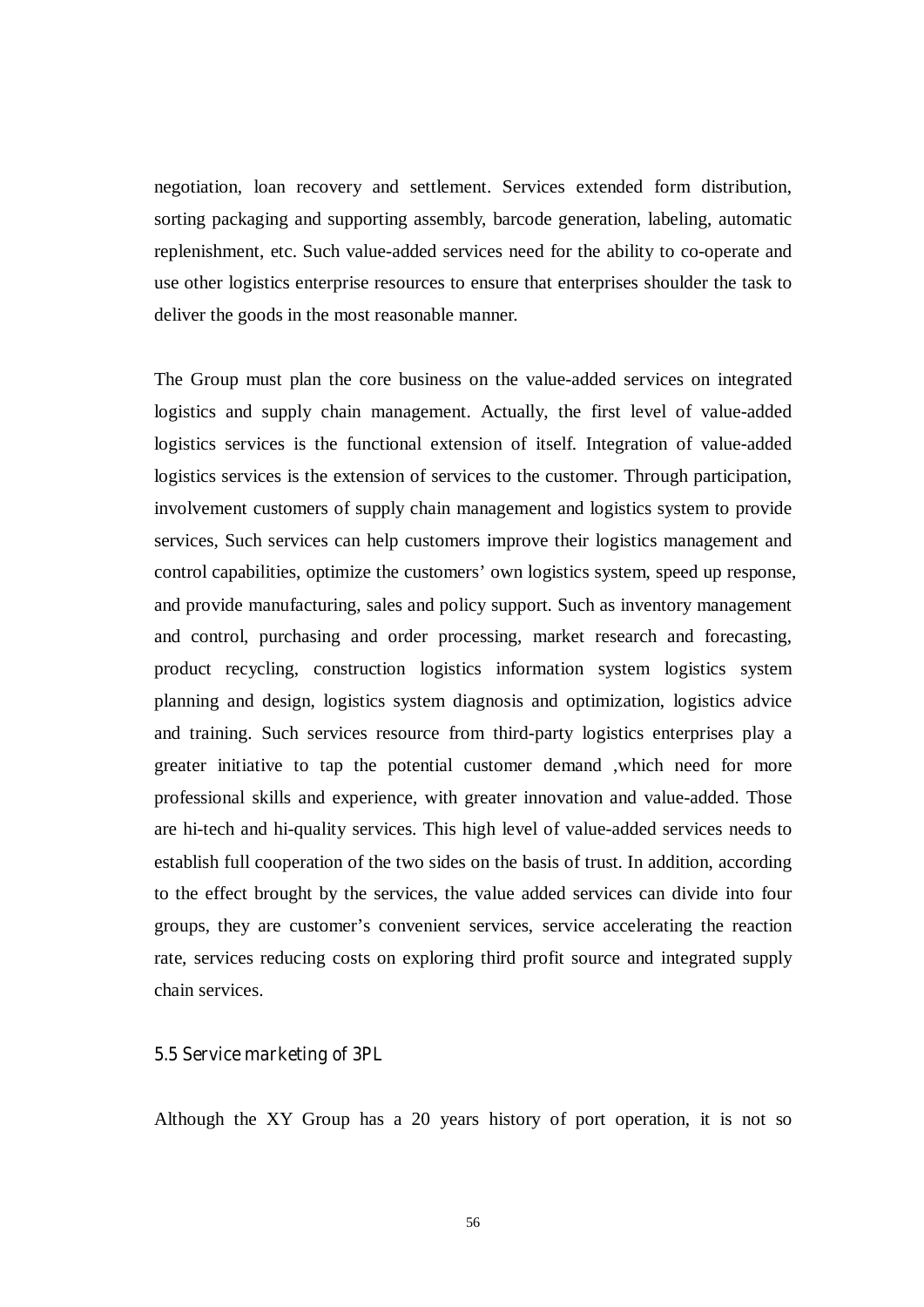popularity in the logistics field mostly due to ignoring the service marketing. It is necessary to comprehending the working key point of cooperation marketing with the customers and the competitors, and alter relationship with customers from the trade to the steadily relation. It requires the working principle of maximizing the customer value and service personalization. The XY Group should change the current working pattern without appropriate marketing support and considerable balance the company's profit, customer demand and social benefit, emphasizing the public relationship through flexible and actively operating social marketing and pursuing the long-term and harmonic relationship with clients.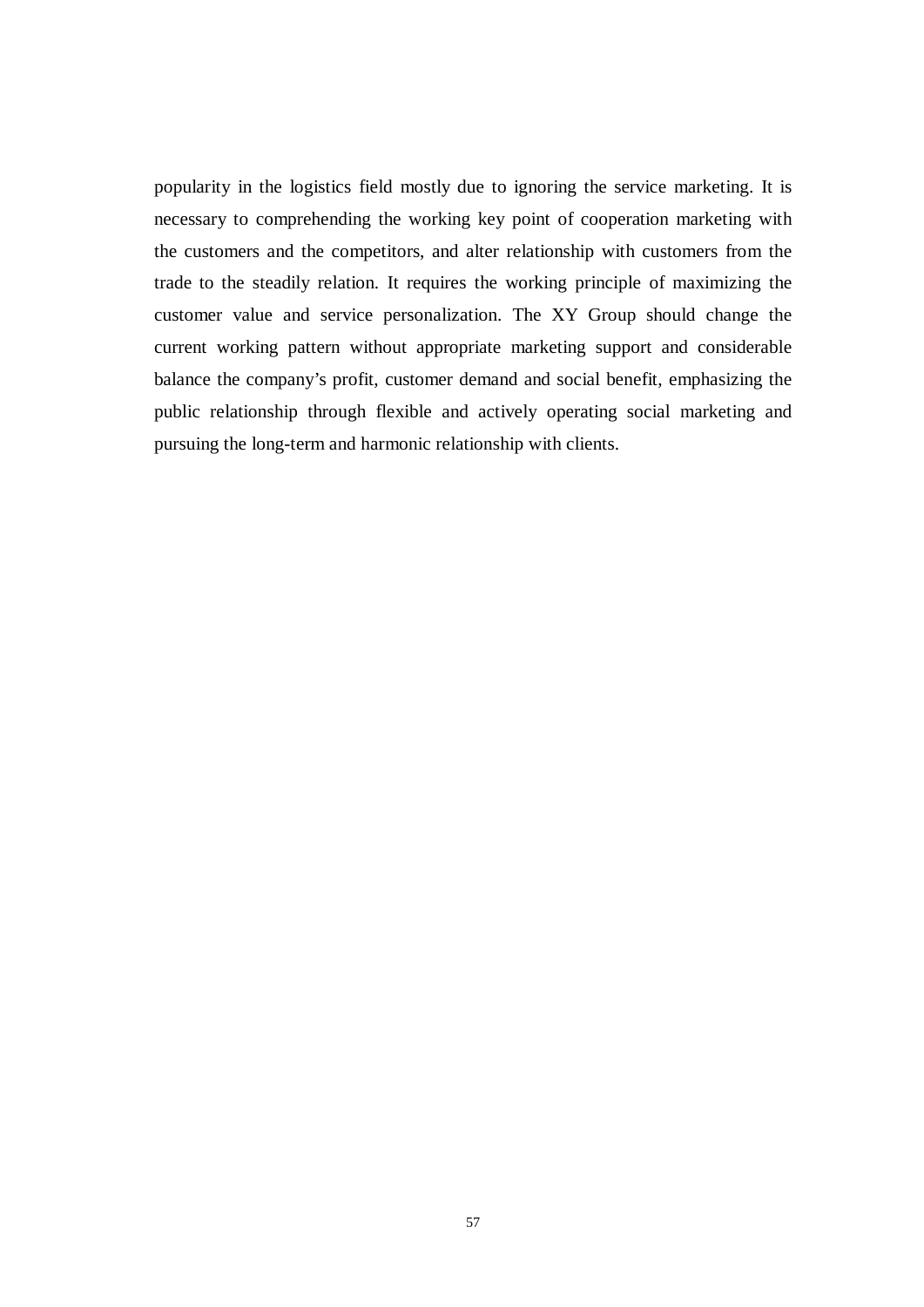#### **Chapter 6 Summary and conclusion**

As the potential logistics company work at the 3PL service, XY Group always focus the logistics development as the principle and core business. Alought the company built the accumulation of capital from operation and management of Port and Berth firstly and gain the great success, the top management of the Group did not satisfy the current results and still strive to making XY Logistics as the powerful logistics brand in the long-term. With the forcefully development of the west of Strait and the foreign notable logistics companies generously pouring into domestic market, the Group embrace the pretty well development opportunities while confront the fircely competition required to provide the special and optimizing service throught market division. Therefore, XY Group adhere to establish the bonded logistics brand for the professional 3PL service provider and actively search for the newly development modal suitting for the regionally economic expansion.

Based on the current situation and performance of XY BLP, the fumble and operation of 3PL logistics is the principle business and the development base of company supply chain in the next 5-10 years. This disseration analyzed the integrative function and socially economic effective of the BLP and discusses the development status of Xiangyu BLP, furnished with most integrative logistics function and enjoying the flouring economic trade in the XIAMEN, even to the western economic zone of Taiwan Strait. Then, according to the company's marketing survey and customers analysis, study work covered the level marketplace of target customers and then get the detailed logistics requirment for companies with two different capital type. The disseration provides the BLP development concepts from the enterprise view, which will benefit for the effectively operation for the BLP construction and expansion, meanwhile, it point the direction for the company's developing logistics plan in the long term.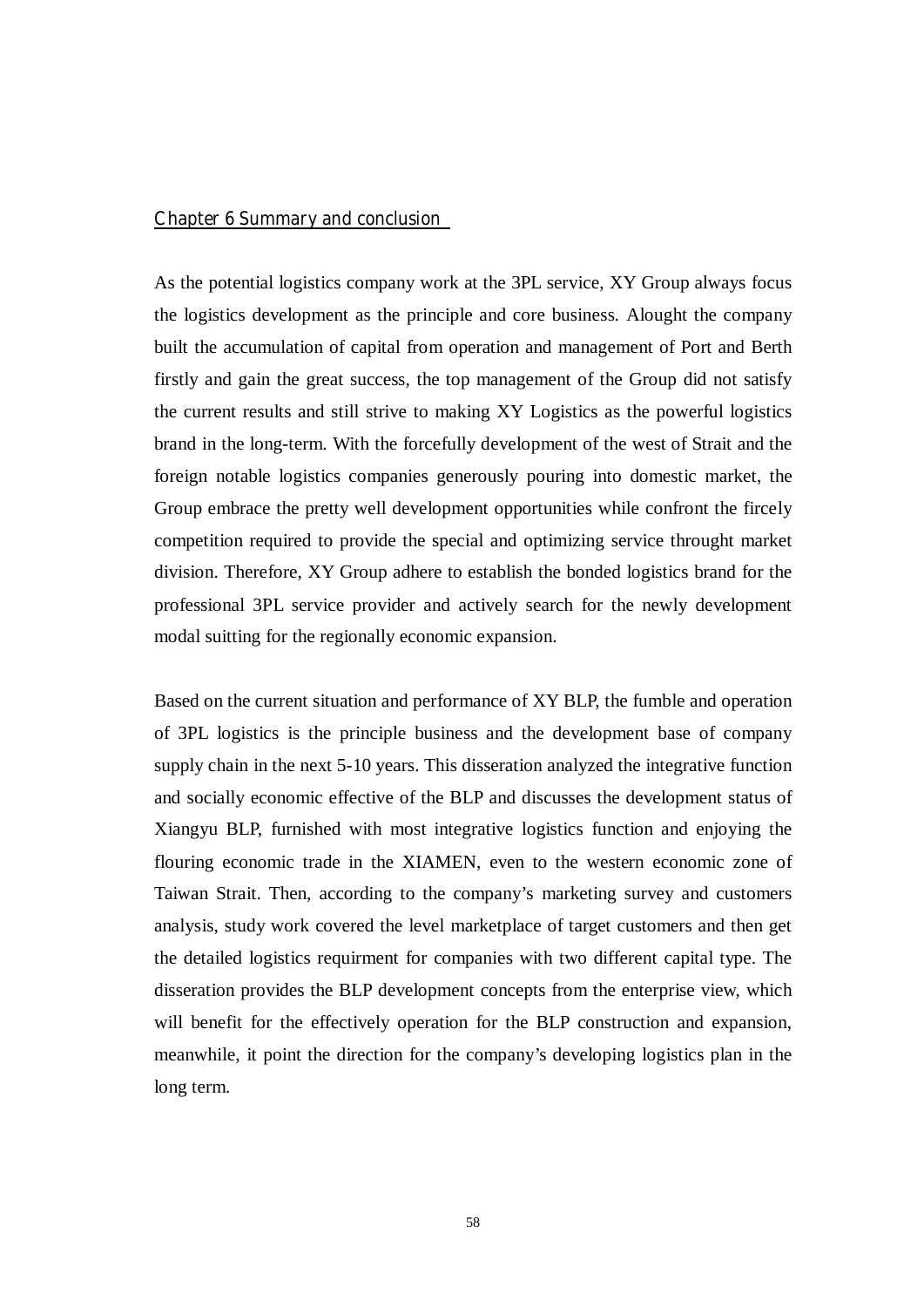#### **Reference**

Tong chuang's subject team(2004). *Development modal of Logistics Park in China.*  China Material Press.

China federation of logistics& purchasing (2004-2005). *China Logistics Development Report.* China Logistics Publishing House.

John J. Coyle.(2000). *The management of logistics business(2000)*. World Maritime University, Sweden. (114-151)

China federation of logistics& purchasing(2005-2006). *China Logistics Development Report.* China Logistics Publishing House.

Cornelia Dorge. *The effects of logistics capabilities on Firm Performance: Customer-Focused versus Information-Focused capabilities* [J]. Journal of Business logistics, 2000, (vol.28). (91-103)

Customer Study Teamwork of Marketing Department of Xiamen Logistics Park. *Customer Survey and Demand Analysis.* Unpublished company's marketing report of logistics development (2006)

Fei Yuhang.(2002). *The third party logistics situation and developing tendency.* Logistics Technology,(89), 43-47

Xu Zhangyi.(2002). *Customer service- marketing management of supply chain.* China Material Press.

Zhang Qingyuan. (2006). *SWOT analysis in the strategic management (6th ed.).* Enterprise revolution and management.

Sheffi and Wandel(2000,June), *Third party logistics: present and future prospects,* Journal of Business Logistics.

Magnus Berglund(2000, May),*Third Party Logistics Providers-Towards a Conceptual Strategic Model.* Linkoping University, Sweden.

Cao Zhongxi. (2005, January). *The realization of integration and optimization of port resources.* Port Economy, (1), 7-8.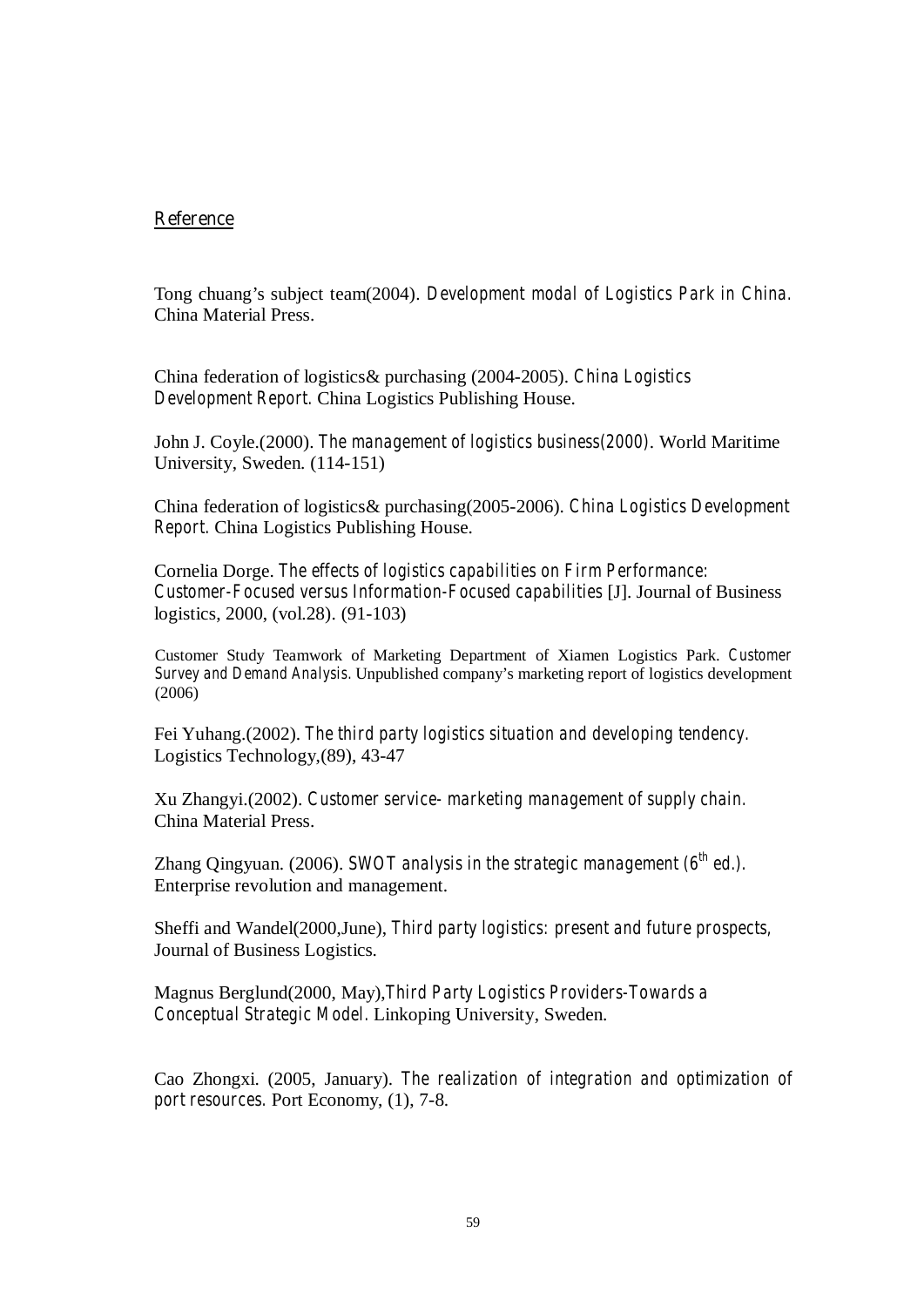Richard T waston, Pierre Berthon.(2003). *Electronic Commerce.* The Dryden Press.

Bob Trebilcock.(2002, Oct). *Third-party solutions take charge.* Modern Materials Handling,(11), 33-37

Wu Junming. (2003). *Strategic study on the international logistics system development in Tianjin Bonded Zone.* Unpublished master's thesis, Tianjin University, Tianjin, China.

Chen Youjin.(2005). *Research on marketing innovation of the Third-Party Logistics enterprises.* Unpublished master's thesis. Wuhan University with Science and Technology, Wuhan, China

Zhu Haiwen. (2003). *Study on establishing the distribution center in Xiamen.*  Unpublished master's thesis. Dalian Maritime University, Dalian, China.

Liu Weihua( 2006), *analysis of the management processing based on the supply chain management.* Journal of Chongqing Transportation University. 2006, April (vol. 25). China: Author

Wang Yadi. (2003). *European logistics park forming.* Transportation World.58-59

The report about international container throughout and flow.(2004) . Administrative commitment office of Xiamen Port Planning and Construction

Yujia, *working review of the Logistics Park operation.(2005).* Unpublished lecture handout, research and development section of Xiangyu Group. Xiamen, China

Dai Gang( 2006). 3PL New Development Report. Retrieved March 5,2006 from the WorldWideWeb: http://www.chinawuliu.com.cn/oth/content/200604/200611419.html

About port and park linkage.(2007. March 5). Xiamen bonded logistics park. Retrieved April 3, 2007 from the World Wide Web: http://blp.Xiamenedi.com.cn/intro.asp/

The Xiangyu Logistics Park web site gives further information on course (http://www.log-park.com/)

Comparable analysis of bonded logistics region between our and abroad country.(2007, Juantry 17). Logistics management. Retrieved March 10,2007 from the World Wide Web:

http://www.chinavuliu.com.cn/oth/content/200701/200721560.html/